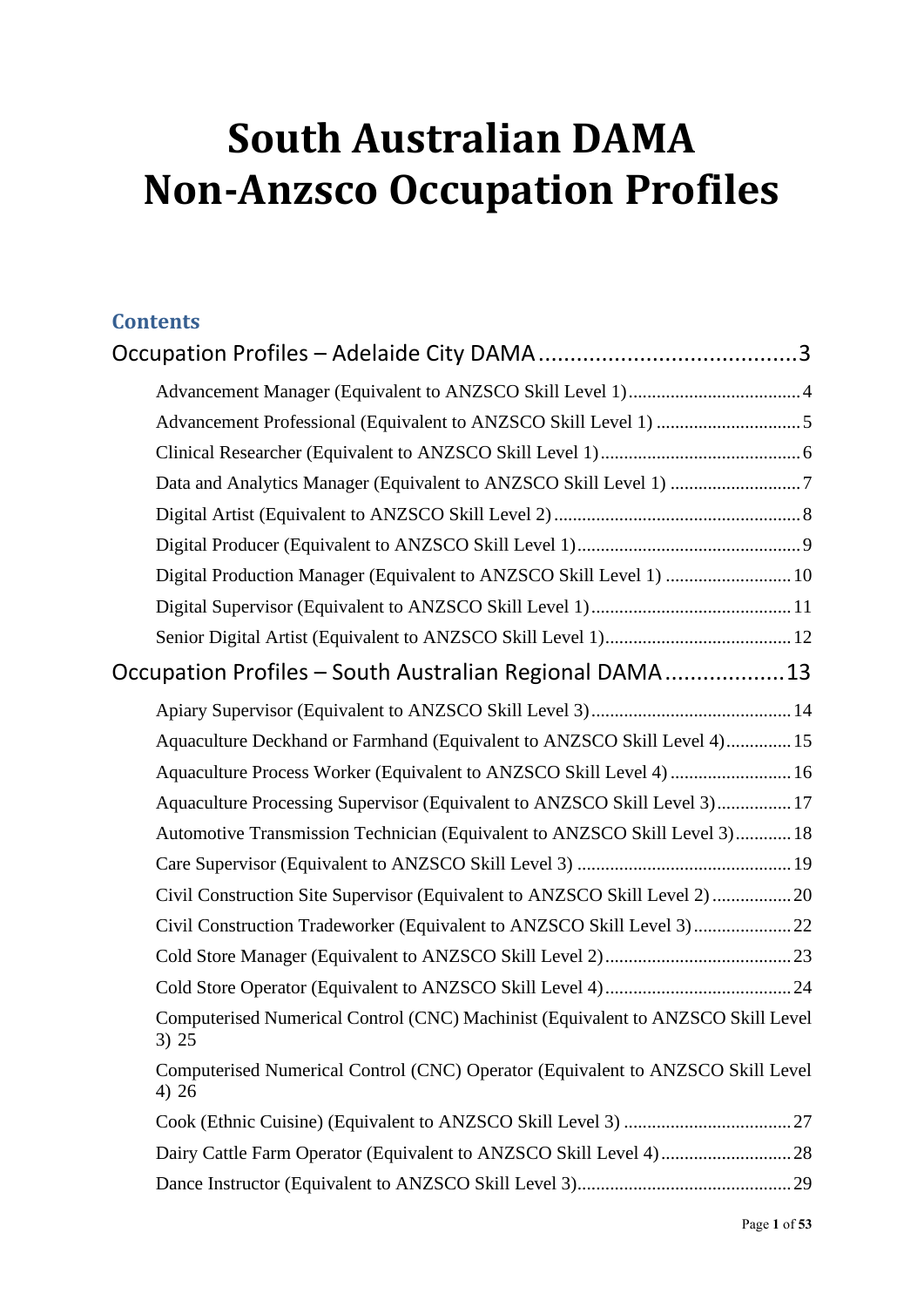<span id="page-1-0"></span>

| Electrical Motor Repairer or Winder (Equivalent to ANZSCO Skill Level 3)30       |  |
|----------------------------------------------------------------------------------|--|
| Forestry and Harvesting Machine Operator (Equivalent to ANZSCO Skill Level 4) 31 |  |
|                                                                                  |  |
|                                                                                  |  |
|                                                                                  |  |
|                                                                                  |  |
|                                                                                  |  |
|                                                                                  |  |
| Production Horticultural Supervisor (Equivalent to ANZSCO Skill Level 2)39       |  |
|                                                                                  |  |
|                                                                                  |  |
|                                                                                  |  |
| Senior Dairy Cattle Farm Worker (Equivalent to ANZSCO Skill Level 3) 43          |  |
| Senior Piggery Stockperson (Equivalent to ANZSCO Skill Level 3) 45               |  |
| Skilled Horticultural Worker (Equivalent to ANZSCO Skill Level 4)  46            |  |
|                                                                                  |  |
|                                                                                  |  |
|                                                                                  |  |
|                                                                                  |  |
|                                                                                  |  |
| Welding Specialist Supervisor (Equivalent to ANZSCO Skill Level 3)52             |  |
|                                                                                  |  |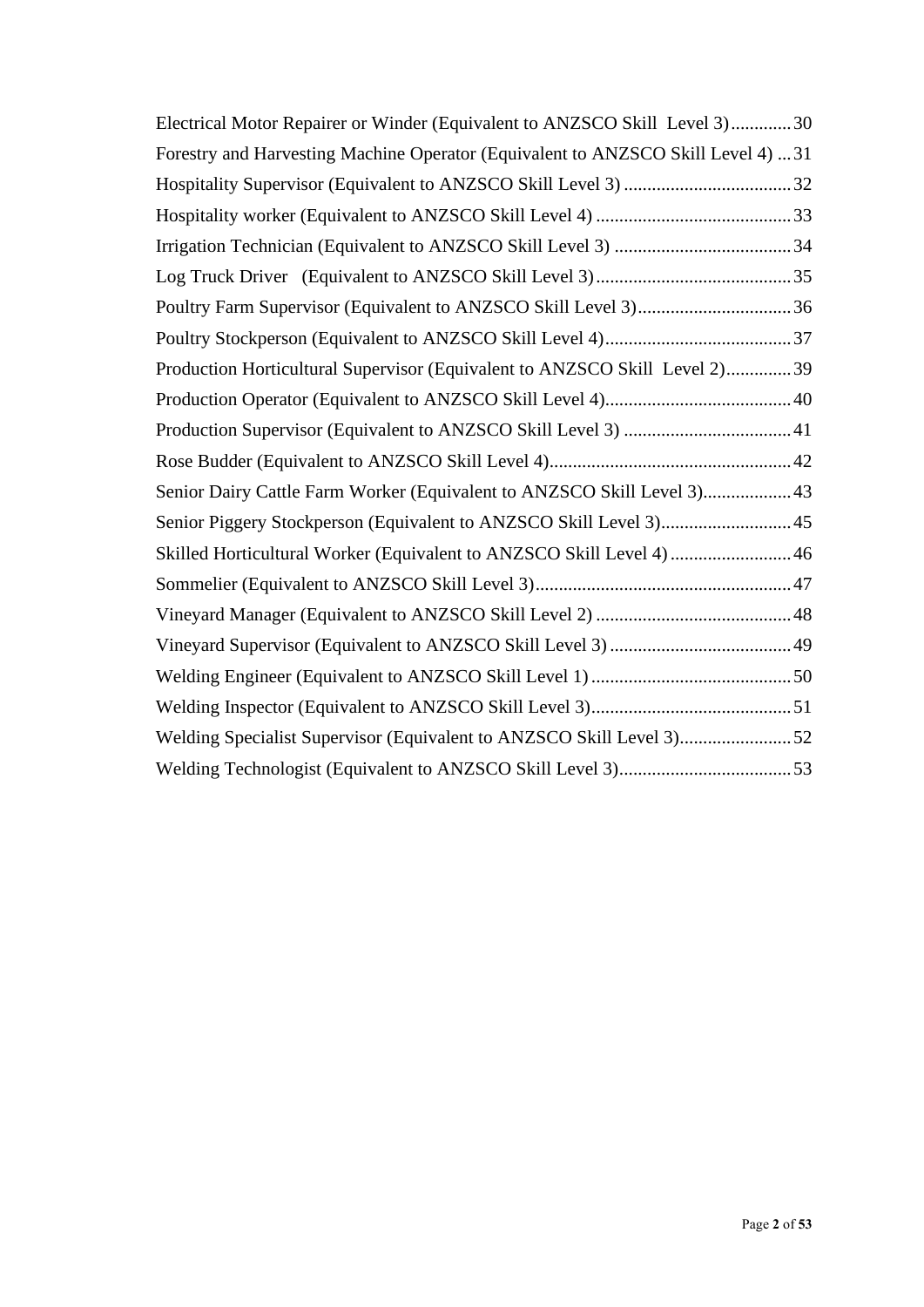## **Occupation Profiles – Adelaide City DAMA**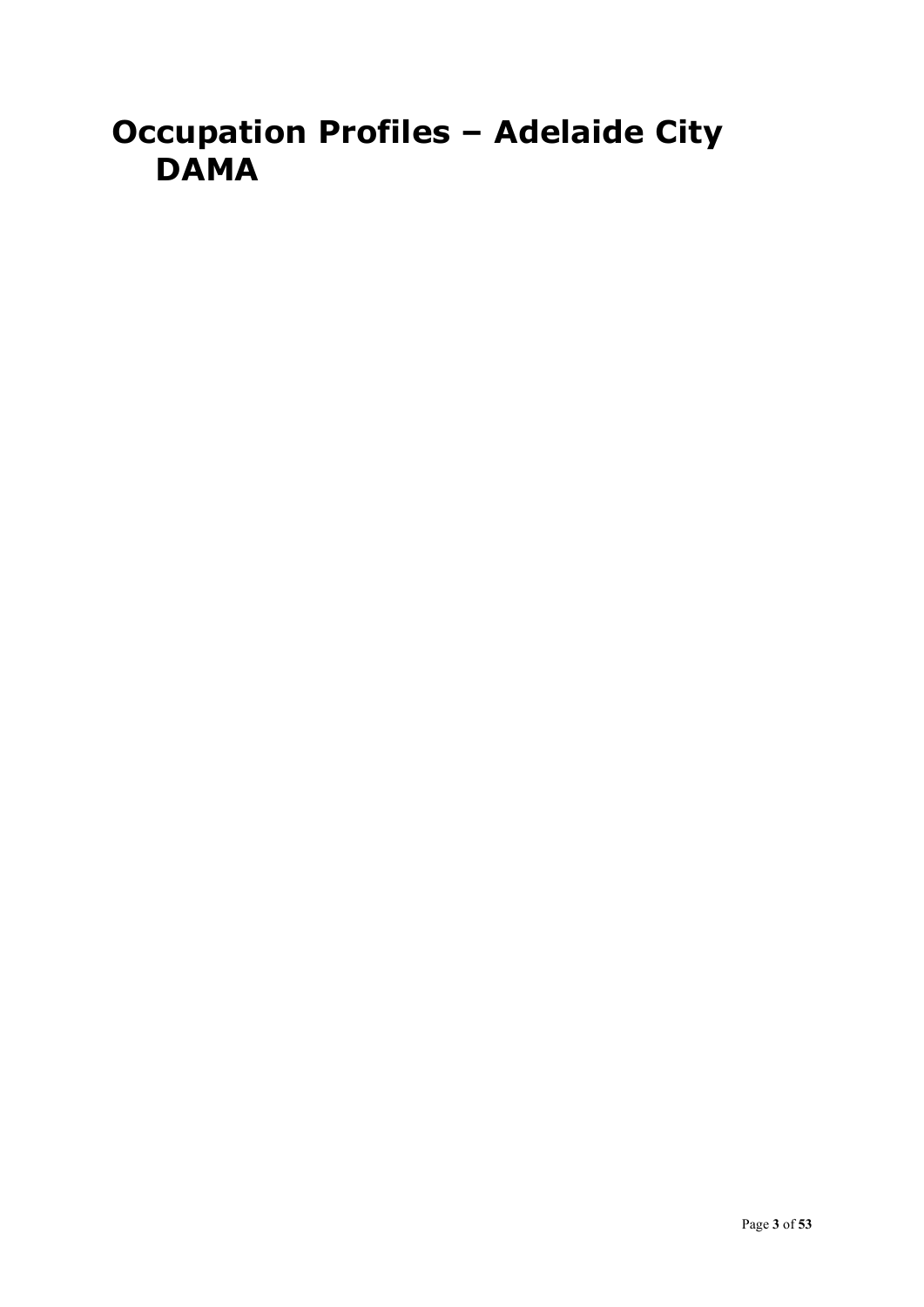### **ADVANCEMENT MANAGER (EQUIVALENT TO ANZSCO SKILL LEVEL 1)**

### <span id="page-3-0"></span>**Description:**

The Advancement Manager serves as an education institution's lead fundraiser. The role is responsible for leading, directing, organising, controlling and overseeing the institution's Advancement / Philanthropic programs and functions. The role will provide strategic advice and leadership in relation to alumni and donor engagement and stewardship, the development and delivery fundraising campaigns and activities, fundraising targets and other program goals. The position may also have direct responsibility for a significant portfolio of key donors and/or major donors.

### **Tasks may include:**

- Develop, direct and implement the education institution's advancement/philanthropic strategy and program, in line with the institution's strategic priorities
- Develop, establish and ensure delivery of advancement program goals including fundraising targets and other performance indicators
- Provide strategic advice and high-level oversight in the development and implementation of advancement activities and strategies
- Ensure the effective management of all staffing matters relating to the Advancement function and team(s)
- Ensure the effective and efficient operations of the advancement team(s); ensuring staff receive coaching, training and development to grow and perform at a high standard in their roles
- Provide advice to executives on policies and procedures relating to alumni relations and advancement operations
- Lead the development and implementation of the education institution's strategic plans and framework for alumni relations and engagement activities, alumni and donor communications, alumni and donor information and data management
- Work with executives to identify and capitalise on philanthropic opportunities
- Advocate the advantages of philanthropy to the education institution, alumni, key stakeholders and the broader community
- Establish and foster strong relationships with key/leading donors, internal and external stakeholders
- Ensure the effective management of the budget and reporting processes for the portfolio.

**Skills, qualifications and experience:** The skills, qualifications and experience for the occupation of Advancement Manager are as per **Schedule 5** of this Agreement.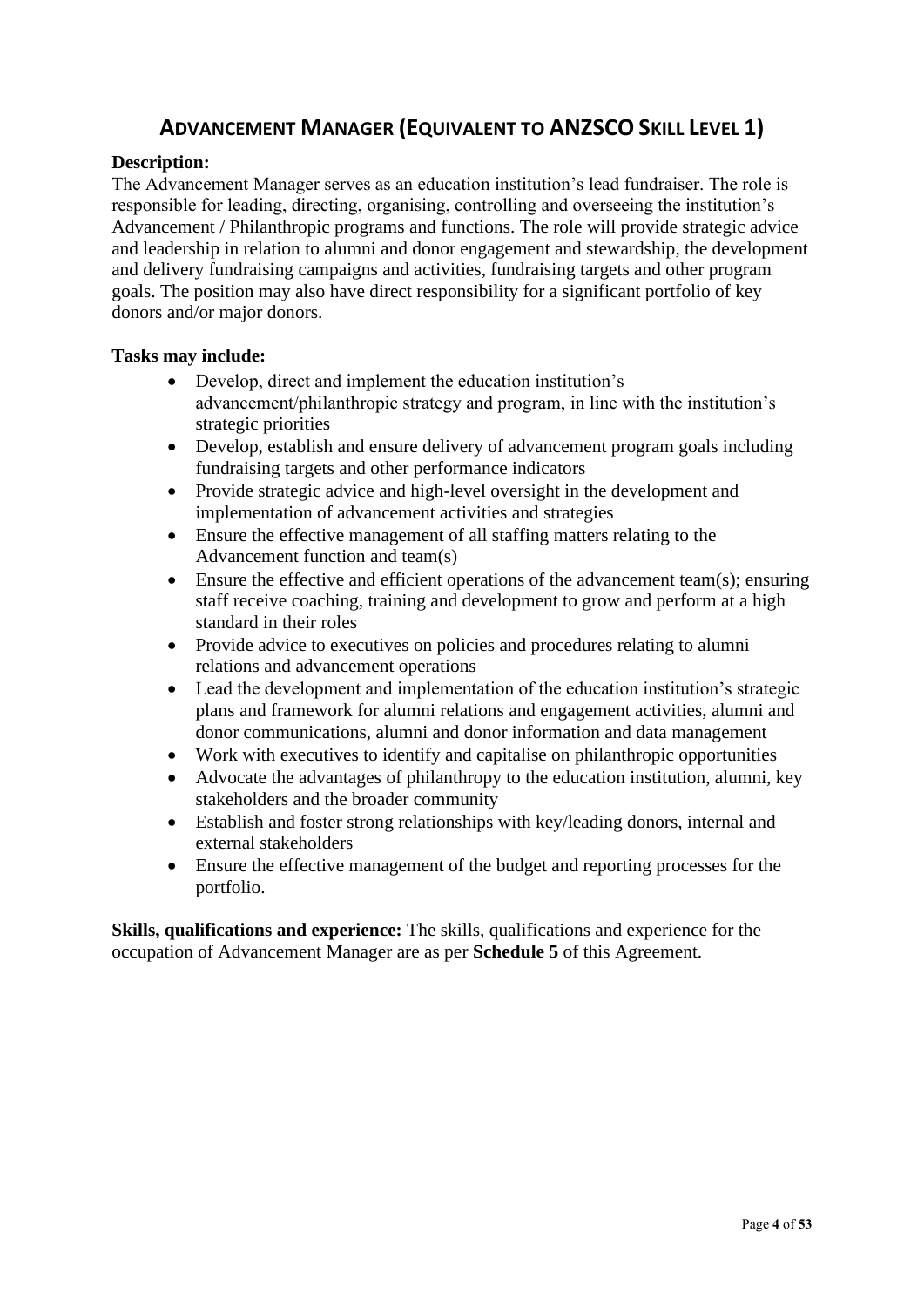### <span id="page-4-0"></span>**ADVANCEMENT PROFESSIONAL (EQUIVALENT TO ANZSCO SKILL LEVEL 1)**

### **Description:**

The Advancement Professional oversees a range of activities including (but not limited to): prospect development, alumni engagement, philanthropic fundraising and major gifting, communications and donor relations and stewardship, and advancement services. Depending on the size of the education institution, its broader advancement objectives as well as the structure of their advancement department or team, individual advancement professional positions may be a generalist role or specialise in one or more of the above areas.

### **Tasks may include:**

- Identifying fundraising needs
- Plan and manage fundraising/advancement campaigns, initiatives and activities
- Preparing proposals and other written materials advocating the education institution's philanthropic/advancement program
- Establishing and managing relationships with prospective and existing donors, alumni and stakeholders
- Develop and maintain a personal prospect portfolio
- Lead the development and implementation of advancement services and activities in line with the education institution's advancement strategies
- Deliver on fundraising targets and/or other key performance indicators
- Provide leadership, direction and coaching to create and manage the advancement team including goal setting, mentoring and performance management review.
- Manage the use and effectiveness of the fundraising and donor database and CRM, including protocols for data processing, the implementation of quality enhancements and staff training, ensuring data integrity is maintained
- Develop and maintain a procedure and practice for data mining and data analytics
- Lead and direct the processing of gifts, donations and alumni event registrations to the education institution
- Oversee the development, evaluation and execution of data and gift management frameworks, policies, procedures, processes, reporting and training relating to the day to day management of information in the CRM on donors, prospects, alumni, volunteers and friends of the education institution
- Contribute to recommendations on the education institution's processes and policy as standards and regulations change.
- Ensure compliance with gift processing and fund reporting regulations.

**Skills, qualifications and experience:** The skills, qualifications and experience for the occupation of Advancement Professional are as per **Schedule 5** of this Agreement.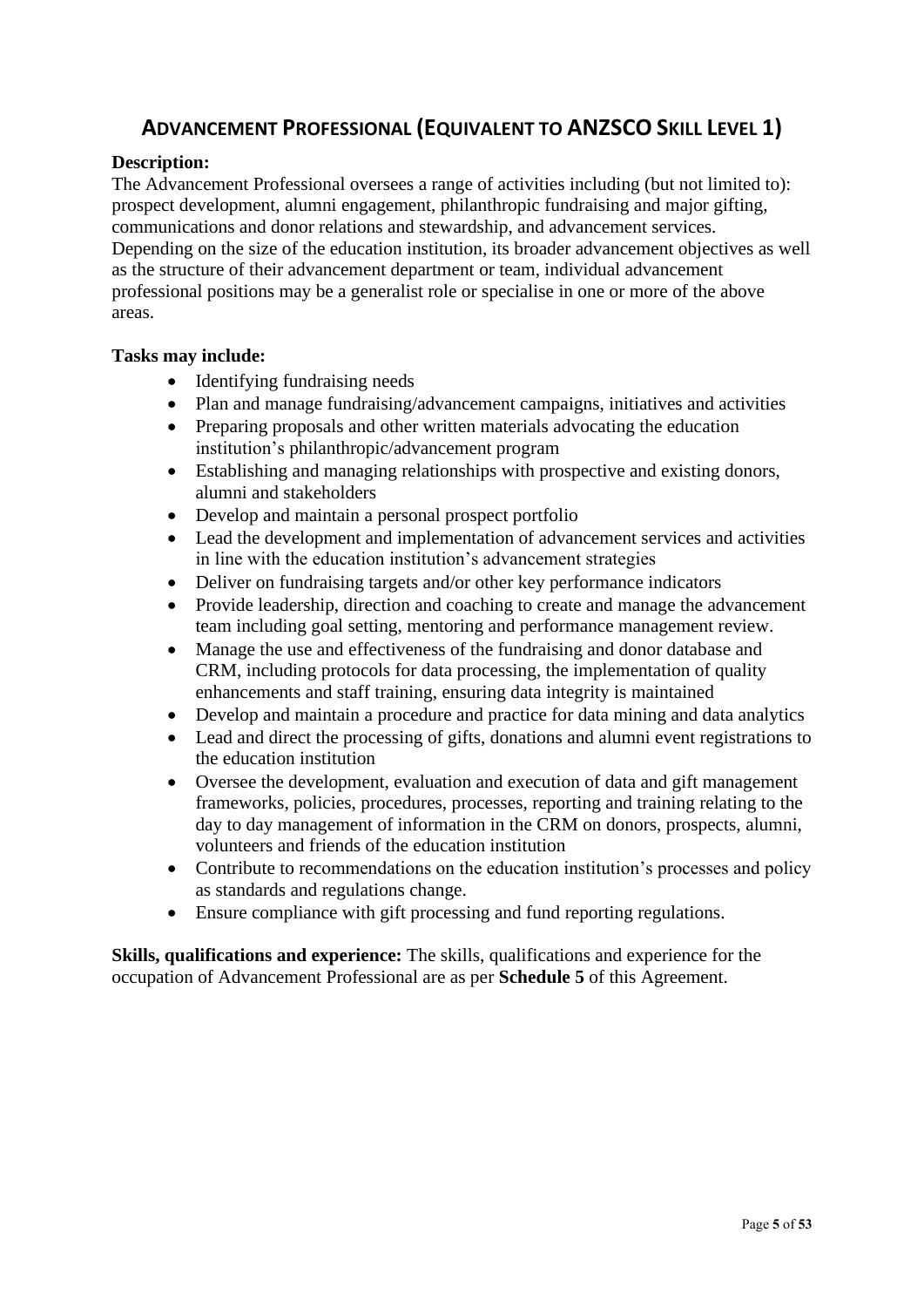### **CLINICAL RESEARCHER (EQUIVALENT TO ANZSCO SKILL LEVEL 1)**

### <span id="page-5-0"></span>**Description:**

The Clinical Researcher performs activities associated with the evaluation, initiation, monitoring and close out of clinical trials to ensure the trial is conducted in accordance with the appropriate company protocols and regulatory requirements.

### **Tasks may include:**

- Coordinate clinical projects and project activities in accordance with company guidelines and standard operating procedures.
- Coordinate the required activities of stakeholders in the clinical project management process including sponsor, site and monitors.
- Monitor all aspects of studies to ensure compliance, study protocol and regulatory requirements and prepare monitoring reports.
- Perform Study Initiation, On-study and Study Close-out activities.
- Verify subject records, review essential documents, perform investigational product accountability, meet with site personnel and ensure procedures are conducted per the protocol.
- Site management between monitoring visits, contact sites, ensure adequate enrolment and document collection as required.
- Develop and review study protocols and other study related documents.
- Prepare documents related to a clinical trial.
- Perform internal review of study documents.
- Prepare ethics submissions.
- Design and review of Case Report Forms.
- Assist in preparation of Clinical Study Reports.
- To maintain effective communication with other members of the Clinical Services Group.

### **Skills, qualifications and experience:**

Applicants for the occupation of Clinical Researcher must have:

• At least an AQF Bachelor or higher qualification, or equivalent qualifications and have at least two years of recent and relevant work experience;

OR

• At least 5 years of relevant work experience.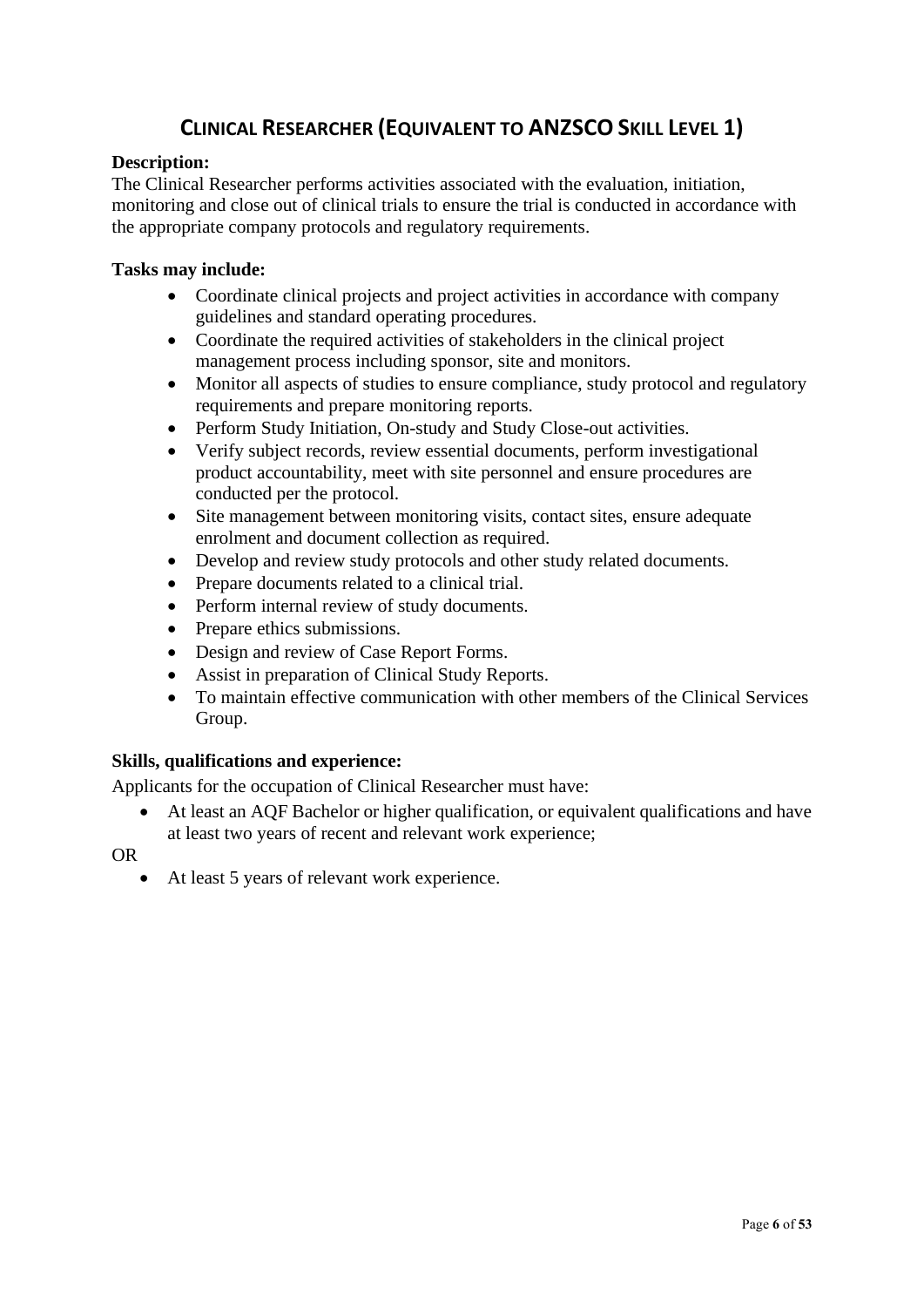### <span id="page-6-0"></span>**DATA AND ANALYTICS MANAGER (EQUIVALENT TO ANZSCO SKILL LEVEL 1)**

### **Description:**

The Data and Analytics Manager is responsible for the oversight of data collection, management and analytics, including operations, resourcing, systems, delivering projects, and liaising with clients.

### **Tasks may include:**

- develop, direct and implement the data management and analytics strategy and operations in line with the company's strategic priorities
- managing the collection and processing of information and data to produce intelligence
- leading the design and delivery of data analysis and analytical solutions
- providing day-to-day direction and management of data and analytics management
- oversee and manage recruitment, training, human resource and performance management
- provide leadership in liaising with clients and external stakeholders
- liaise with contracts/accounts/finance personnel as required to meet financial timelines
- preparing, or arranging for the preparation of, reports, budgets and forecasts, and presenting them to governing bodies
- selecting and managing the performance of senior staff
- may undertake responsibility for some or all of accounting, sales, marketing, human resources and other specialist operations.

### **Skills, qualifications and experience**

Applicants for the occupation of Data and Analytics Manager must have:

• At least an AQF Bachelor or higher qualification, or equivalent qualifications and have at least 2 years of recent and relevant work experience;

### OR

5 years of relevant work experience may substitute for a qualification.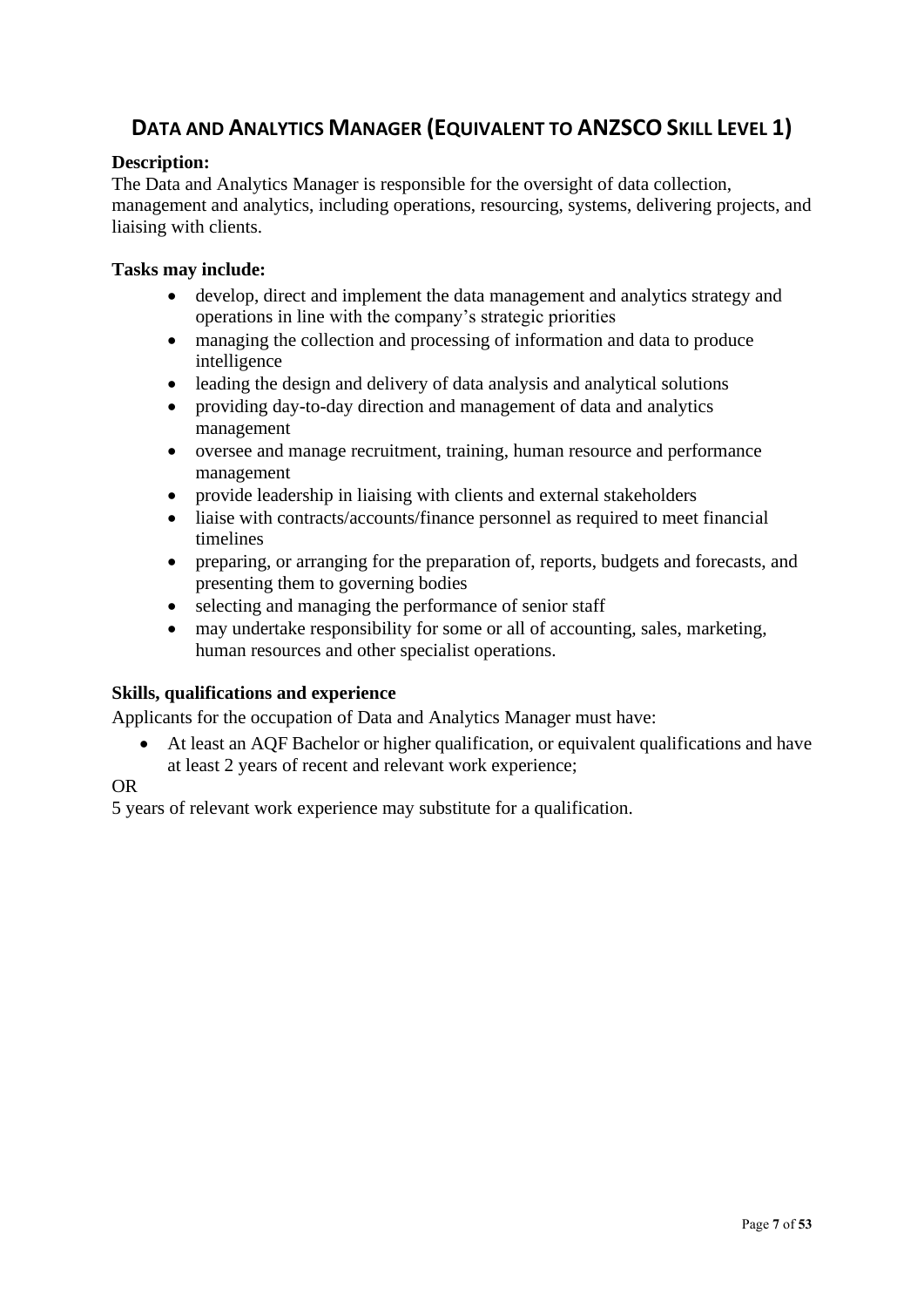### **DIGITAL ARTIST (EQUIVALENT TO ANZSCO SKILL LEVEL 2)**

### <span id="page-7-0"></span>**Description:**

Digital Artists covers a range of visual effects specialists, designers and digital artists who plan, design, develop and create a wide range of digital assets and imagery using software and hardware. Images created by Digital Artists may be realistic, magical or stylised and can be used in film, television, video on demand, video games, mobile platforms and other entertainment industries. Work created by a Digital Artist can be used in multiple ways; in isolation, or mixed with other digitally created images, or be augmented against live action images, in feature film, television series, television commercials, music videos, digital installations, augmented and virtual reality, video games, holographic or other forms of visual media.

### **Tasks may include:**

- determining visual objectives and briefs by consulting with internal and external clients and stakeholders
- creating mock-ups, visualisations and proof of concept art and image sequences
- defining user interactions, narrative, visual aesthetic, game and environment design, AI and system integration
- creating visualisations by determining camera positioning, layout, movement, timing and look of images, relative to any filmed or created environment or performance
- using computer software to model, texture, light, render, rig, animate and simulate digital assets to a brief, by matching performance or adjusting key features and detail as required
- creating digital environments, creatures, characters and humanistic performances ranging in aesthetic style from cartoon to photorealistic
- simulating magical and natural phenomena, such as effects, fire, fractals, plasma, smoke, water, dust, powder, clouds, mist, steam, lighting, destruction, and other environmental phenomena
- compositing or incorporating multiple digital elements and assets into one final image, image sequence or scene into final product
- project management and coordination of digital images and asset creation, from concept and brief, through to client delivery.

**Skills, qualifications and experience:** The skills, qualifications and experience for the occupation of Digital Artist are as per **Schedule 5** of this Agreement.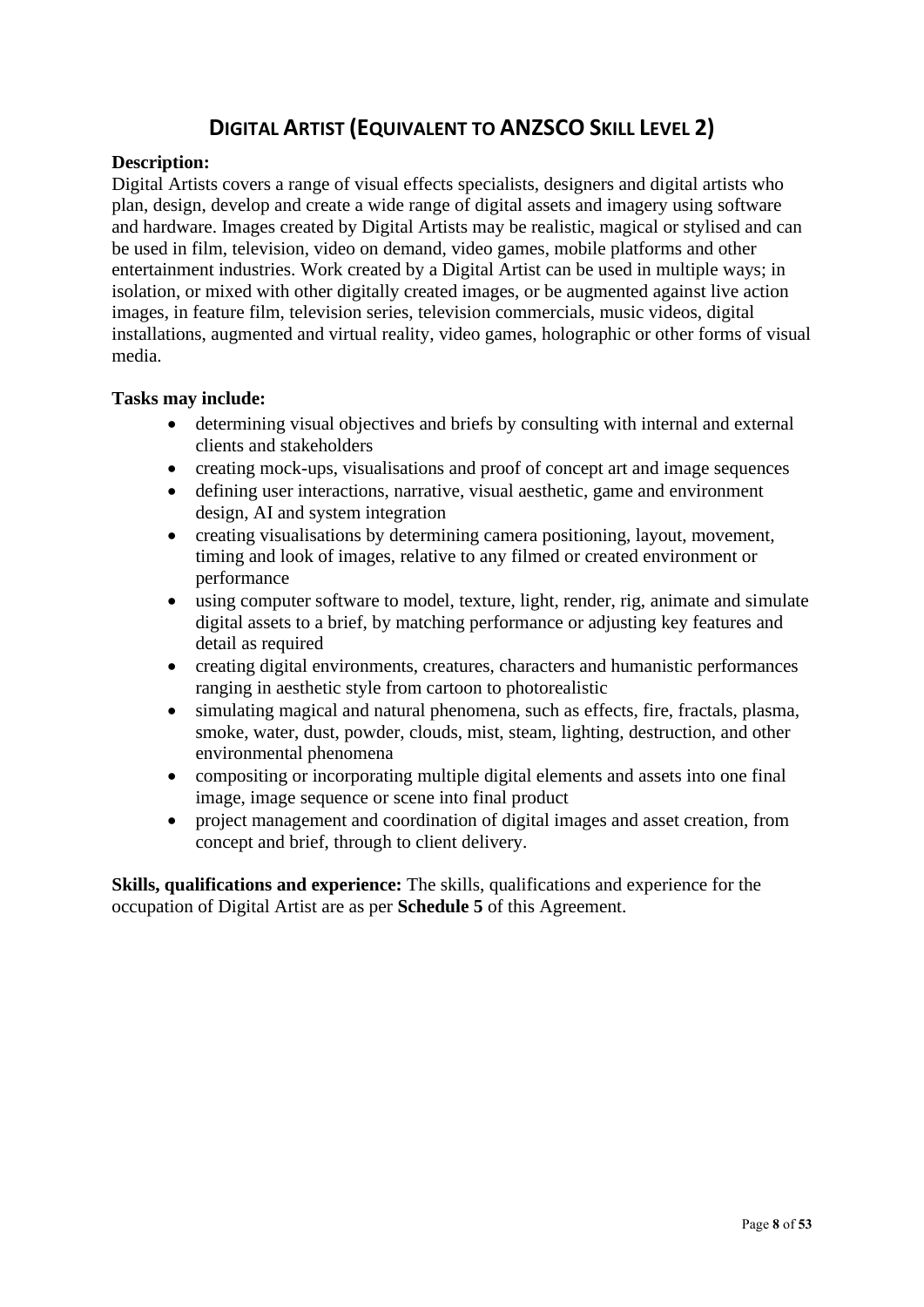### **DIGITAL PRODUCER (EQUIVALENT TO ANZSCO SKILL LEVEL 1)**

### <span id="page-8-0"></span>**Description:**

Responsible for the overall financial direction of projects, supporting the achievement of the appropriate creative result. This includes setting and keeping milestones to schedule, managing client expectations, and supporting technical and creative staff as well as liaising with the client.

### **Tasks may include:**

- Bid work with the Sales team and Supervisors. Maintain change orders and re-bid work as scope varies.
- Work closely with Production Management team to ensure quality standards and protocols are adhered to ensure delivery within budget.
- Define the overall project scope and execution strategy with the Digital Supervisor.
- Work to resolve any delay or impediment to project commitments or milestones
- Complete project risk assessments for new opportunities, assessing resource requirements, and viability.
- Understand the impact the show's workload may have and negotiate with existing schedules and employee's workload.
- Support Digital Supervisor's visual effects solutions in range of the client's financial boundaries.
- Work with creative and technical supervisors to ensure briefs are clearly established.
- Create regular and accurate project reports, detailing financial and creative status to client and management.
- Act decisively to interpret direction and scope variation from project data.
- Set and own client communication standards, adding value to the relationship through collaboration, providing assurance on all aspects of the project as required.
- Maintain relationships with existing and potential clients
- Support the Production Management team to maintain and communicate show schedules, ensuring the delivery roadmap is clear, adjusting as the project evolves.
- Create mitigation strategies to reduce risk, impact, severity and reoccurrence of issues.
- Manage and mentor Production Management team members, cultivating an environment of professionalism and accountability.

**Skills, qualifications and experience:** The skills, qualifications and experience for the occupation of Digital Producer are as per **Schedule 5** of this Agreement.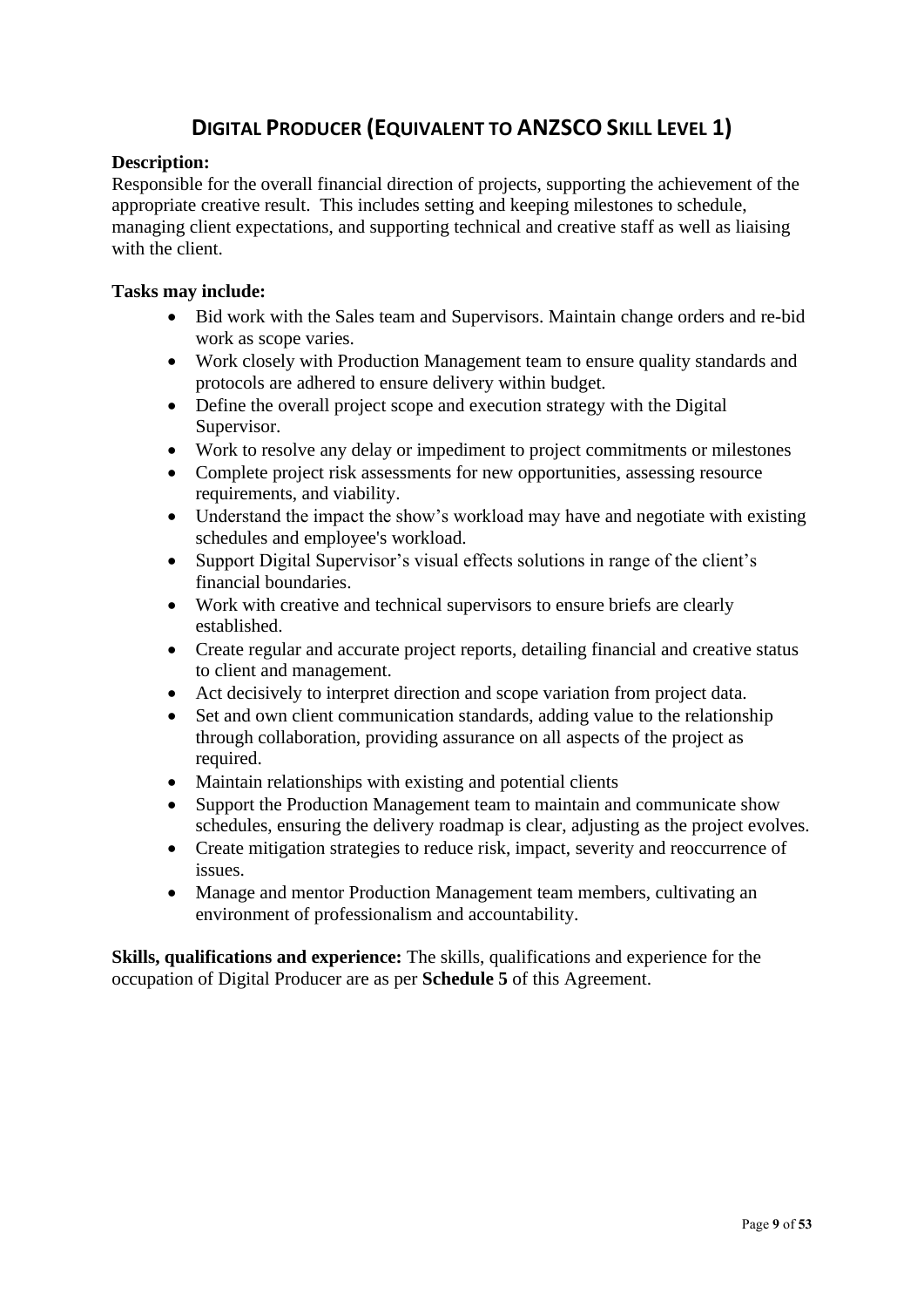### <span id="page-9-0"></span>**DIGITAL PRODUCTION MANAGER (EQUIVALENT TO ANZSCO SKILL LEVEL 1)**

### **Description:**

The Digital Production Manager is responsible for managing artists, schedules, and daily tasks, working in conjunction with Digital Producers and Digital Supervisors.

#### **Tasks may include:**

- Work as part of the VFX production team to implement viable VFX solutions
- Communicate with Digital Producers, Digital Supervisor, supervisors, creative and technical leads regarding directives and production requirements of specific projects
- Develop project plans and schedules for the production team based on budgets.
- Work with supervisors to ensure deadlines are met.
- Support/work with the Digital Producer to create master and delivery schedules for projects.
- Oversee the coordination of dailies and reviews, ensuring accurate notes are taken and production priorities are distributed and followed through.
- Oversee outputs in order to meet client deliveries.
- Provide clarity and direction from a mass of project data.
- Create and maintain weekly status reports to track costs and shot progress.
- Forecast and communicate any delays or overages, escalating any issues to the Digital Producer and/or management where required.

**Skills, qualifications and experience:** The skills, qualifications and experience for the occupation of Digital Production Manager are as per **Schedule 5** of this Agreement.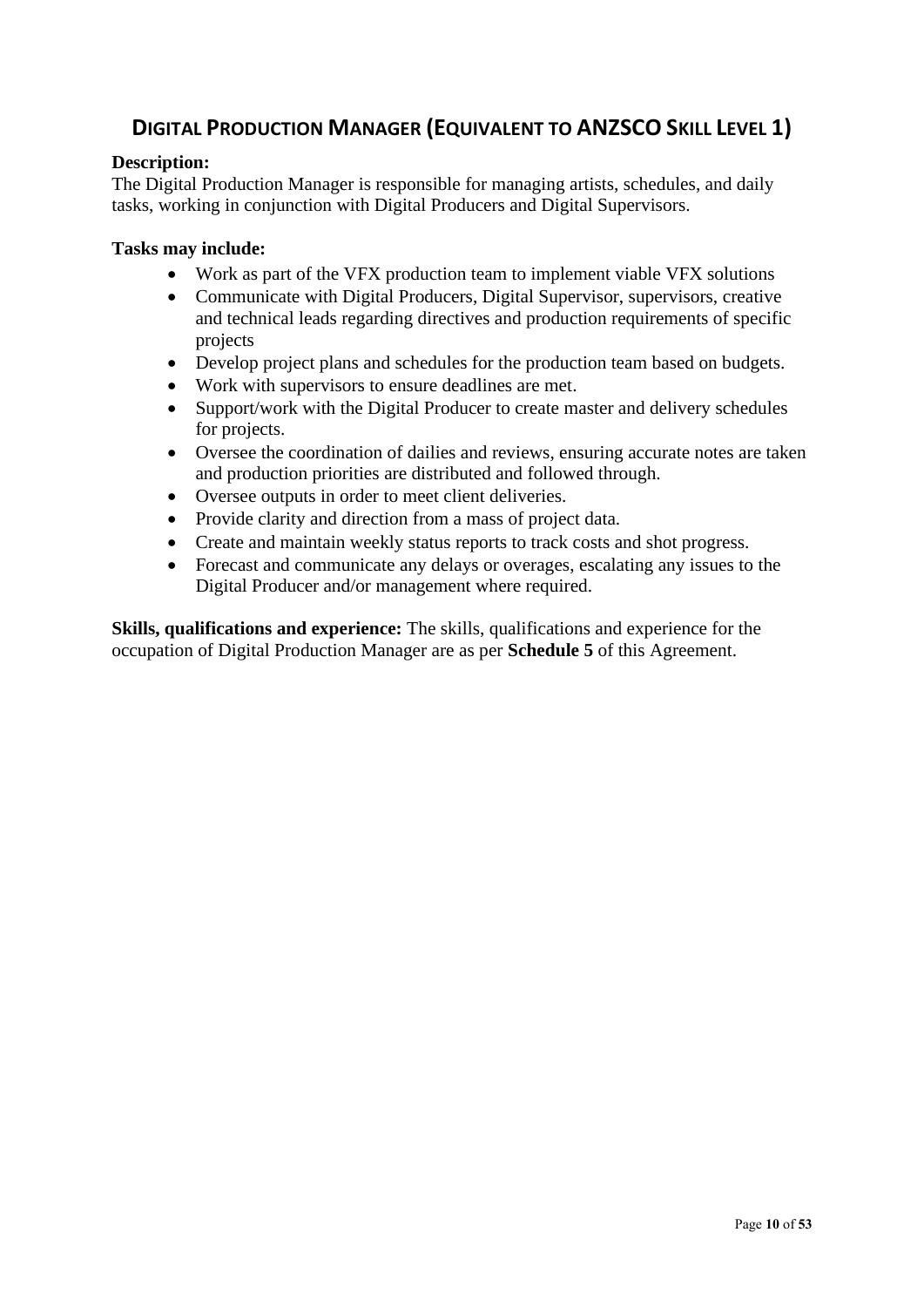### **DIGITAL SUPERVISOR (EQUIVALENT TO ANZSCO SKILL LEVEL 1)**

### <span id="page-10-0"></span>**Description:**

The Digital Supervisor is responsible for the overall creative and technical direction of projects, including liaising with the creative leads on the production and with the client.

### **Tasks may include:**

- Design and implement the creative direction of each project shot and sequence
- Set creative standards and ensure timely delivery.
- Responsible for on-location/set VFX supervision
- Work closely with clients to ensure their vision is met
- Create and design digital visual effects of a technical standard and appropriate for our clients that is in line with current industry standards.
- Take responsibility in conjunction with the senior executives, production managers, and producers for bidding and the financial running of projects.
- Work closely with the producer to ensure an accurate production schedule is set up and maintained.
- Maintain relationships with existing and potential clients
- Work closely with all departments on pipeline improvement and development.
- Work out project elements, technical and R&D requirements for each project/show.
- Daily review of assets and work in progress.
- Show expertise in setting up complex pipelines
- Play an active role in shoot production and lead teams by example.

**Skills, qualifications and experience:** The skills, qualifications and experience for the occupation of Digital Supervisor are as per **Schedule 5** of this Agreement.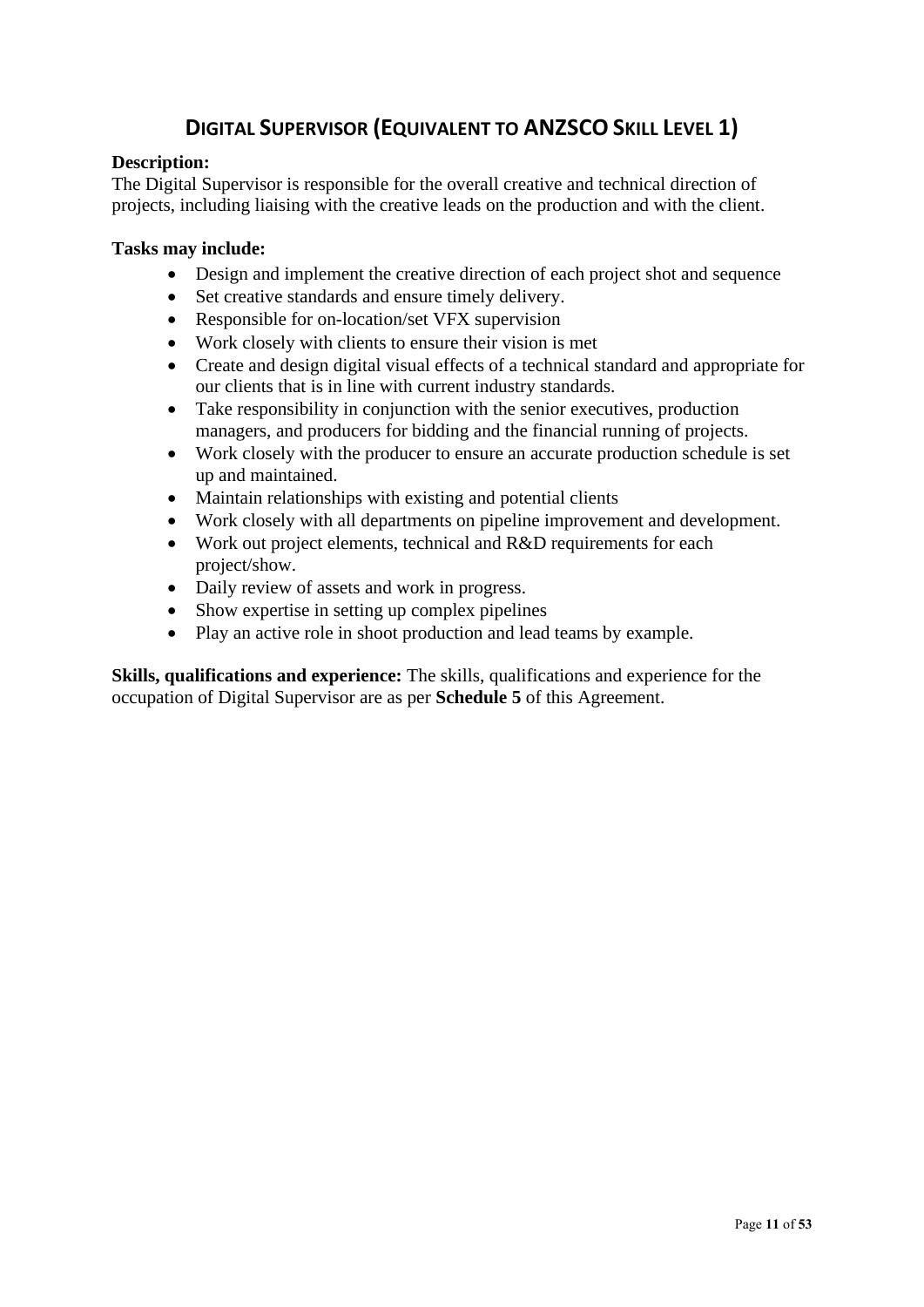### **SENIOR DIGITAL ARTIST (EQUIVALENT TO ANZSCO SKILL LEVEL 1)**

### <span id="page-11-0"></span>**Description:**

Senior Digital Artists cover a range of senior visual effects specialists, designers and digital artists who plan, design, develop and create a wide range of digital assets and imagery using software and hardware. Images created by Senior Digital Artists may be realistic, magical or stylised, and can be used in film, television, video on demand, video games, mobile platforms and other entertainment industries. Work created by a Senior Digital Artist can be used in multiple ways; in isolation, or mixed with other digitally created images, or be augmented against live action images, in feature film, television series, television commercials, music videos, digital installations, augmented and virtual reality, video games, holographic or other forms of visual media.

Senior Digital Artists are instrumental in delivering digital assets and digital art to clients and stakeholders. They achieve success by managing a number of specialised Digital Artists across a range of disciplines or are considered a specialist in their field. A Senior Digital Artist is highly skilled in creating complex digital work and rapid prototyping. They must communicate clearly, act decisively and be technically and artistically proficient. They will likely be knowledgeable in scheduling, budgeting resourcing, people and client management. They can hold positions including, VFX Supervisor, CG Supervisor, or have "Senior", "Lead", "Manager" or "Head of Department", incorporated into their position description or title.

#### **Tasks may include:**

- determining visual objectives, setting milestones, overseeing resources, realising briefs and consulting with internal and external clients and stakeholders
- providing leadership, support and mentoring to digital artists
- completing highly complex technical and creative digital work
- creating mock-ups, visualisations and proof of concept art and image sequences
- defining user interactions, narrative, visual aesthetic, game and environment design, AI and system integration
- creating visualisations by determining camera positioning, layout, movement, timing and look of images, relative to any filmed or created environment or performance
- using computer software to model, texture, light, render, rig, animate and simulate digital assets to a brief, by matching performance or adjusting key features and detail as required
- creating digital environments, creatures, characters and humanistic performances ranging in aesthetic style from cartoon to photorealistic
- simulating magical and natural phenomena, such as effects, fire, fractals, plasma, smoke, water, dust, powder, clouds, mist, steam, lighting, destruction, and other environmental phenomena
- compositing or incorporating multiple digital elements and assets into one final image, image sequence or scene into final product
- producing and production management of digital images and asset creation from concept and brief, through to client delivery.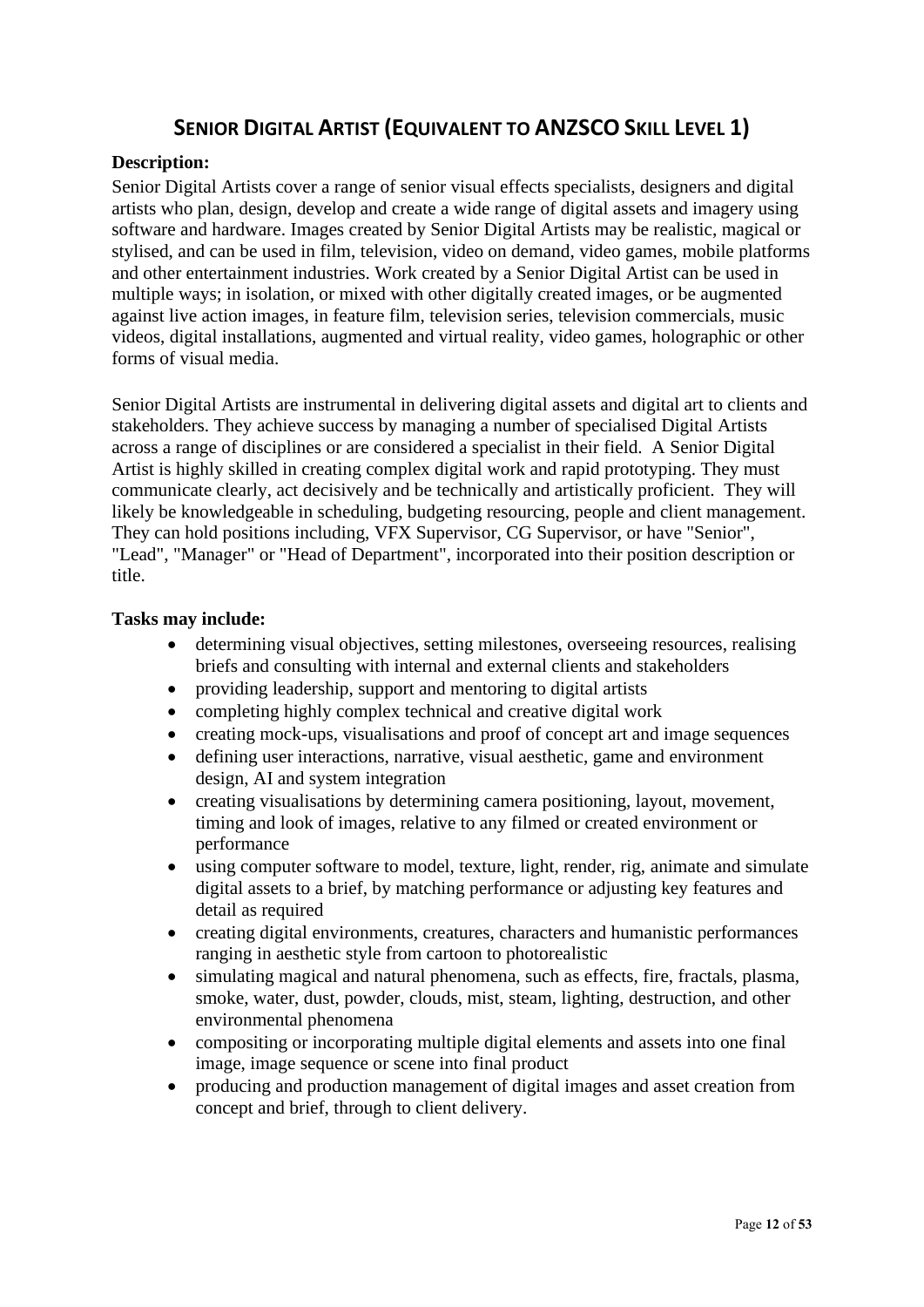<span id="page-12-0"></span>**Occupation Profiles – South Australian Regional DAMA**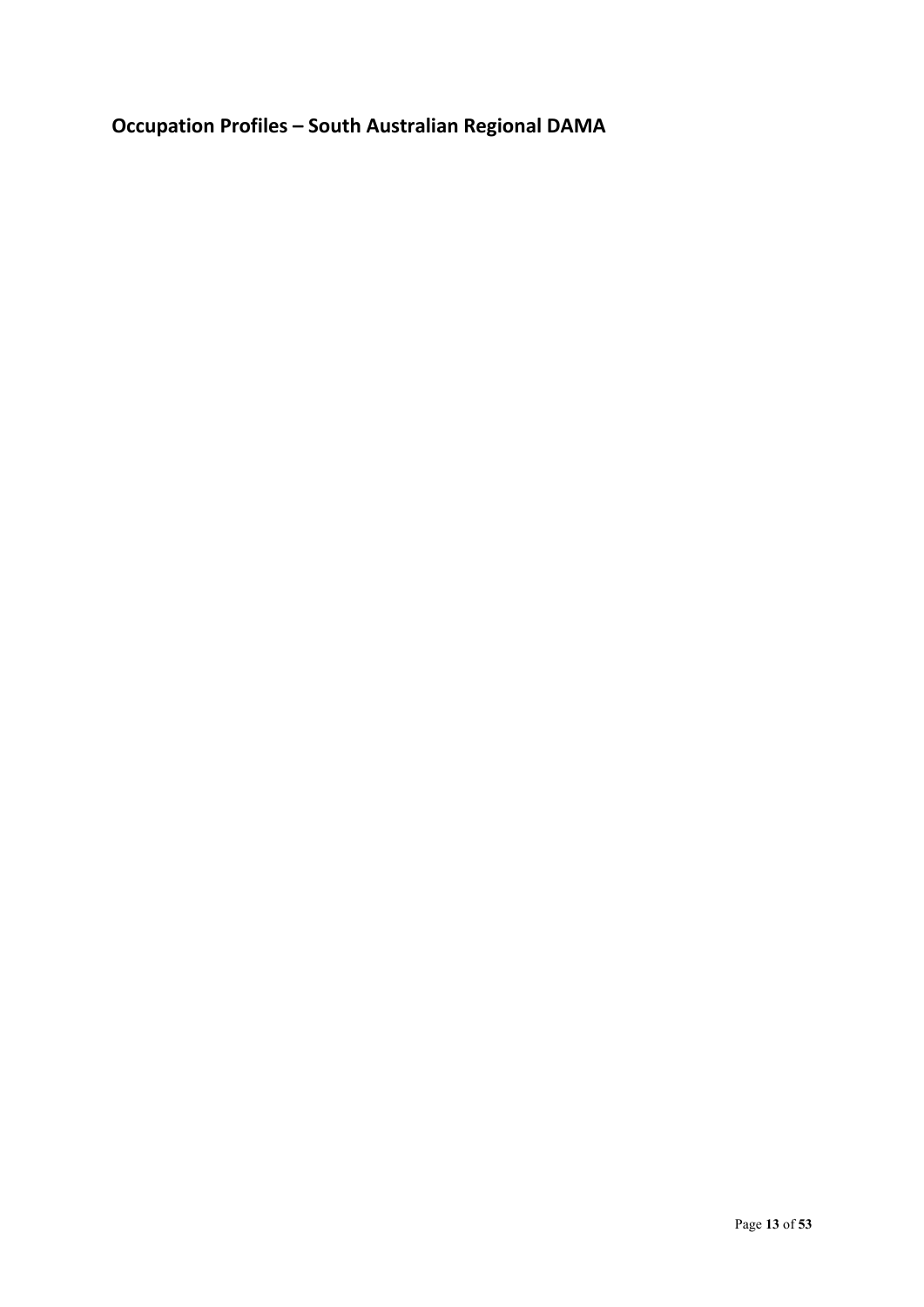### **APIARY SUPERVISOR (EQUIVALENT TO ANZSCO SKILL LEVEL 3)**

#### <span id="page-13-0"></span>**Role Description:**

Supervises apiaries to produce honey, queen bee pollen, beeswax and royal jelly, breed queen bees and pollinate crops.

The position involves some or all of the following tasks.

### **Tasks:**

- Installing and maintaining hives
- Monitoring health of bees and treat health problems with natural or chemical methods, or a combination of both
- Operating smoker and other safety equipment
- Undertake queen replacement
- Practising swarm management techniques
- Undertake honey harvesting, including uncapping and extraction methods.

### **Skills, qualifications and experience:**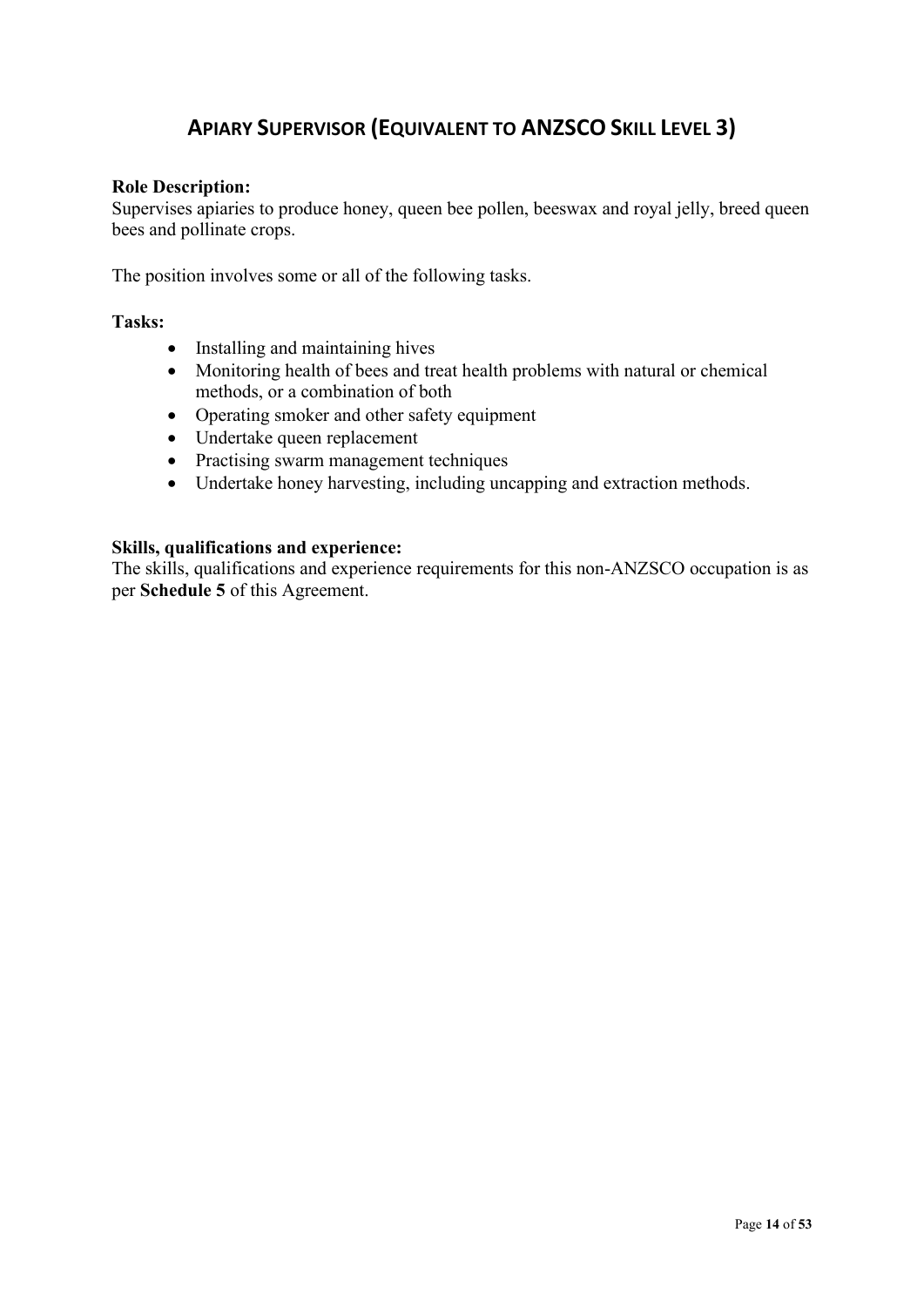### <span id="page-14-0"></span>**AQUACULTURE DECKHAND OR FARMHAND (EQUIVALENT TO ANZSCO SKILL LEVEL 4)**

The position involves some or all of the following tasks.

### **Tasks:**

- Maintenance of aquaculture systems, plant and equipment such as recirculation systems, vessels, tanks, pumps, filters, pens and cages.
- Water quality monitoring and reporting
- Detailed record keeping and administration
- Cleaning equipment maintenance of pumps, filters and aquaculture plant and equipment
- Maintain stores and supplies
- Net mending, rigging and rope tying
- Feeding and fish health assessment
- Moving and grading of fish
- Harvesting fish.

### **Skills, qualifications and experience:**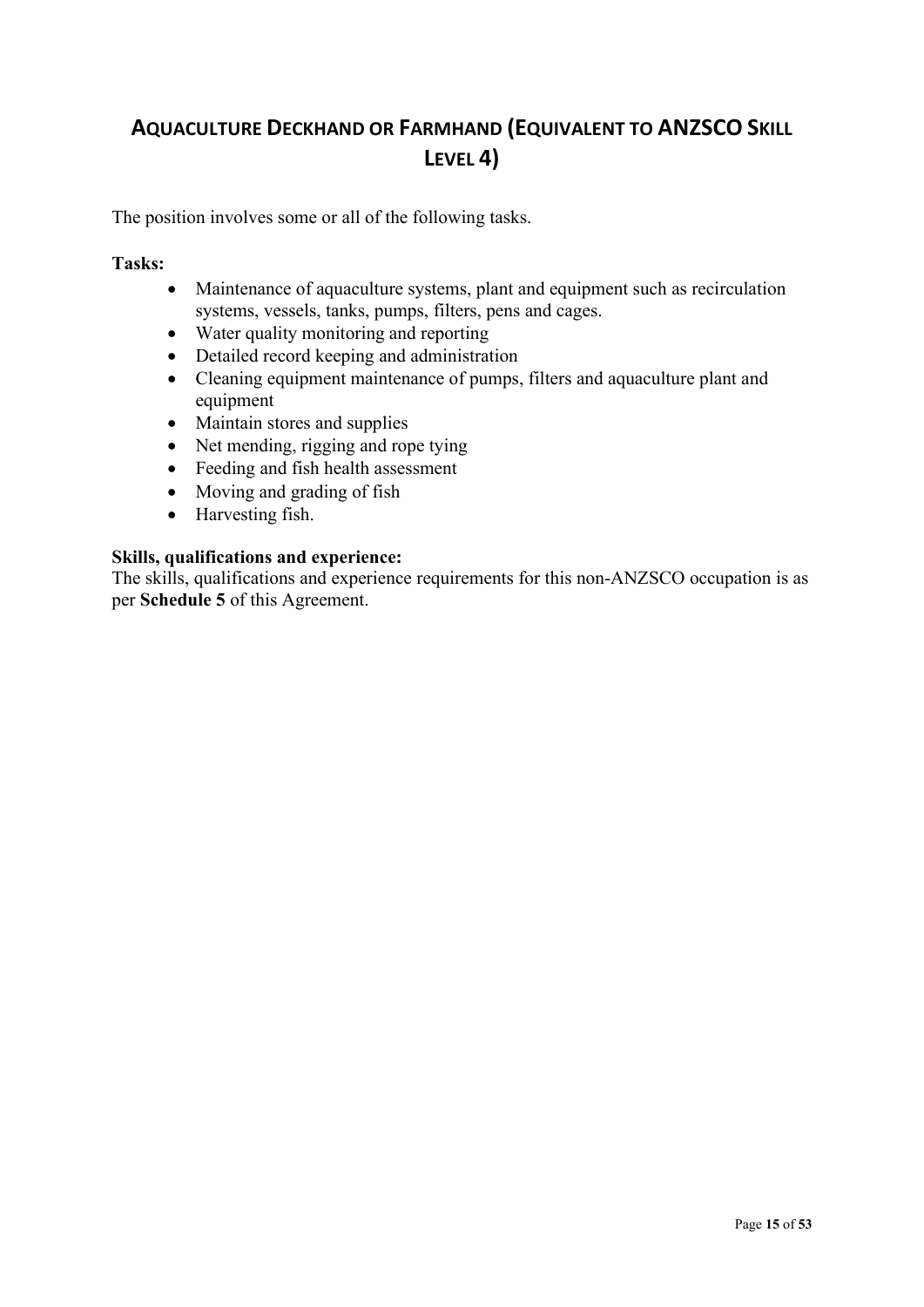### <span id="page-15-0"></span>**AQUACULTURE PROCESS WORKER (EQUIVALENT TO ANZSCO SKILL LEVEL 4)**

### **Role Description:**

Prepare and process fish for frozen or fresh markets.

The position involves some or all of the following tasks

#### **Tasks:**

- Operating forklift
- Operating scales and entering data
- Operating winch and other processing machinery
- Operating air gun
- Use equipment and machinery to butcher and cut fish for the fresh or frozen market
- Use equipment and machinery to fin, trim and clean fish
- Operating blast freezer
- Undertaking quality control
- Loading cartons, stillages, and cargo containers.

#### **Skills, qualifications and experience:**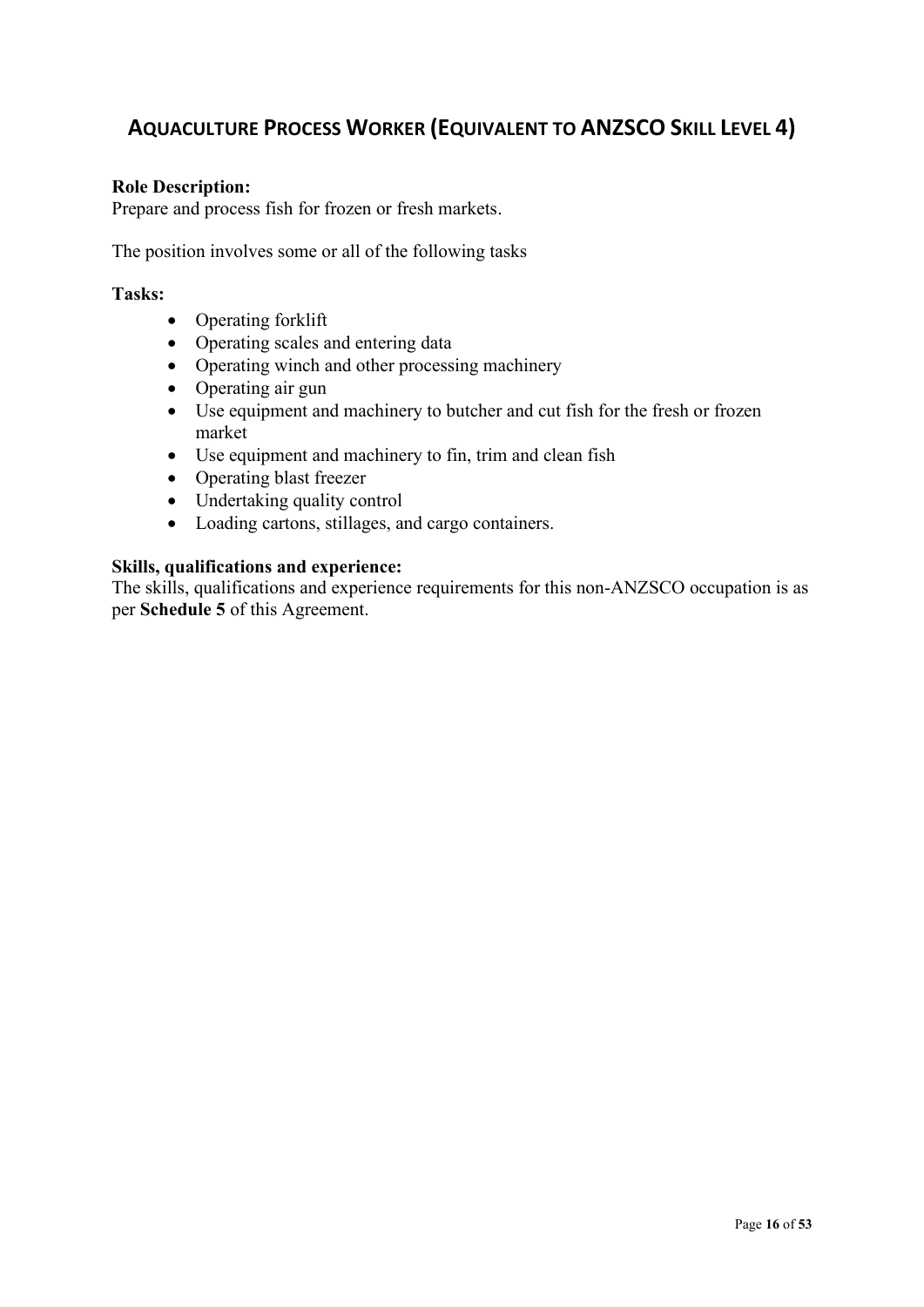### <span id="page-16-0"></span>**AQUACULTURE PROCESSING SUPERVISOR (EQUIVALENT TO ANZSCO SKILL LEVEL 3)**

### **Role Description:**

Supervising the preparation and processing of fish for frozen and fresh Markets.

The position involves some or all of the following tasks.

#### **Tasks:**

- Supervising the safe operation of processing machinery and equipment including forklift, scales, winch, air gun and blast freezer
- Supervising the butcher and preparation of fish for the fresh or frozen market
- Undertaking safety inspections and quality control
- Supervising staff, workloads and rosters
- Overseeing the loading procedures.

#### **Skills, qualifications and experience:**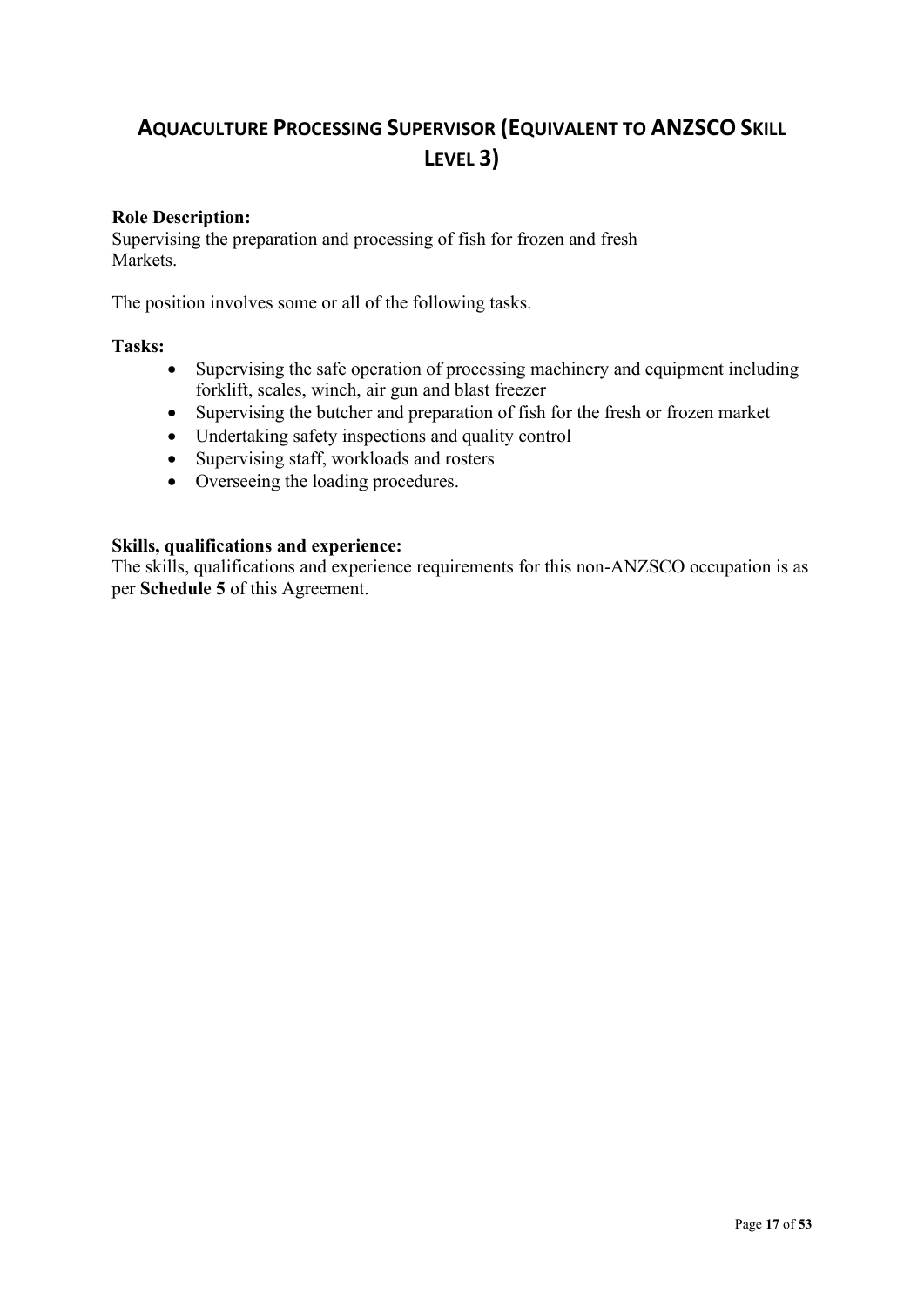### <span id="page-17-0"></span>**AUTOMOTIVE TRANSMISSION TECHNICIAN (EQUIVALENT TO ANZSCO SKILL LEVEL 3)**

### **Role Description:**

Undertakes auto transmission diagnosis, repairs and reconditioning.

The position involves some or all of the following tasks.

### **Tasks:**

- Diagnostic checks / scans
- Road test vehicle both before and after the service, paying particular attention to shift quality, correct neutral start switch operation, kick down operation
- Inspection of the driveline, including universal joints
- Remove the transmission pan and inspect for any excess debris
- Replace filter to meet manufacturers specifications
- Replace pan gasket and any service related gaskets
- Check  $&$  adjust band(s), where applicable
- Relace transmission fluid
- Install transmission coolers
- Recondition torque converters
- Recondition valve body
- Replace CVT start-up clutch

### **Skills, qualifications and experience:**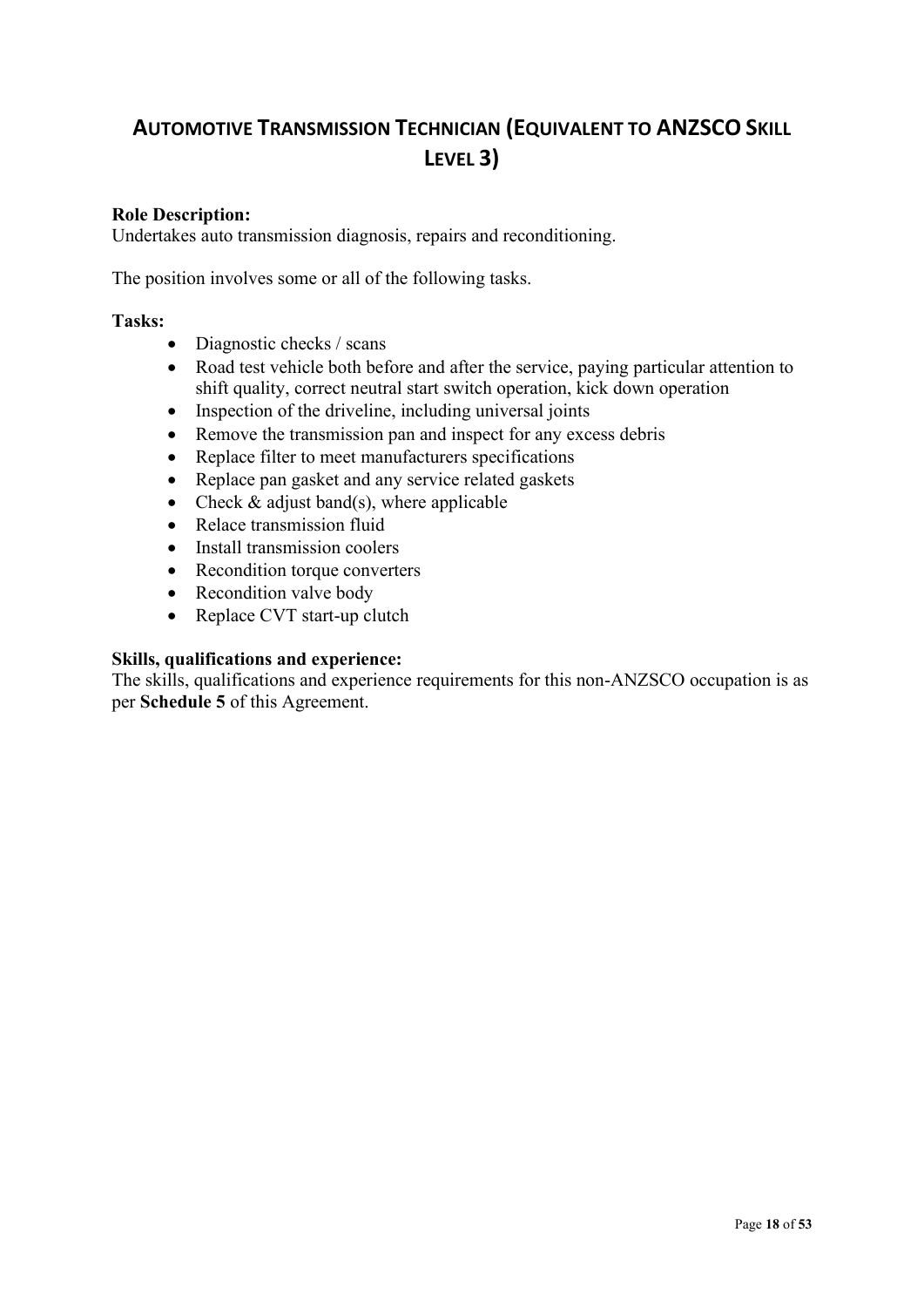### **CARE SUPERVISOR (EQUIVALENT TO ANZSCO SKILL LEVEL 3)**

### <span id="page-18-0"></span>**Role Description:**

Care Supervisors in residential facilities undertake work related to maintaining an individual's wellbeing through personal care and/or other activities of living and may provide services to individuals with complex needs, and/or work with groups of older people. Duties include supervising aged, disability and personal care workers and may include training and support to promote independence and community participation.

The position involves some or all of the following tasks.

### **Tasks:**

- Coordinate services for older people
- Supervise aged and disability care workers and personal care workers.
- Implement interventions with older people at risk
- Facilitate individual service planning and delivery
- Manage legal and ethical compliance
- Deliver care services using a palliative approach
- Develop and maintain networks and collaborative partnerships
- Coordinate client directed services
- Manage partnership agreements with services providers.

### **Skills, qualifications and experience:**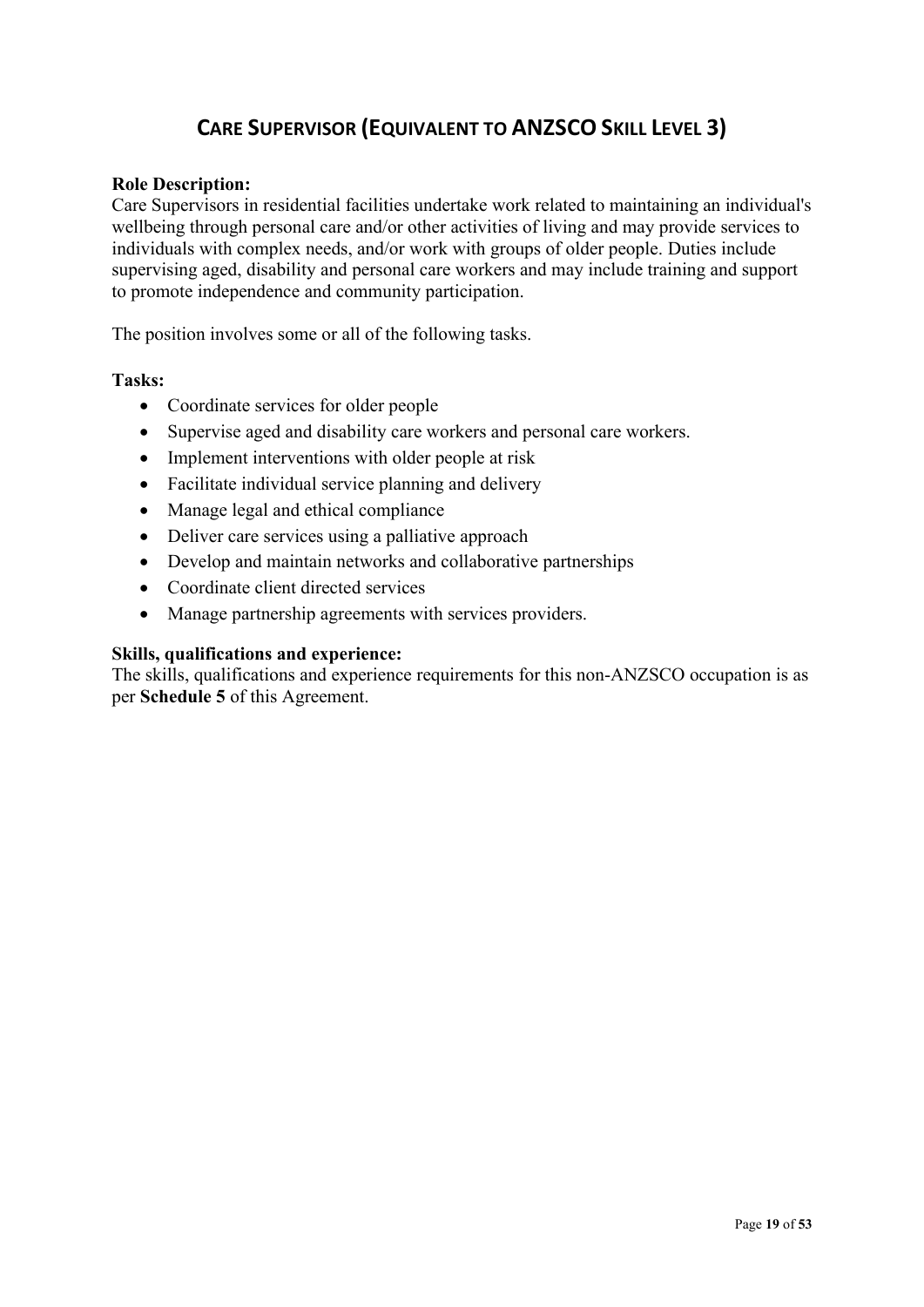### <span id="page-19-0"></span>**CIVIL CONSTRUCTION SITE SUPERVISOR (EQUIVALENT TO ANZSCO SKILL LEVEL 2)**

### **Role Description:**

A skilled position which is responsible for the coordination and supervisions of all aspects of civil construction and infrastructure site operation.

The position involves some or all of the following tasks.

### **Tasks:**

- Monitor daily output for cost effectiveness
- Co-ordination and control of site operation in conjunction with the Project Manager
- Ensure project program is achieved or surpassed
- Preparation of daily diary and time sheets
- Implementation of inspection and test plans
- Implementation of project management plans, associated site-specific risk analysis and project WHS&E requirements
- Induct all workers before starting on site
- Attend and organise site/staff meetings as required, in accordance with occupational, health and safety policies and company procedures.
- Ensure that contractors and their employees comply with the project safety plan and procedures, through review and management of subcontractor WHS&E documents
- Participate in regular safety audits and undertake weekly safety inspections
- Programming and setting-out the plant and manpower required to meet project outcomes each day
- Organise survey and set-out
- Cross-reference site survey with construction drawings and specifications prior to and during work
- Ensure that all lasers levels, etc are correctly set up (line, level and grade)
- Ensure lasers and levels are calibrated
- Check that all relevant work is carried out in accordance with the drawing specifications, codes and requirements of the relevant authorities
- To undertake any physical work as part of the manpower resource for the project
- To ensure adequate material are on site ahead of time to undertake works and coordinate with the Project Manager for specific requirements to pre-plan materials on site
- Ensure the Procurement Manager is provided with sufficient notice for delivery of materials
- Ensure that the Construction Manager is provided with sufficient notice when plant and equipment is free to go to another site
- To ensure all materials are delivered to site are checked and signed for and all delivery dockets are kept and recorded on the daily diary work sheets.
- To keep a daily record of all site activities, deliveries, plant movement, manpower, weather conditions, variations and site inductions, in daily diary
- To check and certify all staff timecards and ensure that they are correctly signed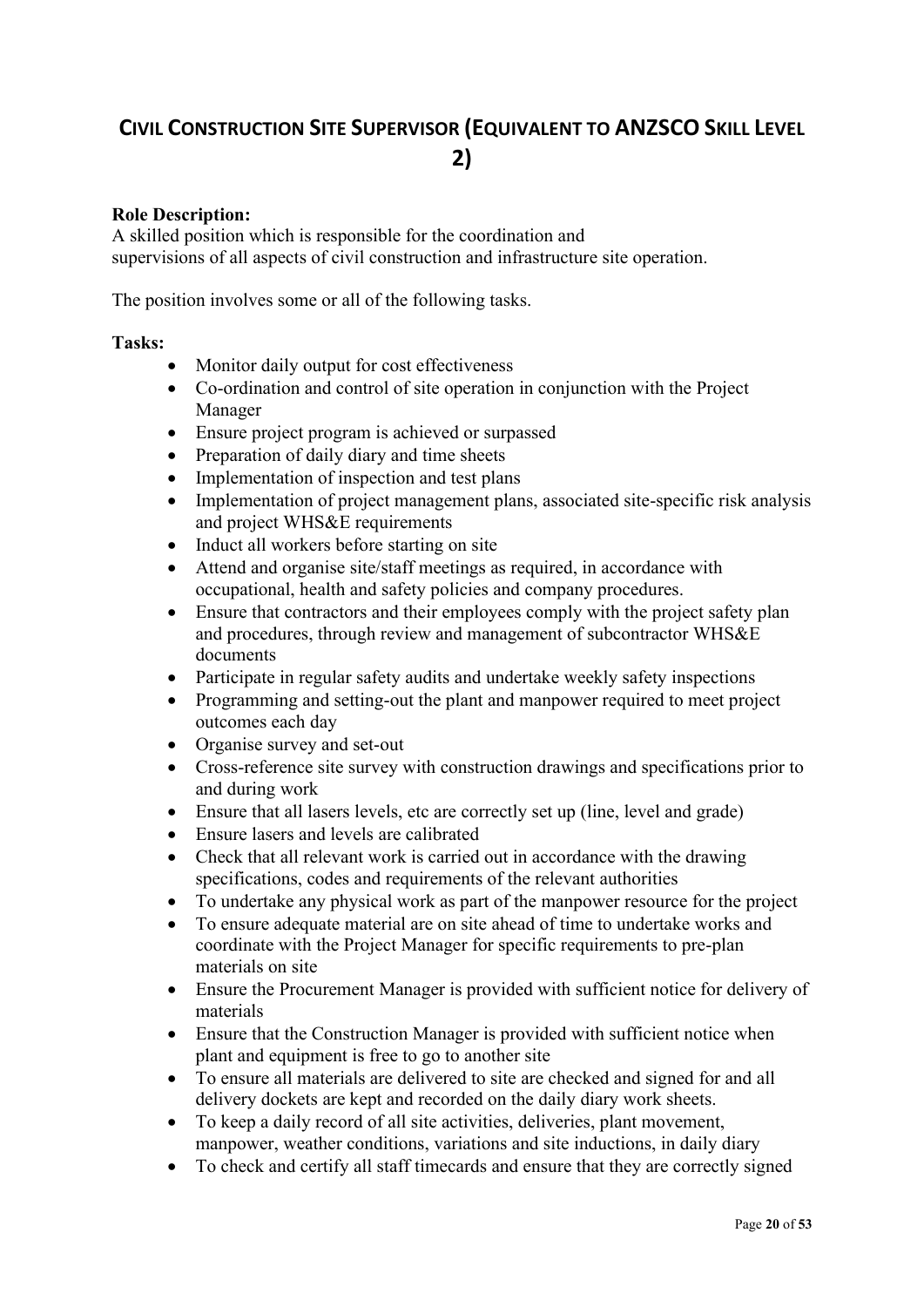by the employee

- To ensure that plant operators undertake the service requirement for each item of plant under their control and notify plant manager of any service/repair requirements
- Ensure that site and plant on site is secure each night and that plant and equipment is securely locked in container as required
- Notify Project Manager of daily activities, particularly inspections. Investigate and report incidents/accidents to the Project Manager immediately as they occur on site.
- Keep inspection and test plans up to date and ensure clients and the office are informed of our current status
- Conduct site safety and environmental inspections and record on appropriate form
- To ensure all staff on site are qualified to operate machinery by checking all operators' tickets, licences, and white cards during the site induction.

#### **Skills, qualifications and experience:**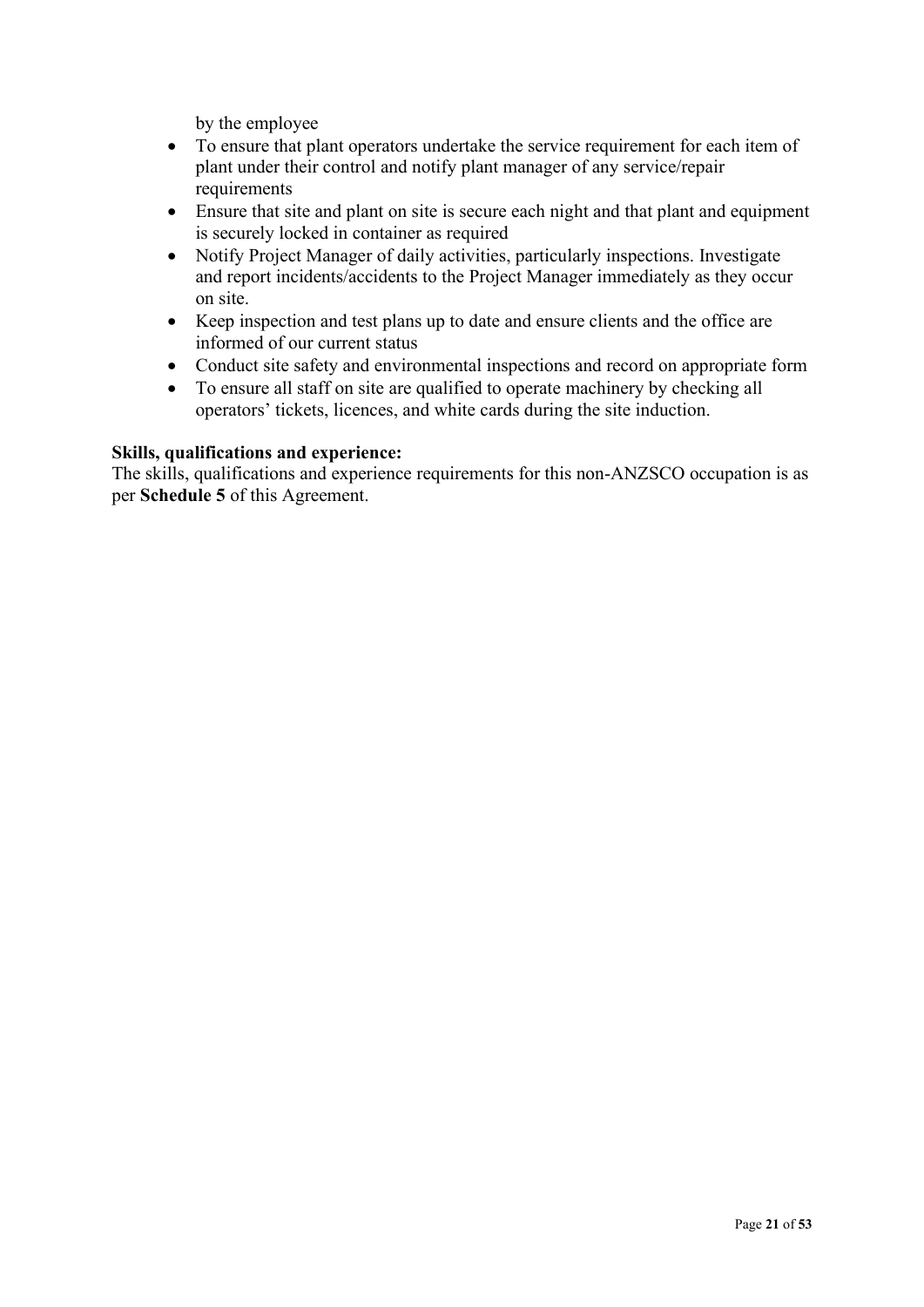### <span id="page-21-0"></span>**CIVIL CONSTRUCTION TRADEWORKER (EQUIVALENT TO ANZSCO SKILL LEVEL 3)**

### **Role Description:**

A skilled position which can be responsible for aspects of civil construction and infrastructure

projects, including operating and maintaining plant machinery,overseeing and implementing pipe-laying, managing traffic control operations, and coordinating site personnel and subcontractors.

The position involves some or all of the following tasks.

#### **Tasks:**

- Operate plant machinery as directed on site in a safe and productive manner.
- Daily maintenance and cleaning of plant.
- Lead the laying of pipes for storm or sanitation sewers, drains and water mains.
- Responsible for setting up, managing and removing temporary traffic control schemes
- Supervision and coordination of site personnel and subcontractors, the reporting of all relevant site activities and managing the quality of work performed.
- Implement and follow WHS&E policies and procedures
- Implement and follow SWMS/ SOP/ SWP as required by company.

#### **Skills, qualifications and experience:**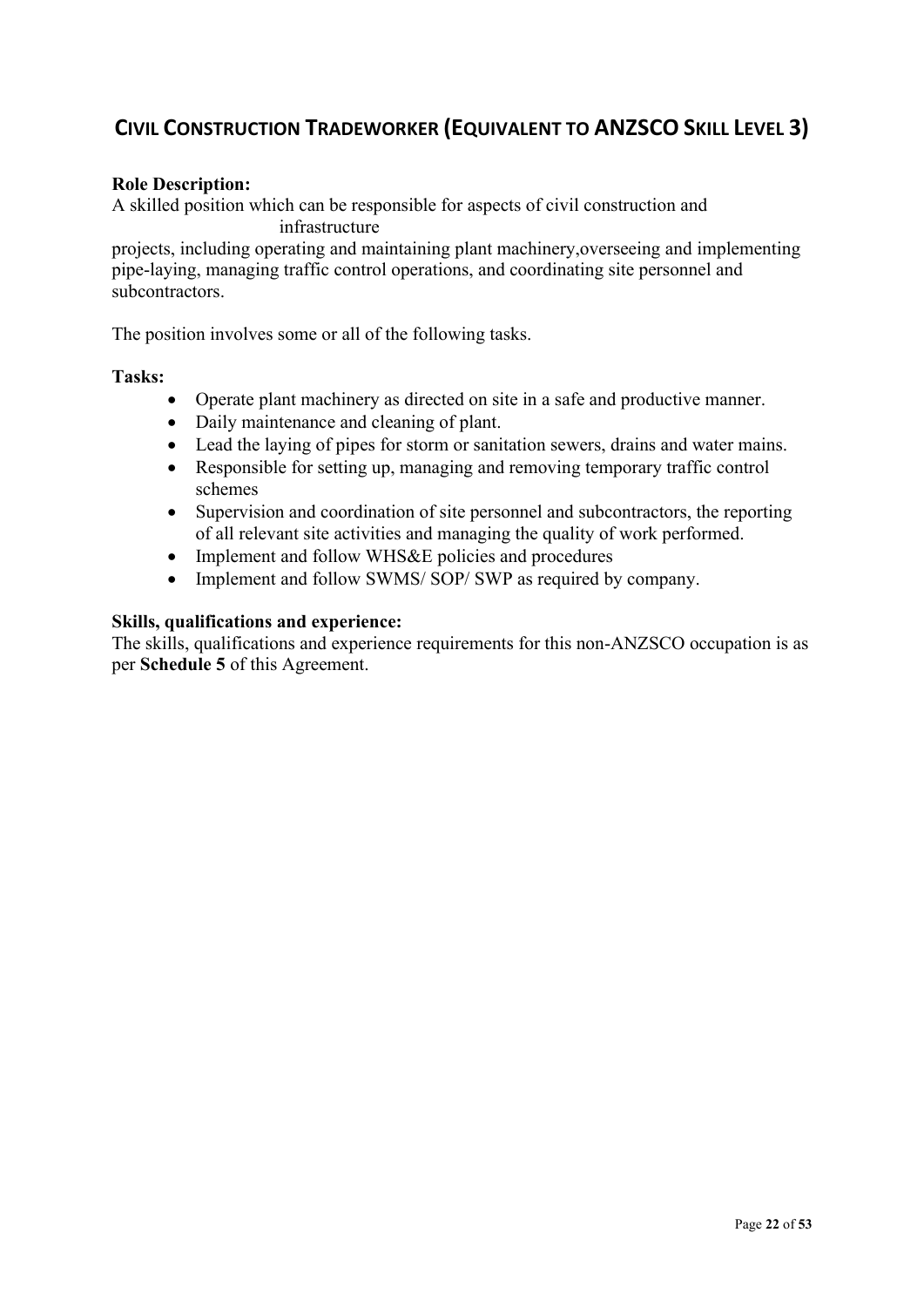### **COLD STORE MANAGER (EQUIVALENT TO ANZSCO SKILL LEVEL 2)**

### <span id="page-22-0"></span>**Role Description:**

Manages all aspects of the cold storage facility and cold storage operations.

The position involves some or all of the following tasks.

### **Tasks:**

- Managing the cooling systems to maintain correct perishable food temperatures
- Overseeing the appropriate stacking and packing of produce
- Implement WHS & GMP procedures
- Managing and supervising Cold Storage Operators
- Overseeing record keeping for cold store produce including cold chain data
- Ensuring stock is prepared and ready for despatch.

### **Skills, qualifications and experience:**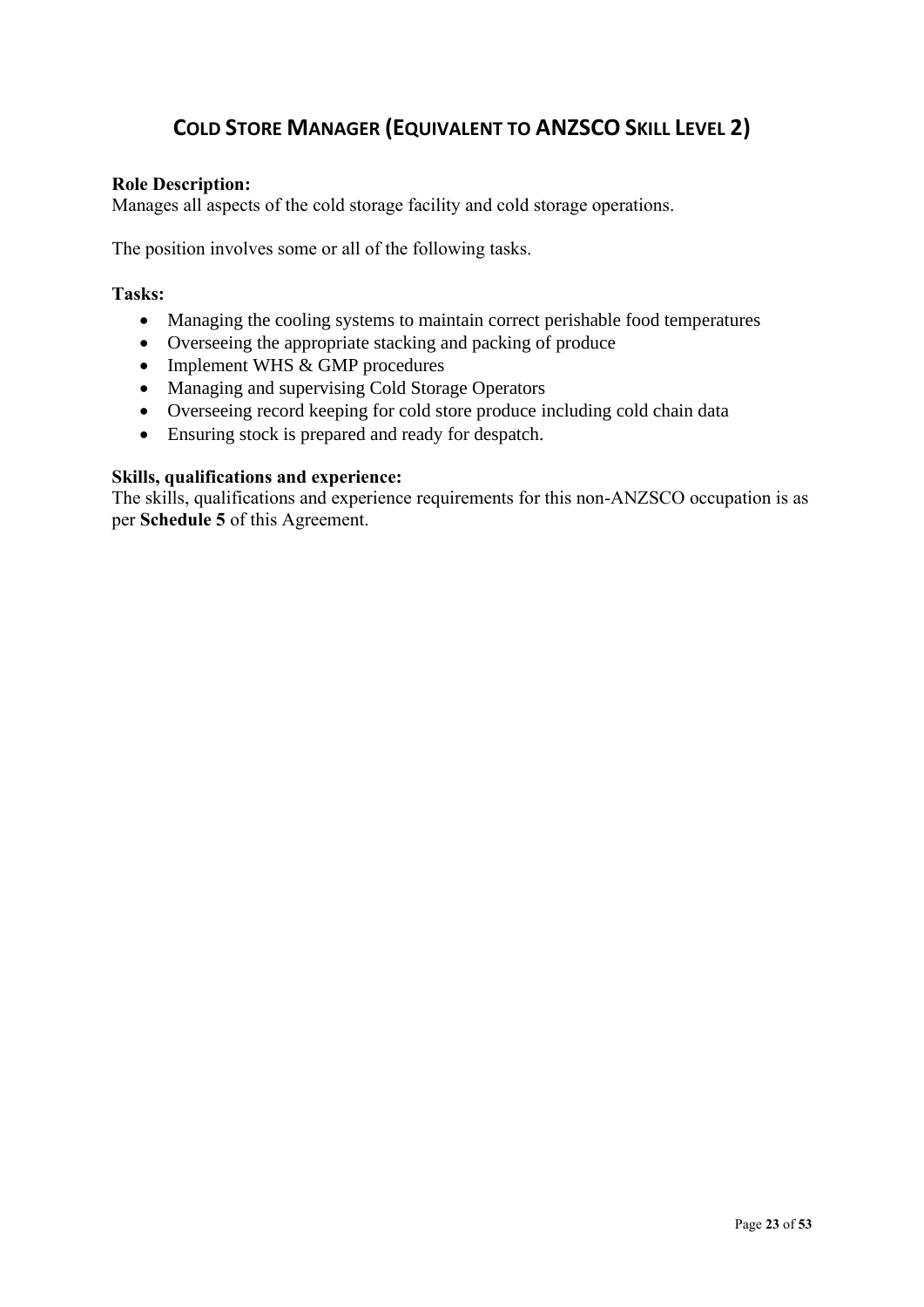### **COLD STORE OPERATOR (EQUIVALENT TO ANZSCO SKILL LEVEL 4)**

### <span id="page-23-0"></span>**Role Description:**

The Cold Store Operator handles horticulture product in the cool rooms. This involves storing product for rapid despatch and maintaining records in line with the quality system and customer requirements.

The position involves some or all of the following tasks.

### **Tasks:**

- Stacking products in cold stores with appropriate pallet spacing and labelling
- Organising stock for despatch times
- Working in a cold storage environment
- Accurately packing stock
- Product Picking in a chiller environment
- Repetitive Manual Handling.

#### **Skills, qualifications and experience:**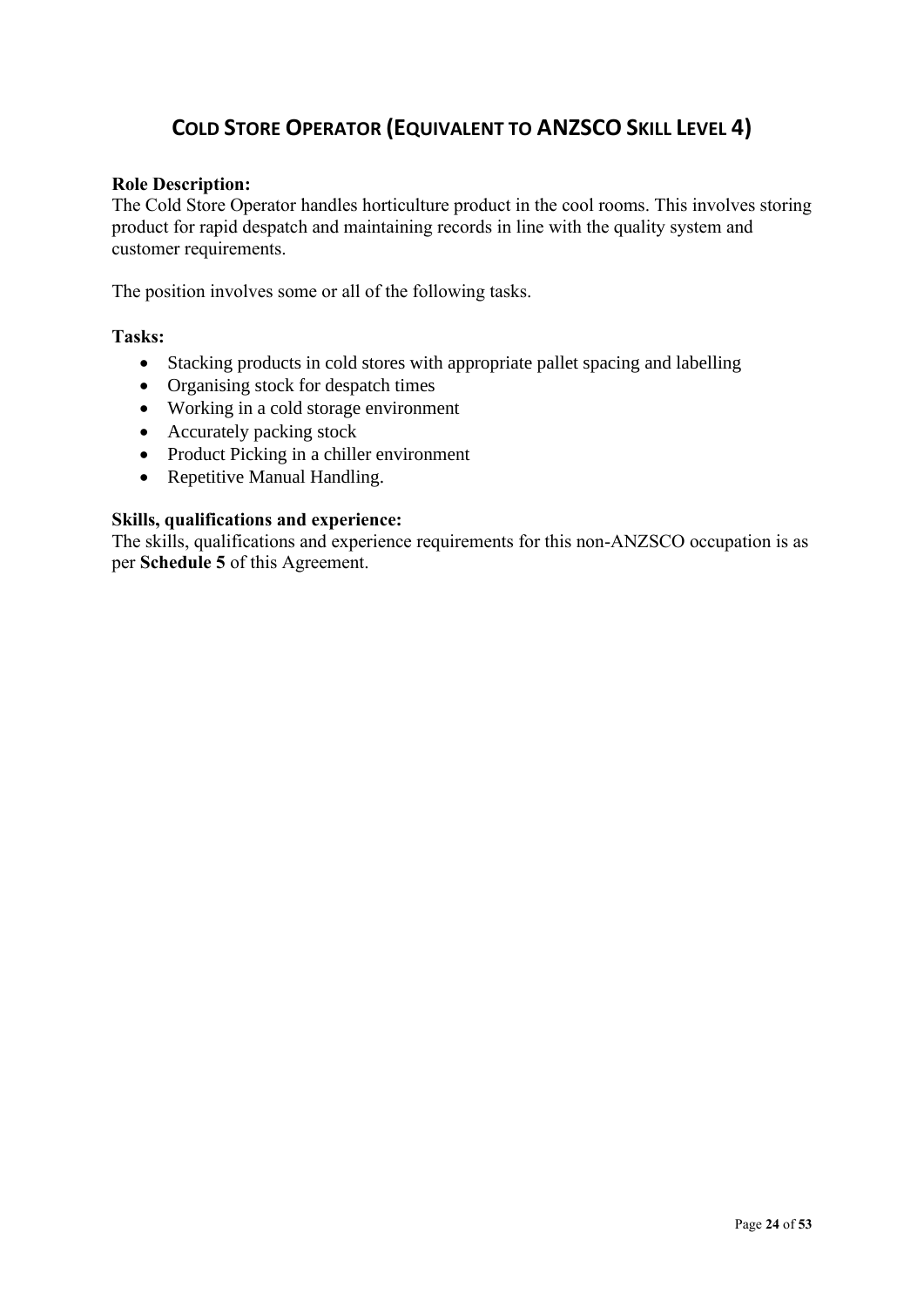### <span id="page-24-0"></span>**COMPUTERISED NUMERICAL CONTROL (CNC) MACHINIST (EQUIVALENT TO ANZSCO SKILL LEVEL 3)**

### **Role Description:**

Set up and operate a variety of Computer Numerically Controlled (CNC) machine tools to cut, drill and finish components to produce precision parts and instruments used in engineering and manufacturing.

The position involves some or all of the following tasks.

### **Tasks:**

- Inspect CNC machinery is in good working condition before setting up
- Configure machinery to successfully conduct the run as specified
- Conduct all programming as required
- Examine the first article produced to ensure quality
- Manage the run throughout the cycle, checking that specifications are met
- Perform all necessary machine maintenance and usage
- Strict adherence to safety standards
- Report safety issues to management immediately
- Keep all work areas clean and organized
- Strive to meet quotas without compromising quality
- Attend all safety and production training

### **Skills, qualifications and experience:**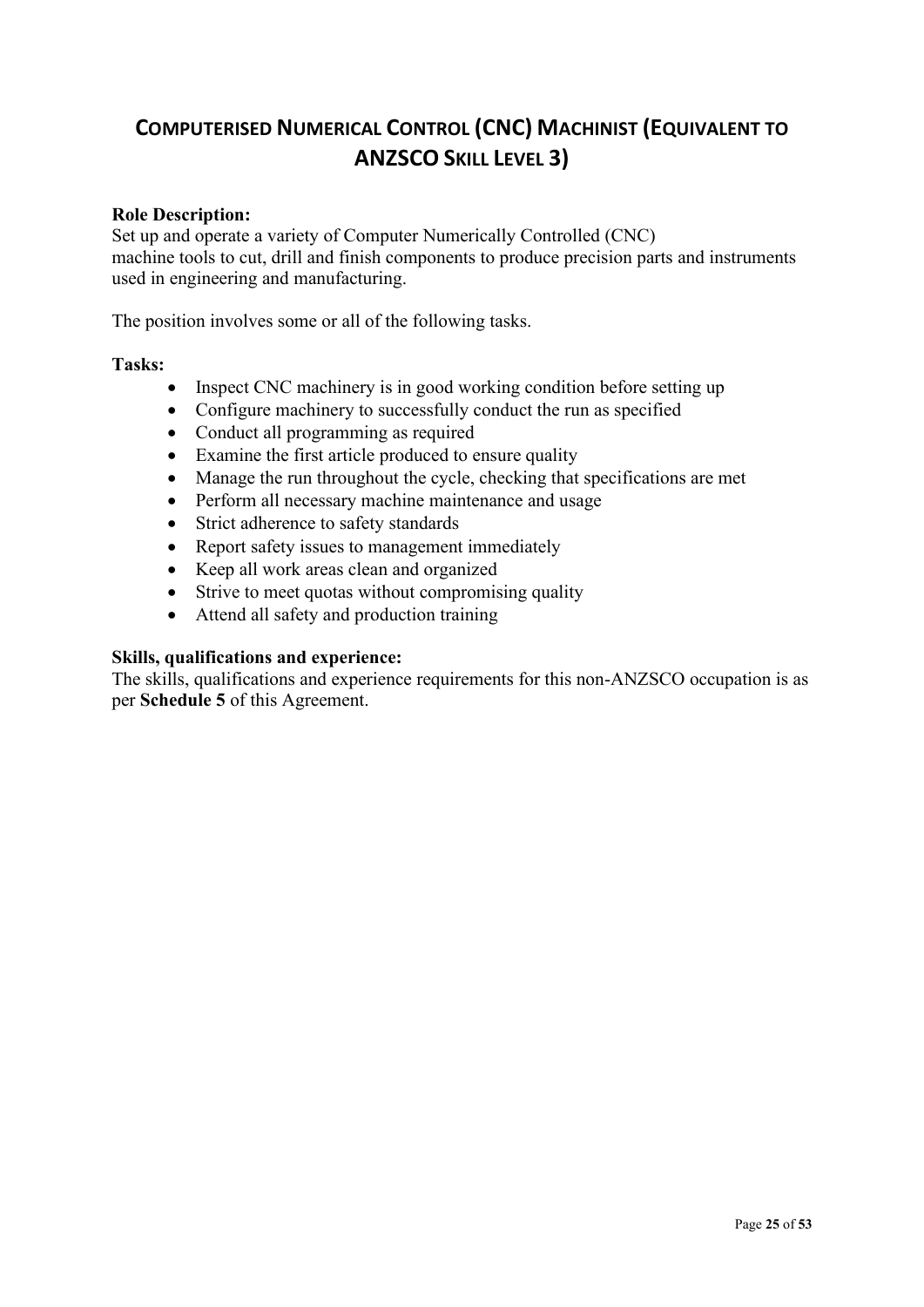### <span id="page-25-0"></span>**COMPUTERISED NUMERICAL CONTROL (CNC) OPERATOR (EQUIVALENT TO ANZSCO SKILL LEVEL 4)**

### **Role Description:**

Assist in the set up and operation of CNC machines and equipment, including unload raw materials, prepare a test run to ensure a machine is working properly and inspect and measure finished products to ensure they meet requirements.

The position involves some or all of the following tasks.

#### **Tasks:**

- Load and unload raw materials and equipment
- Set up and calibrate accessories and equipment
- Keep detailed records for equipment and procedures
- Perform necessary maintenance and cleaning on equipment
- Supervise machines as they run and make adjustments as needed
- Inspect finished product to ensure it meets required specifications
- Abide by company safety guidelines.

#### **Skills, qualifications and experience:**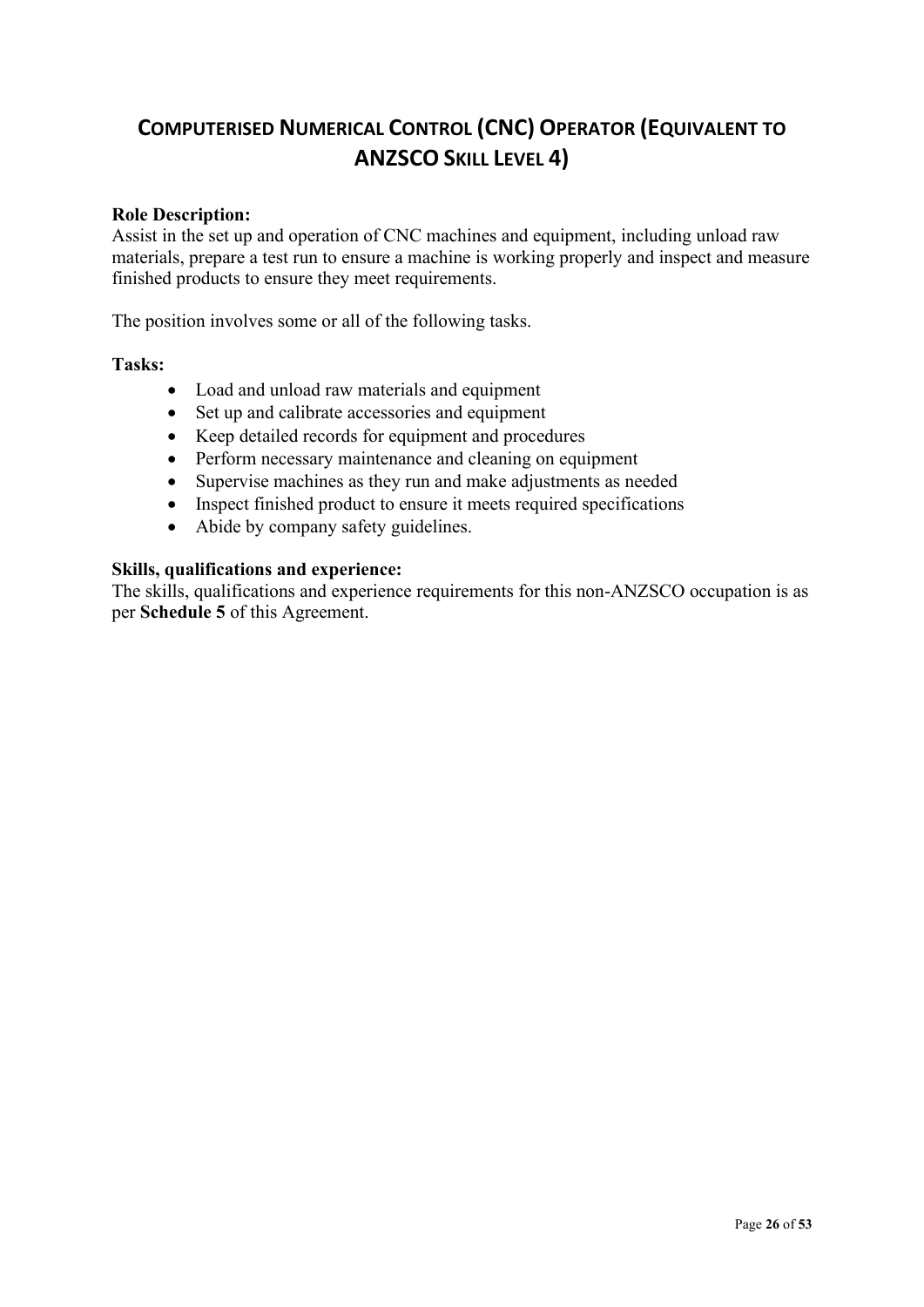### <span id="page-26-0"></span> **COOK (ETHNIC CUISINE) (EQUIVALENT TO ANZSCO SKILL LEVEL 3)**

### **Role Description:**

The preparation and cooking of traditional ethno-specific food in dining and catering establishments.

The position involves some or all of the following tasks.

### **Tasks:**

- Examining foodstuffs to ensure quality
- Regulating temperatures of ovens, grills and other cooking equipment
- Preparing and cooking ethno-specific food in accordance with traditional methods specific to a region or culture
- Seasoning food during cooking
- Portioning food, placing it on plates
- Storing food in temperature-controlled facilities
- Preparing food to meet special dietary requirements
- Plan menus and estimate food requirements.
- Train other kitchen staff and apprentices in ethno-specific cooking methods and techniques.

#### **Skills, qualifications and experience:**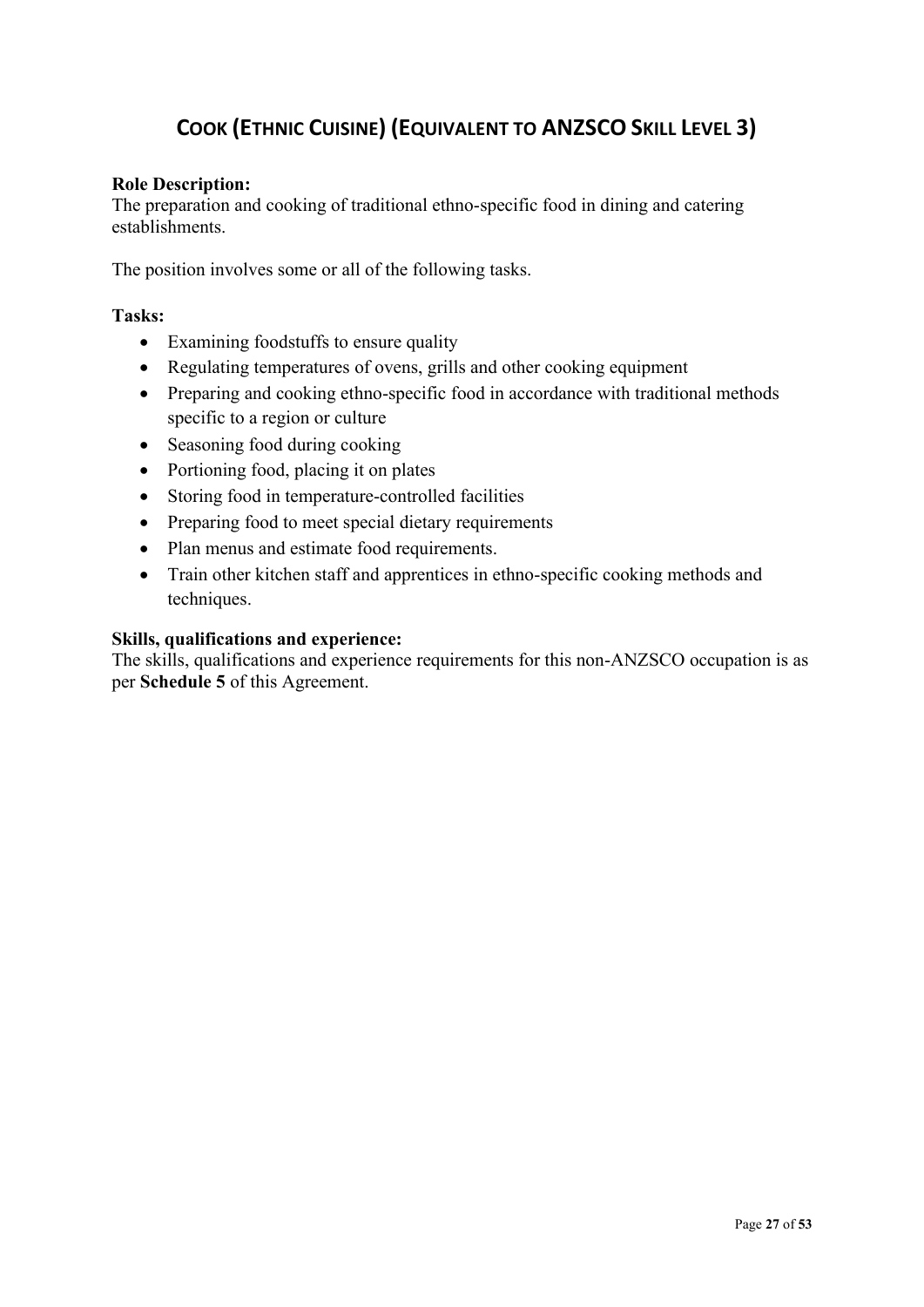### <span id="page-27-0"></span> **DAIRY CATTLE FARM OPERATOR (EQUIVALENT TO ANZSCO SKILL LEVEL 4)**

### **Role Description:**

Performs farming operations to breed and raise dairy cattle. Performs milking operations

The position involves some or all of the following tasks.

### **Tasks:**

- Implement all aspects of milk production processes.
- implement reproductive programs, including artificial insemination and herd fertility management, detection of oestrous and pregnancy
- assist in controlled breeding experiments to develop improved livestock strains
- implement calving procedures, including the ability to physically conduct unsupervised internal assessments to minimise the incidence of still births or injuries to cow or calf
- plan and manage pastures and crops for livestock production and develop livestock feeding plans
- implement animal health programs, handle sick or injured animals and maintain an optimal environment for the wellbeing of livestock consistent with the Australian Animal Welfare Standards and Guidelines – Cattle
- operate milking plant and equipment in a safe manner, undertake multiple functions including reading and recording instrument information for example, milk vat temperatures and cow numbers and matching cow ID to calves to produce a quality milk outcome
- operate a dairy recycling system
- calf feeding, including tubing colostrum
- assisting with and/or performing irrigation works
- inspect livestock to gauge the effectiveness of feed formulae
- transport, handle and store chemicals; prepare and apply chemicals
- operate farm and dairy shed-related vehicles, plant and equipment
- identify and report equipment not operating normally; maintenance of plant and machinery
- where appropriately qualified, perform maintenance works on sheds, fixtures and fittings, fences and surrounds and install new or replacement equipment or fittings
- transport stock, feed and equipment, if appropriately licensed
- maintain records to ensure accurate information for stock and inventory control
- ensure food safety regulatory requirements are met
- contribute to and implement OHS requirements
- operate computer equipment and software packages requiring set-up and basic function operation
- implement the response to emergencies for both occupational health and safety emergencies and animal welfare emergencies
- participate in enterprise/industry training sessions and workshops as required.

### **Skills, qualifications and experience:**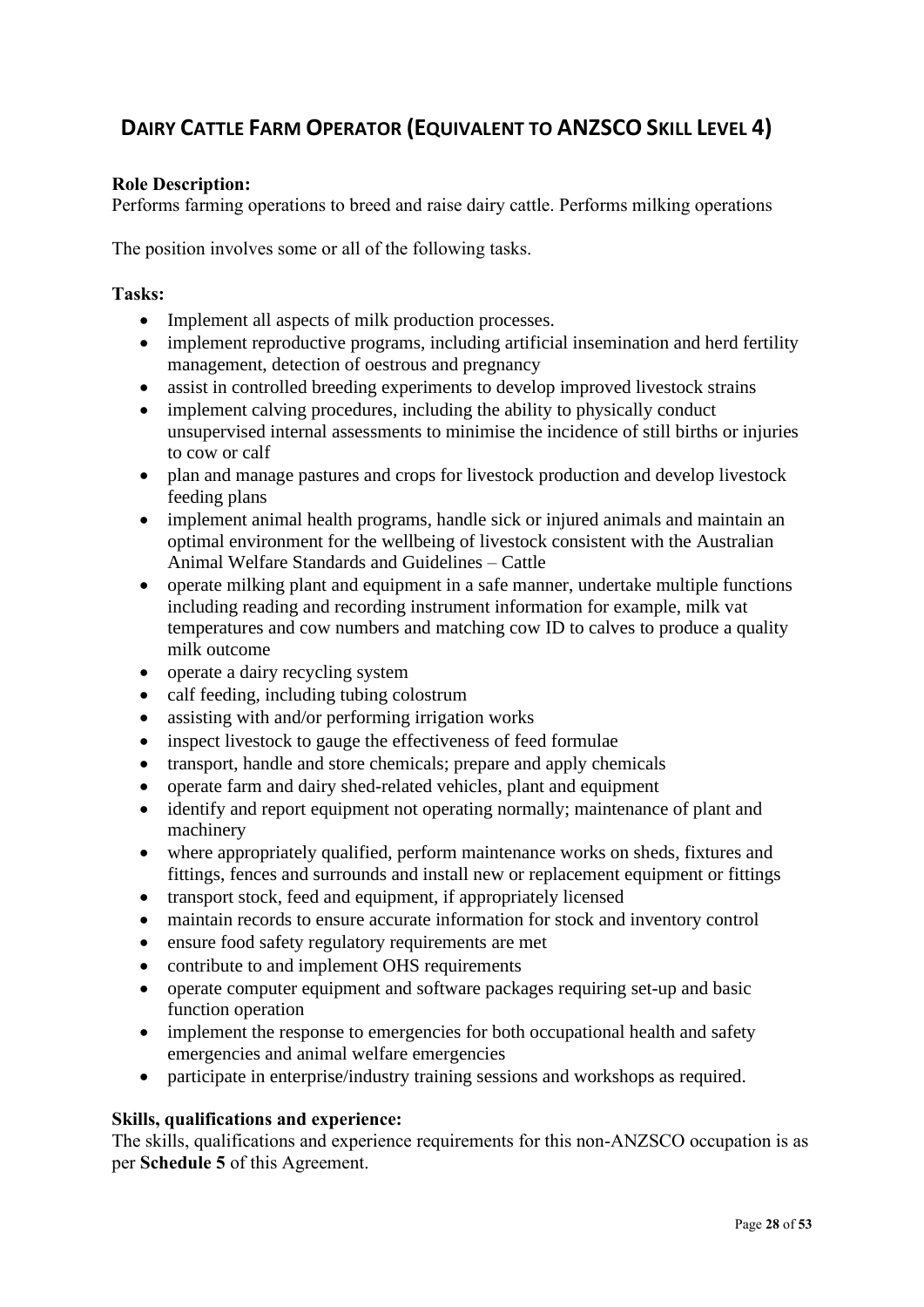### <span id="page-28-0"></span>**DANCE INSTRUCTOR (EQUIVALENT TO ANZSCO SKILL LEVEL 3)**

### **Role Description:**

Teaches partner dancing to adults in a social dance community.

The position involves some or all of the following tasks.

#### **Tasks:**

- designing individual dance programs based on assessment of the member's age, level of fitness, goals and abilities
- delivering private dance classes to individuals
- delivering private dance classes to couples whilst managing skill disparities
- delivering group dance classes in a safe, entertaining and creative manner catering to a wide range of different abilities in the same class
- promoting and selling dance studio's services
- managing dance lesson bookings and scheduling
- following up with clients and ensuring satisfaction with lessons and resolving any problems
- assisting members management of social and emotional problems
- providing reports on members' progress to relevant care givers and/or medical professionals.

### **Skills, qualifications and experience:**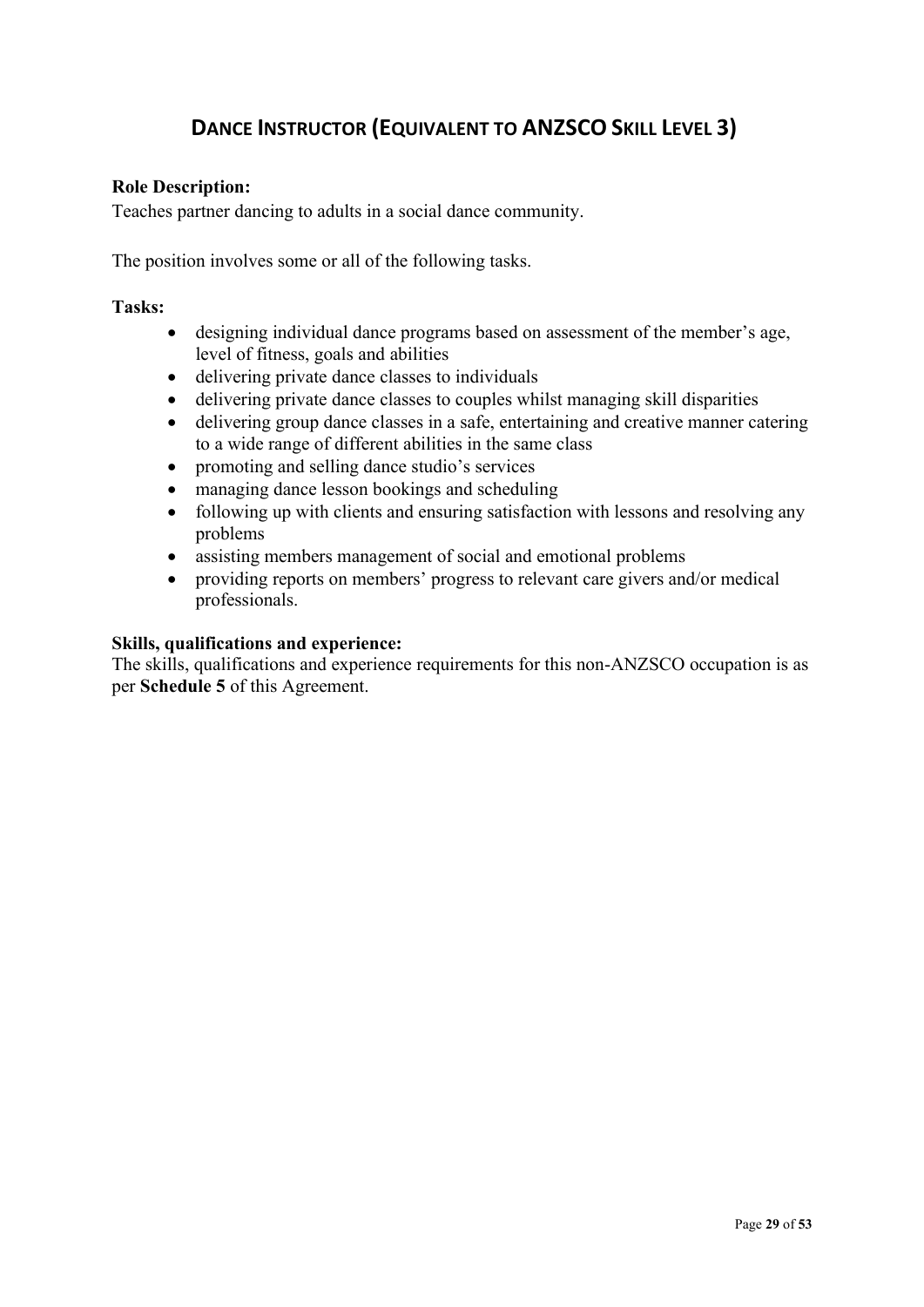### <span id="page-29-0"></span> **ELECTRICAL MOTOR REPAIRER OR WINDER (EQUIVALENT TO ANZSCO SKILL LEVEL 3)**

### **Role Description:**

Electrical Motor Repairer or Winder rewind AC and DC stators, rotors, armatures, transformers and magnetic coils, repair and overhaul AC and DC electric motors, generators and related equipment.

### **Tasks:**

The position involves some or all of the following tasks.

- Obtaining winding data from the original windings
- Making coils using a coil winding machine
- Rewinding of AC and DC stators, rotors, armatures, coils, and related equipment including internal connections
- Varnishing and baking of rewound items
- Performing final testing (static electrical testing) of the rewound items
- Dismantling and assessment of AC and DC electric motors, alternators/generators and related equipment including mechanical measurements and static electrical testing of the windings and the stator core
- Assembling of the AC and DC motors, alternators/generators and related equipment including final run testing.

### **Skills, qualifications and experience:**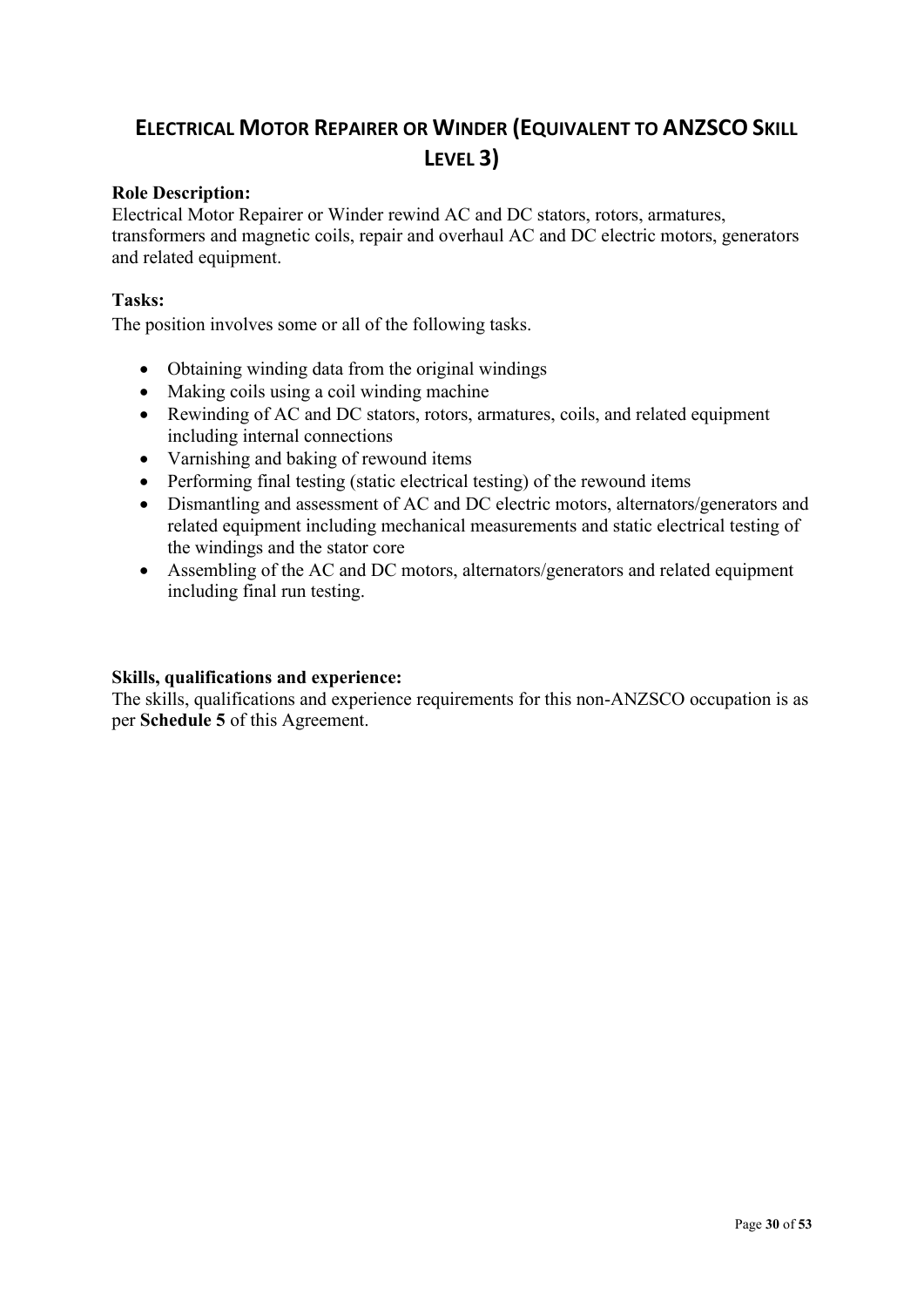### <span id="page-30-0"></span>**FORESTRY AND HARVESTING MACHINE OPERATOR (EQUIVALENT TO ANZSCO SKILL LEVEL 4)**

### **Role Description:**

Operates machinery to support forestry and harvesting operations.

The position involves some or all of the following tasks.

#### **Tasks:**

- Operate tree harvesters to fell trees, shear tree limbs off, and cut trees into desired lengths.
- Operate skidders or forwarders, which drag or transport logs to a loading area
- Operate chainsaws, tractors, graders and other logging machinery.

#### **Skills, qualifications and experience:**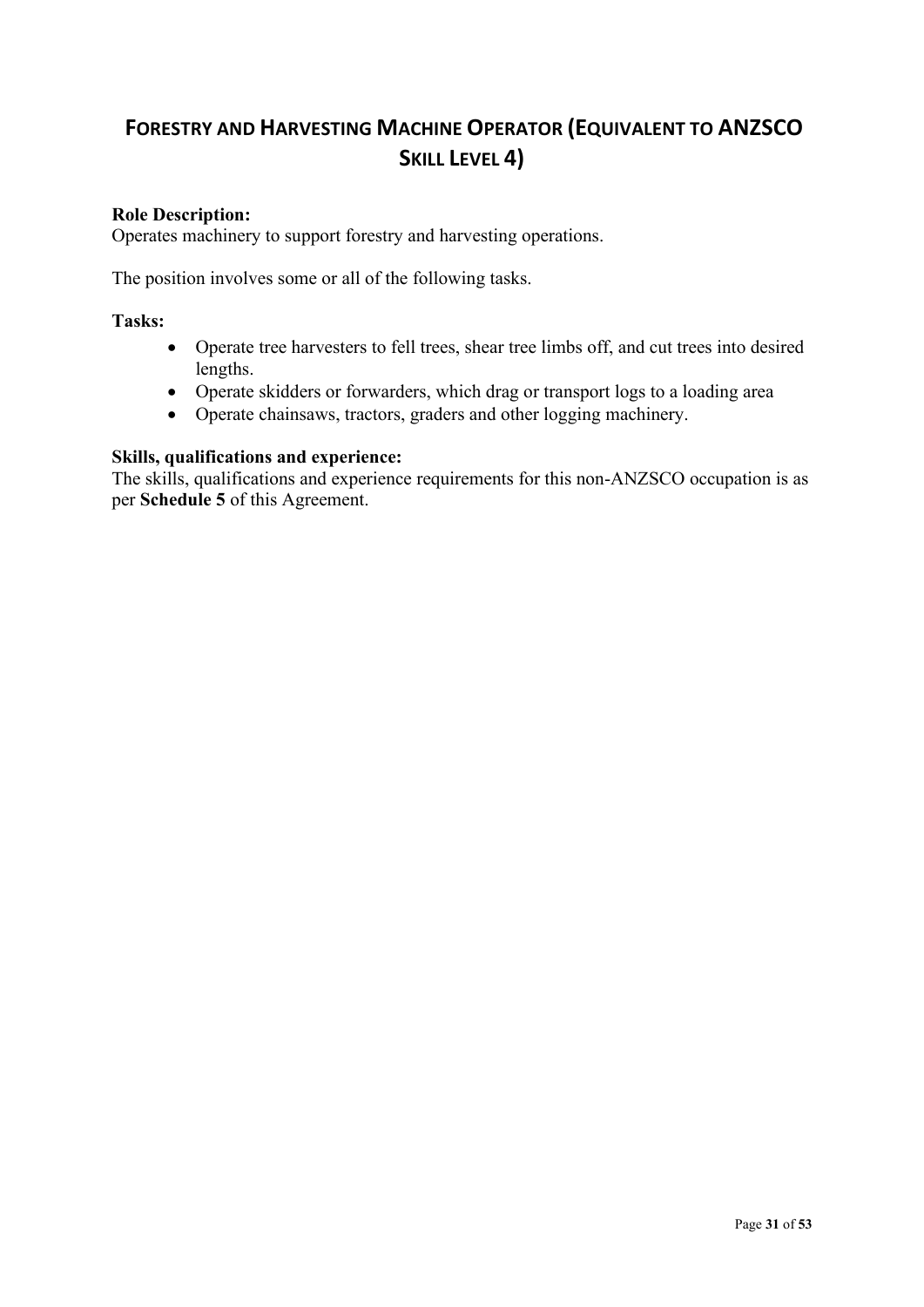### <span id="page-31-0"></span>**HOSPITALITY SUPERVISOR (EQUIVALENT TO ANZSCO SKILL LEVEL 3)**

### **Role Description:**

Supervising hospitality, customer service and related retail functions. The role can occur in the following hospitality settings where there may be a combination of hospitality and retail activities, including bars, cafes, restaurants, pubs, hotels (and hotel bottle shops), cellar door, brewery and distillery front-of-house, electronic gaming machine room, roadhouse, tourism operations, and food and beverage production front-of-house (i.e. agritourism operators).

The position involves some or all of the following tasks.

#### **Tasks:**

- Recruiting, inducting and training staff for roles such as food and beverage attendance, related retail and gaming.
- Determining work requirements and allocating duties and supervising staff
- Practising proper workplace health and safety procedures
- Responsibility for ensuring a high level of customer service
- Comply with relevant regulations
- Maintain current Responsible Service of Alcohol (RSA) qualification
- Holding keys for the security of gaming, bar and stock areas
- Entry/supervision of entries in accounting records required to be kept and maintained under the relevant Act
- Responsibility for gaming conduct and activities
- Arranging of remedial repairs to gaming equipment
- Maintain stock control
- Taking inventory of goods for sale and ordering new stock
- Ensuring that goods and services are correctly priced and displayed.

### **Skills, qualifications and experience:**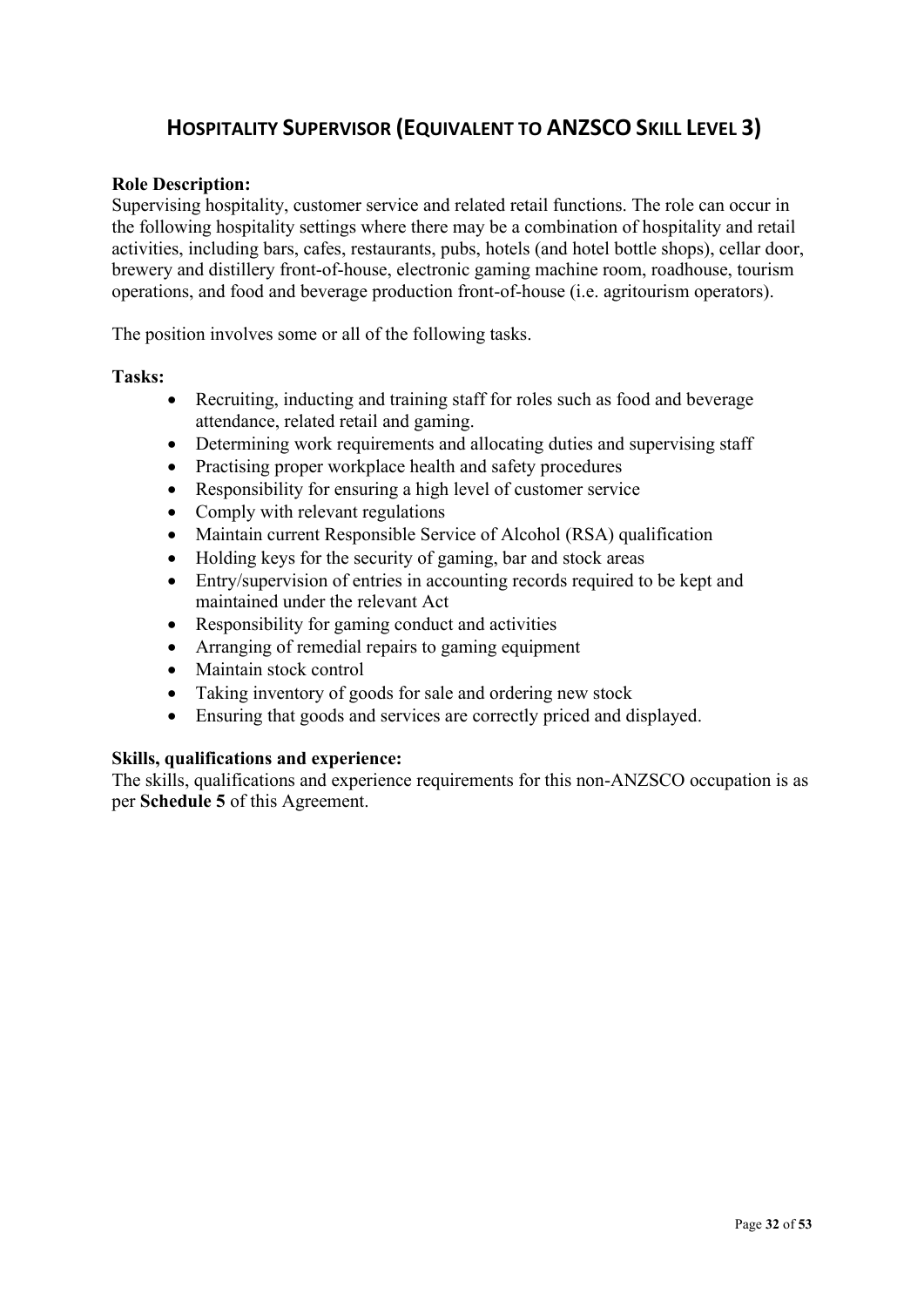### <span id="page-32-0"></span>**HOSPITALITY WORKER (EQUIVALENT TO ANZSCO SKILL LEVEL 4)**

#### **Role Description:**

Undertaking hospitality, customer service and related retail functions. The role can occur in the following hospitality settings where there may be a combination of hospitality and retail activities, including bars, cafes, restaurants, pubs, hotels (and hotel bottle shop), cellar door, brewery and distillery front-of-house, electronic gaming machine room, roadhouse, tourism operations, and food and beverage production front-of-house (ie agritourism operators).

The position involves some or all of the following tasks.

#### **Tasks:**

- general customer service
- taking reservations, greeting and seating guests, and presenting them with menus and beverage lists
- setting and arranging tables
- taking food and beverage orders
- serving food and beverages
- may recommend wine and drinks to complement food
- opening bottles and pouring beverages
- conducting wine, beer, and spirit tastings
- undertaking food and beverage tours
- preparing, serving and selling cocktails, mixed drinks, bottled, canned and other alcoholic and non-alcoholic beverages, and a variety of coffee beverages such as lattes, cappuccinos and other espresso-based beverages
- selecting and grinding coffee
- clearing bars and tables and returning dishes, glasses and cutlery to kitchen
- removing empty bottles and used glasses from tables and bars
- cleaning and maintaining bar service areas, coffee-making areas and espresso machines
- washing glassware and arranging bottles and glasses
- tapping kegs and attaching supply lines, replenishing drink dispensers, shelves and refrigerators
- attendance/operation of a gaming machine terminal
- collecting payments for sales and operating EFTPOS and cash registers
- promoting services and products
- stacking and displaying goods for sale
- preparing displays and presenting stock, including specials
- sell products and services in the context of the workplace, i.e. hotel bottle shop. hotel over the counter sales, cellar door, gifts and products association with tourism/agritourism operation, roadhouse
- practising proper workplace health and safety procedures
- comply with relevant regulations
- maintain current Responsible Service of Alcohol (RSA) qualification.

#### **Skills, qualifications and experience:**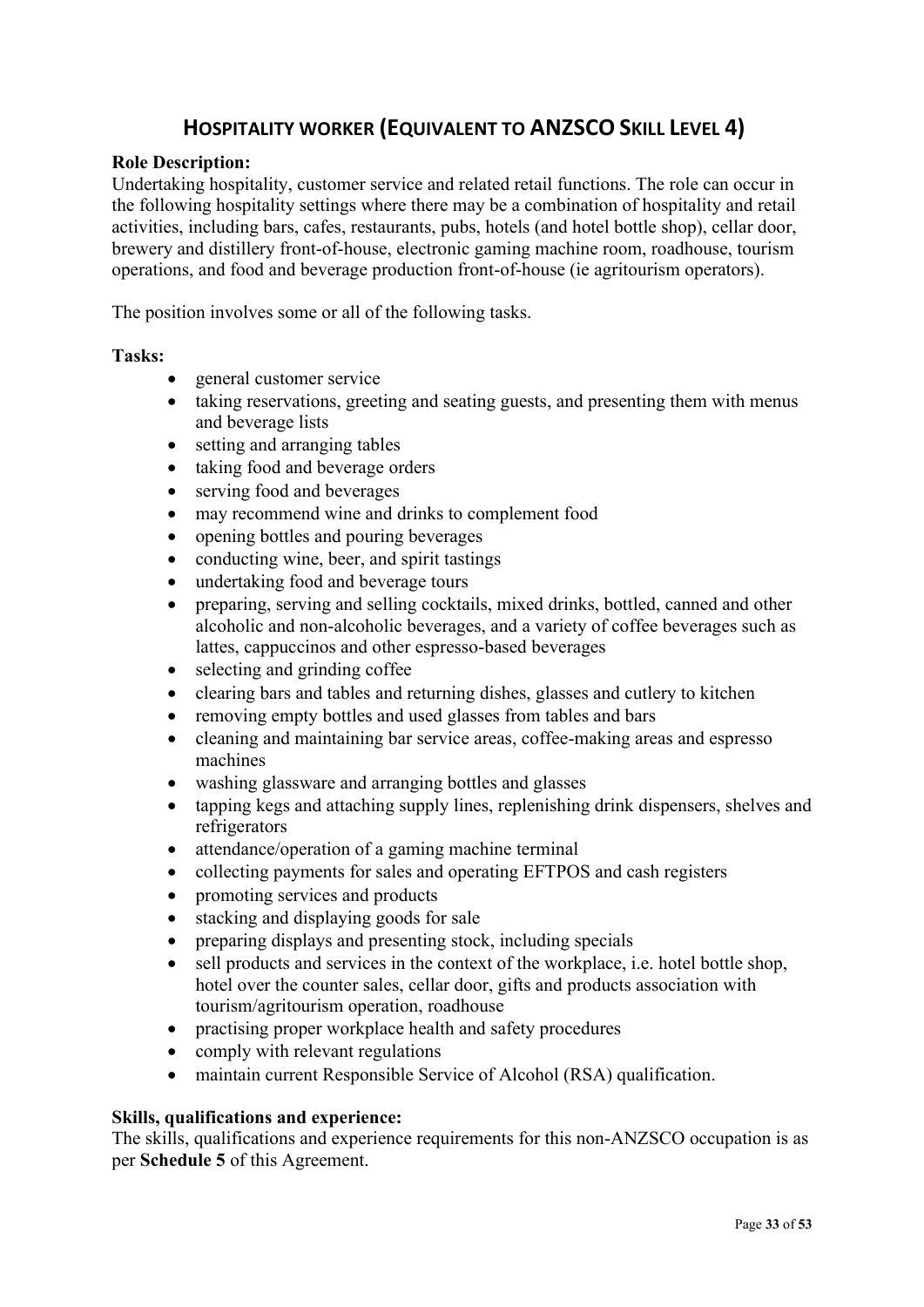### <span id="page-33-0"></span> **IRRIGATION TECHNICIAN (EQUIVALENT TO ANZSCO SKILL LEVEL 3)**

### **Role Description:**

To oversee and operate the implementation of irrigation systems.

The position involves some or all of the following tasks.

### **Tasks:**

- Determine hydraulic parameters for an irrigation system
- Implement an irrigation-related program
- Schedule irrigation
- Select and manage pumping systems for irrigation
- Interpret and apply irrigation designs
- Supervise irrigation system installations
- Supervise irrigation maintenance.

### **Skills, qualifications and experience:**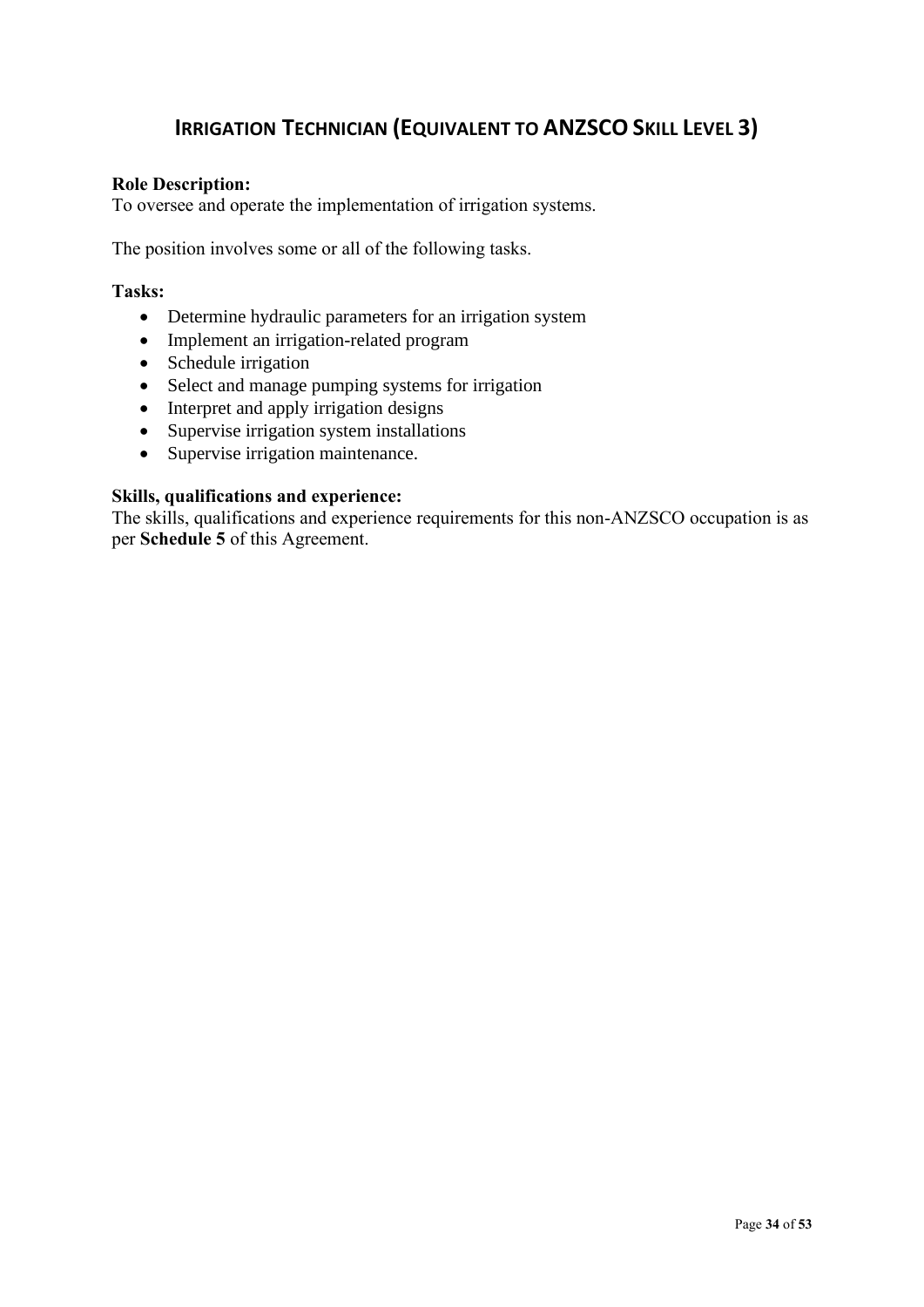### <span id="page-34-0"></span>**LOG TRUCK DRIVER (EQUIVALENT TO ANZSCO SKILL LEVEL 3)**

### **Role Description:**

Drives a heavy truck, requiring a specially endorsed class of licence, to transport logs and wood products.

The position involves some or all of the following tasks.

#### **Tasks:**

- manoeuvring vehicles into position for loading and unloading
- loading and unloading vehicles using lifting and tipping devices
- observing safety requirements when loading and unloading vehicles
- making regular quality checks of vehicles to ensure they can be driven safely
- estimating weights to comply with load limitations and ensuring safe distribution of weight
- ensuring goods are stowed and securely covered to prevent loss and damage
- verifying loading documents, checking condition of goods and obtaining certification of deliveries.

### **Skills, qualifications and experience:**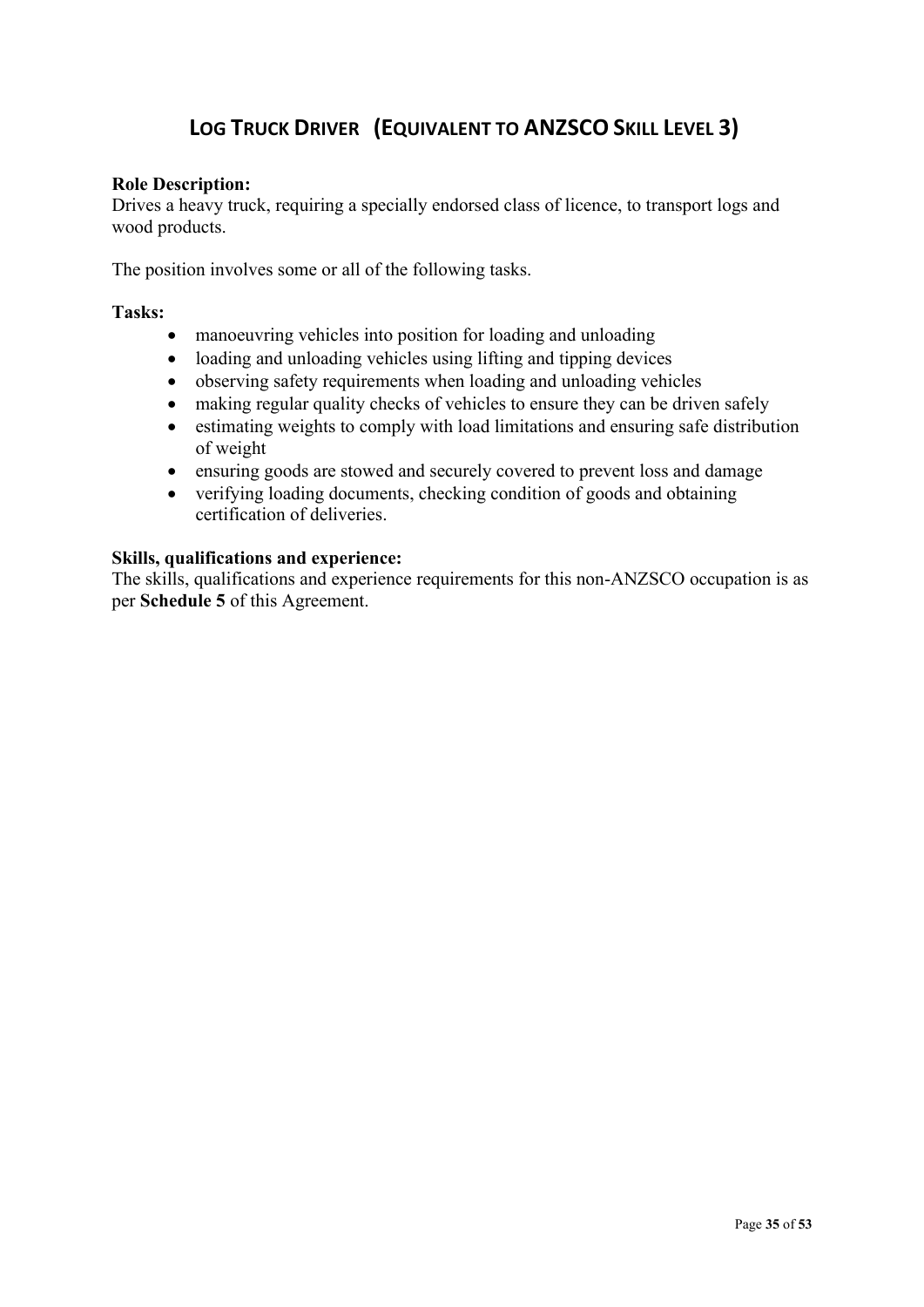### <span id="page-35-0"></span>**POULTRY FARM SUPERVISOR (EQUIVALENT TO ANZSCO SKILL LEVEL 3)**

### **Role Description:**

Poultry Farm Supervisors are responsible for supporting the Farm Manager in the care and husbandry of chickens in compliance with processor guidelines, the day to day running of the site, checking and monitoring the welfare of the birds, ensuring that the controlled environment is correctly set and the general maintenance and upkeep of the farm including updating farm documentation.

The position involves some or all of the following tasks.

#### **Tasks:**

- When supervising ensure that when there is livestock on site that the site is attended at all times by a qualified member of staff.
- When supervising ensure that there is adequate staff available at all times.
- When supervising ensure that the staff employed to work on the site are adequately trained in all aspects of the work involved and have the appropriate equipment required to carry out the work involved in each task.
- Undertake specific tasks assigned by management to ensure that the environment is suitable, quality is maintained, and safety goals are met.
- Monitor animal health.
- Remove mortalities.
- Monitor and adjust the controlled environment systems.
- Record data, i.e. bird weights, mortalities, feed on hand and gas levels.
- Supervise feed ordering and delivery systems to ensure that the right type of feed is delivered at the right time.
- Take readings of the gas tanks and use these readings to reorder gas and ensure that the gas level is maintained at a level agreed to by management.
- Reorder supplies.
- Update copies of receipts as requested by Management.
- Supervise, operate and maintain machinery.
- Help oversee the implementation of preventable maintenance programs to reduce downtime.
- Operate a computer, i.e. use shed software and fill in spreadsheets.
- When supervising ensure that Biosecurity Levels are maintained as directed by Management.
- Adjust the controlled environment in preparation for delivery or catching of birds.
- Setup sheds ready for placement and follow all placement procedures.
- Participate in company/industry training sessions and workshops as required.
- Adhere to all company procedures, Bio-security procedures, FREPA Regulations (for free-range sites), RSPCA Regulations (for RSPCA approved sites), and AW Regulations.

### **Skills, qualifications and experience:**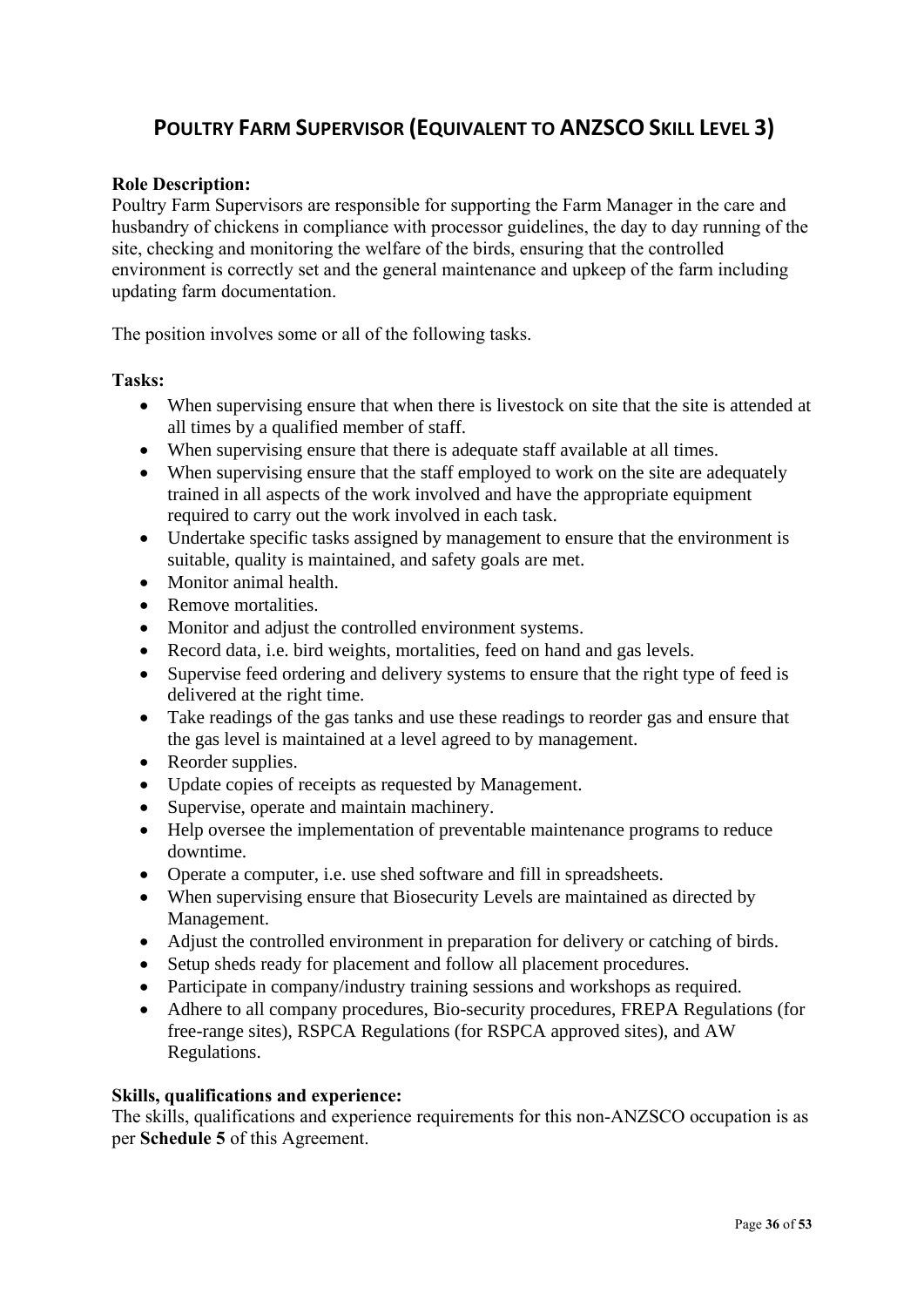### <span id="page-36-0"></span> **POULTRY STOCKPERSON (EQUIVALENT TO ANZSCO SKILL LEVEL 4)**

### **Role Description:**

Poultry Stockperson is responsible for assisting in the day to day operations of the farm, providing care and husbandry.

The position involves some or all of the following tasks.

### **Tasks:**

- Cull all runts and remove all mortalities from the sheds and place these mortalities in the designated storage area. Report daily mortalities to the Farm Manager.
- Check all drinker lines and feeder pans ensuring that they are full and that there is no spillage.
- Perform all checks and tasks indicated on the shed checklist before leaving each shed.
- Sweep out control rooms and refresh footbaths when required.
- Setup sheds ready for placement and assist in the placement of day-old chickens as instructed by the Farm Manager.
- Assist in the Catching operations as instructed by the Farm Manager.
- Responsible for carrying out maintenance as instructed by the Farm Manager.
- Responsible for carrying out General Housekeeping and Ground Maintenance as instructed by the Farm Manager.
- Perform the Rodent Baiting Program as instructed by the Farm Manager.
- Perform silo readings as instructed by the Farm Manager.
- Operate machinery and farm equipment as required, such as tractors, forklifts, ride-on mowers and rotary hoes etc
- Adhere to all company procedures, Bio-security procedures, FREPA Regulations (for free-range sites), RSPCA Regulations (for RSPCA approved sites), and AW Regulations.

### **Skills, qualifications and experience:**

The skills, qualifications and experience requirements for this non-ANZSCO occupation is as per **Schedule 5** of this Agreement.

### **Occupation: Production Horticulturalist (Equivalent to ANZSCO Skill Level 3)**

#### **Role Description:**

The position involves propagating and cultivating or growing of plants in a production horticulture environment. The work can be undertaken in either an indoor facility or shed, or outdoor farm setting, or both. The work involves a variety of activities involving plant nursery propagation, cultivation, irrigation and growing of vegetables, fruits, berries, nuts and other crops.

The position involves some or all of the following tasks.

#### **Tasks:**

- Order seed, fertilizer and chemicals
- Select seeds based on weather and soil conditions and yield
- Prepare growing media and suitable trays, pots and containers
- Manage the propagation and planting operation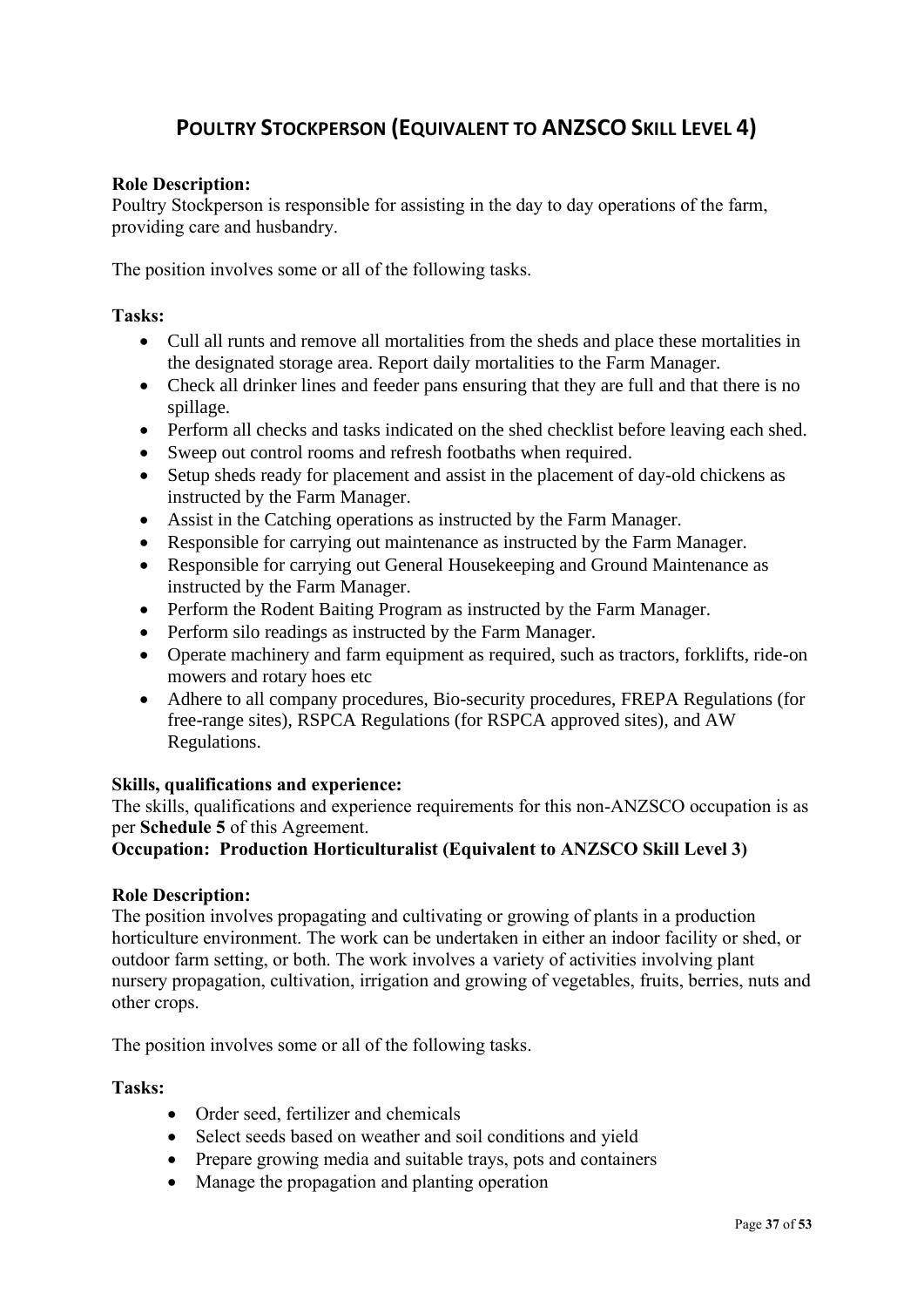- Maintain sufficient stocks of plant foods and fertilizers
- Undertake transport and logistics for delivery of sales stock
- Ensure relevant equipment is maintained
- Maintain good plant health and manage disease
- Manage biosecurity risks
- Implement irrigation of crops
- Sample and interpret soil conditions and compost
- Provide advice on plant and seed varieties
- Maintain soil, hydroponic, plant, treatment and yield records.

### **Skills, qualifications and experience:**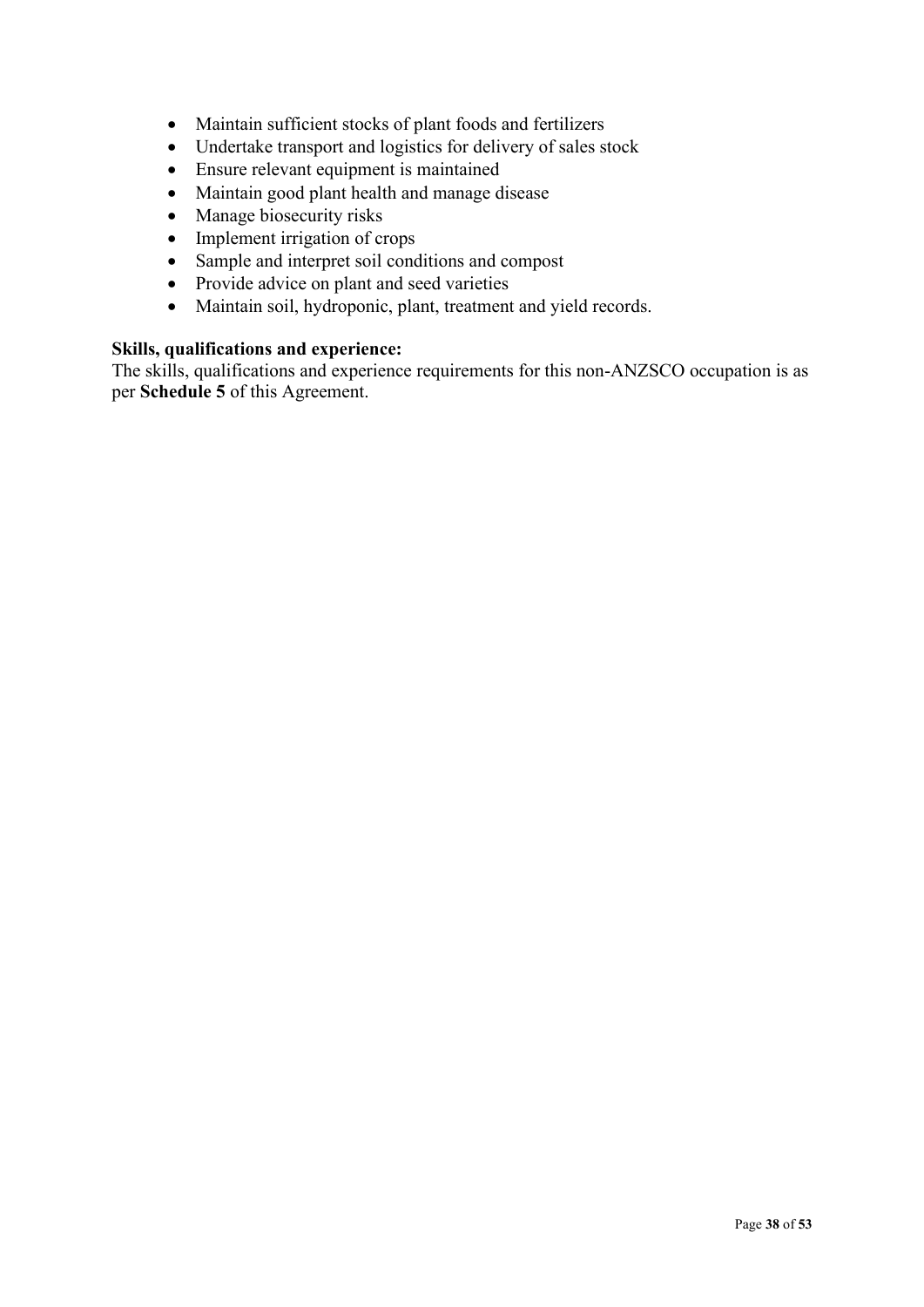### <span id="page-38-0"></span>**PRODUCTION HORTICULTURAL SUPERVISOR (EQUIVALENT TO ANZSCO SKILL LEVEL 2)**

### **Role Description:**

The position involves overseeing and undertaking the cultivation, growing and maintenance of vegetables, fruits, berries, nuts, and other crops. The work can be undertaken in either an indoor facility or shed, or outdoor farm setting, or both. The Production Horticultural Supervisor is involved in overseeing of all of the associated production processes.

The position involves some or all of the following tasks:

#### **Tasks:**

- Order seed, fertilizer and chemicals
- Manage the planting operation
- Manage the irrigation requirements
- Ensure appropriate fertilizers and plant nutrition requirements are met
- Implement appropriate pesticide and weedicide programs
- Recruit and coordinate the farm or production horticulture workforce
- Oversee harvest operations and relevant transport and sales operations
- Ensure all farm equipment is maintained and in service
- Ensure all buildings, sheds, equipment and facilities are maintained to appropriate health standards and a quality focused operation
- Plan activities to minimise environmental impact and monitor environmental effects of farming and production horticulture operations.

### **Skills, qualifications and experience:**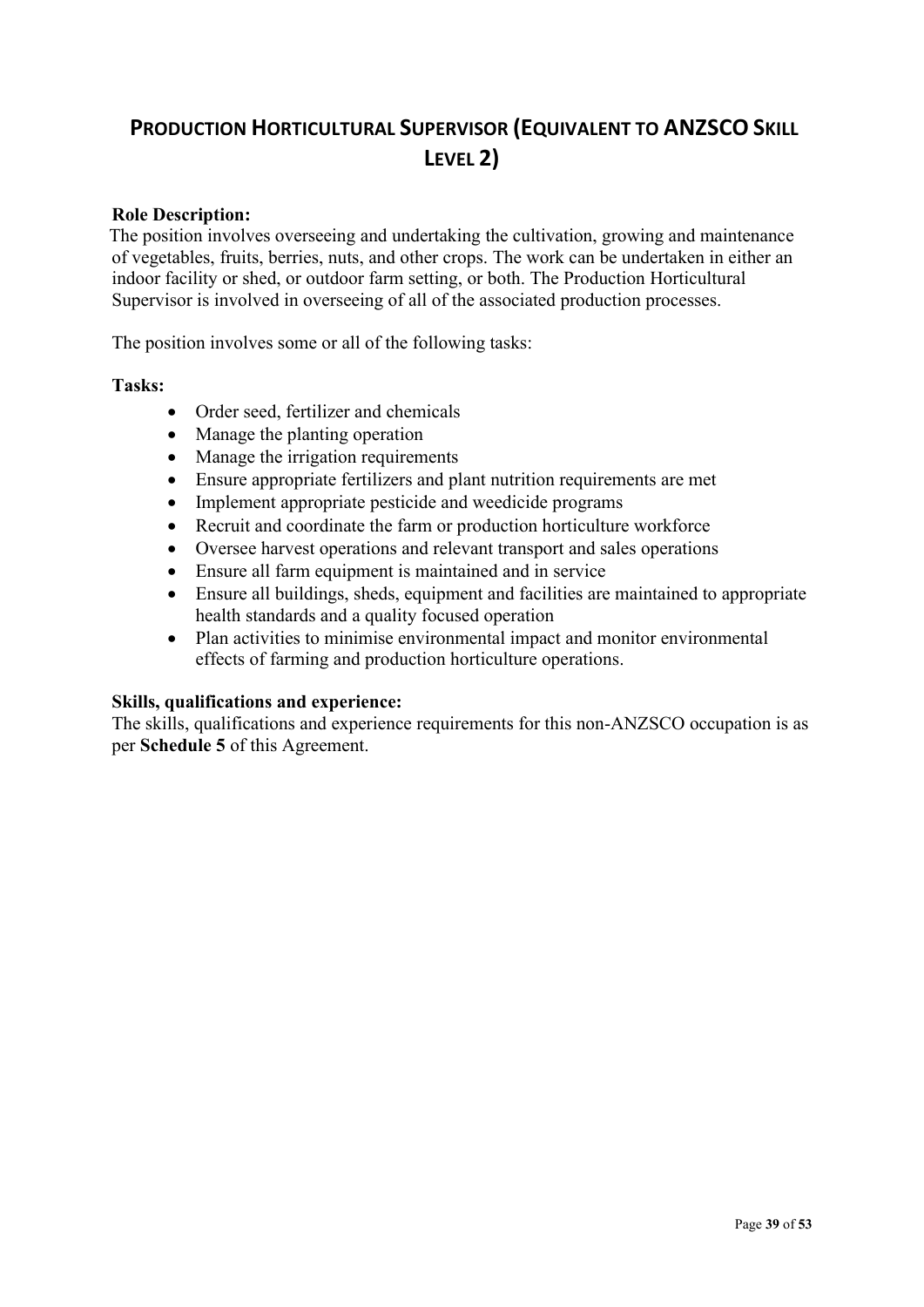### <span id="page-39-0"></span>**PRODUCTION OPERATOR (EQUIVALENT TO ANZSCO SKILL LEVEL 4)**

### **Role Description:**

Operates machinery and equipment to assist with the assembling, manufacturing, processing, packaging and quality assurance of items along a production line.

The position involves some or all of the following tasks.

#### **Tasks:**

- Operating production machinery, including calibrating equipment to monitoring gauges, making adjustments as required
- Set up cleaning and maintenance schedules to prevent problems by keeping machines in good working order
- Inspect finished products, take samples and undertake product quality control
- Prepare products for dispatch.

#### **Skills, qualifications and experience:**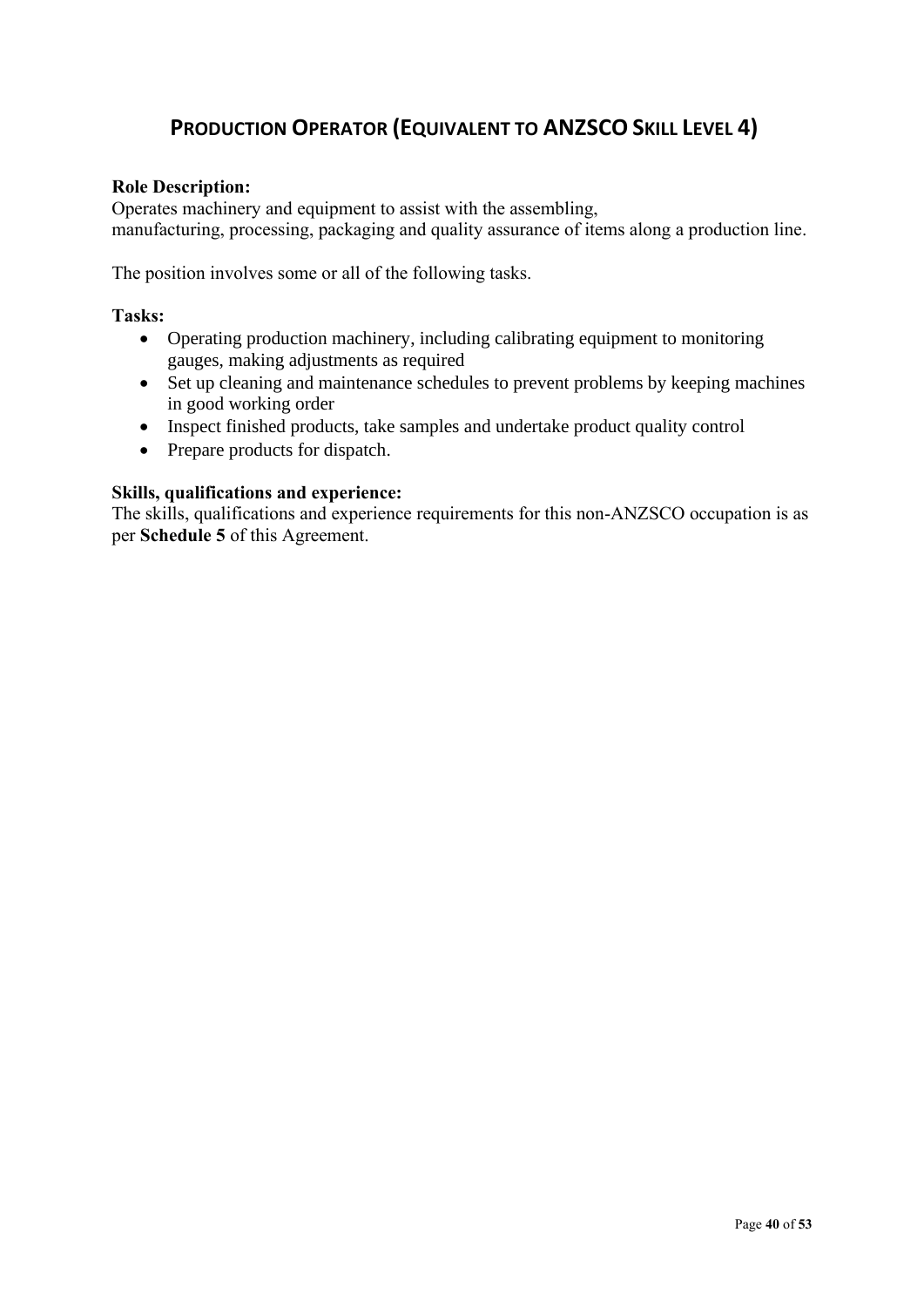### <span id="page-40-0"></span>**PRODUCTION SUPERVISOR (EQUIVALENT TO ANZSCO SKILL LEVEL 3)**

### **Role Description**:

Responsible for overseeing and organizing the equipment, staff, and processes on a production floor. Oversee scheduling and routine production activities as well as acting as first-line troubleshooting should problems arise.

The position involves some or all of the following tasks.

### **Tasks:**

- Overseeing the operation of production machinery
- Overseeing the set up cleaning and maintenance schedules for machinery and equipment
- Overseeing product inspection and product quality control.

### **Skills, qualifications and experience:**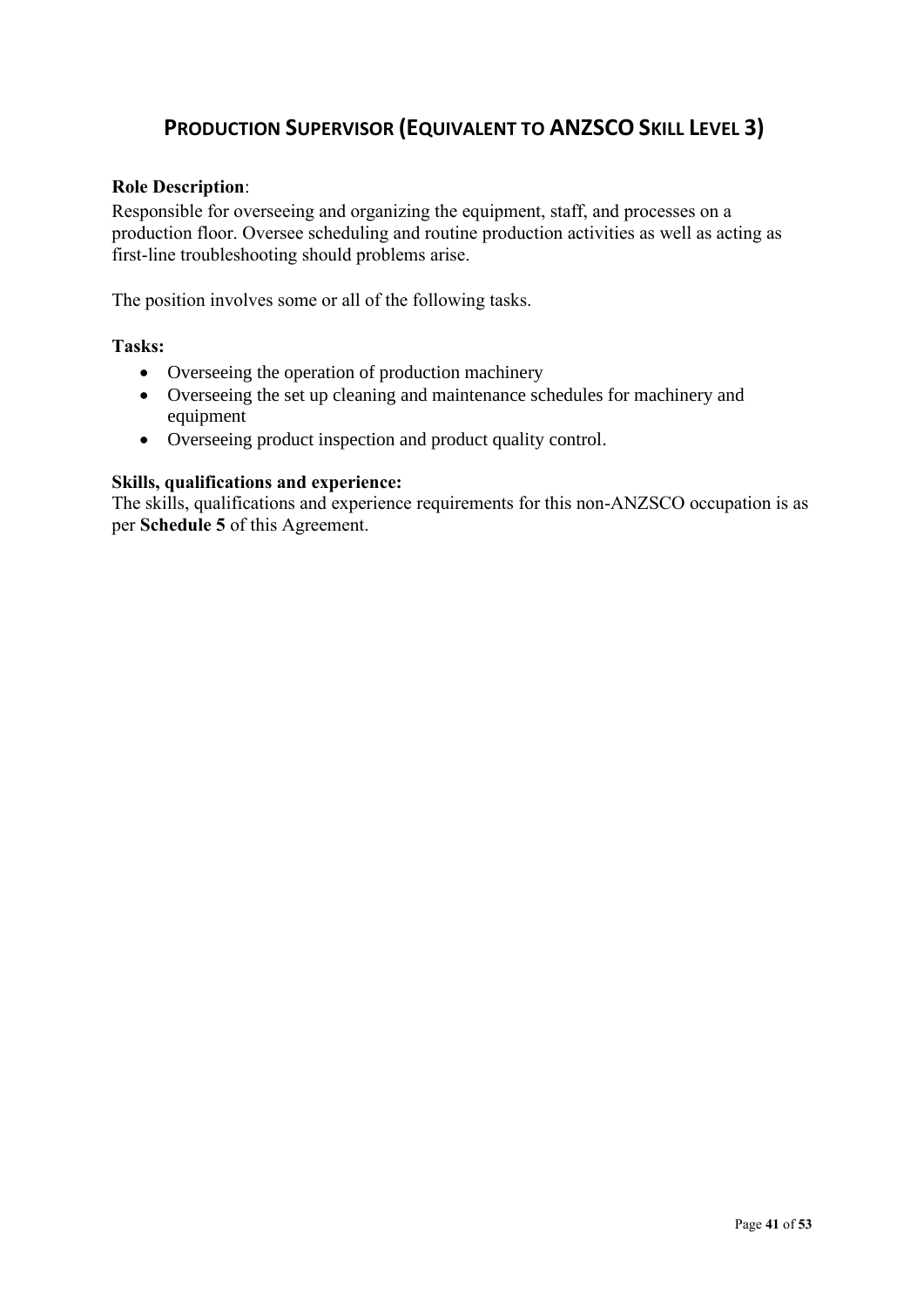### <span id="page-41-0"></span>**ROSE BUDDER (EQUIVALENT TO ANZSCO SKILL LEVEL 4)**

### **Role Description**:

Grafts specific varieties of roses on planted rootstock, at least 3,000-4,000 plants each day.

The position involves some or all of the following tasks.

### **Tasks:**

- Budding/grafting rose plants
- Checking stock levels and inspecting rootstock for disease.
- Meet budding/grafting targets as determined by management.
- Maintain records of roses budded /grafted in specified format and report to management.
- Liaising with owners/managers of the Nursery.
- Cutting rootstock in autumn and de-eyeing each individual stick that will be planted.
- Planting rootstock (on which they'll graft the new varieties in summer) in wintertime for the following budding season.
- Checking the quality of the growing rootstock and making sure it'll be good material for the approaching budding season.

#### **Skills, qualifications and experience:**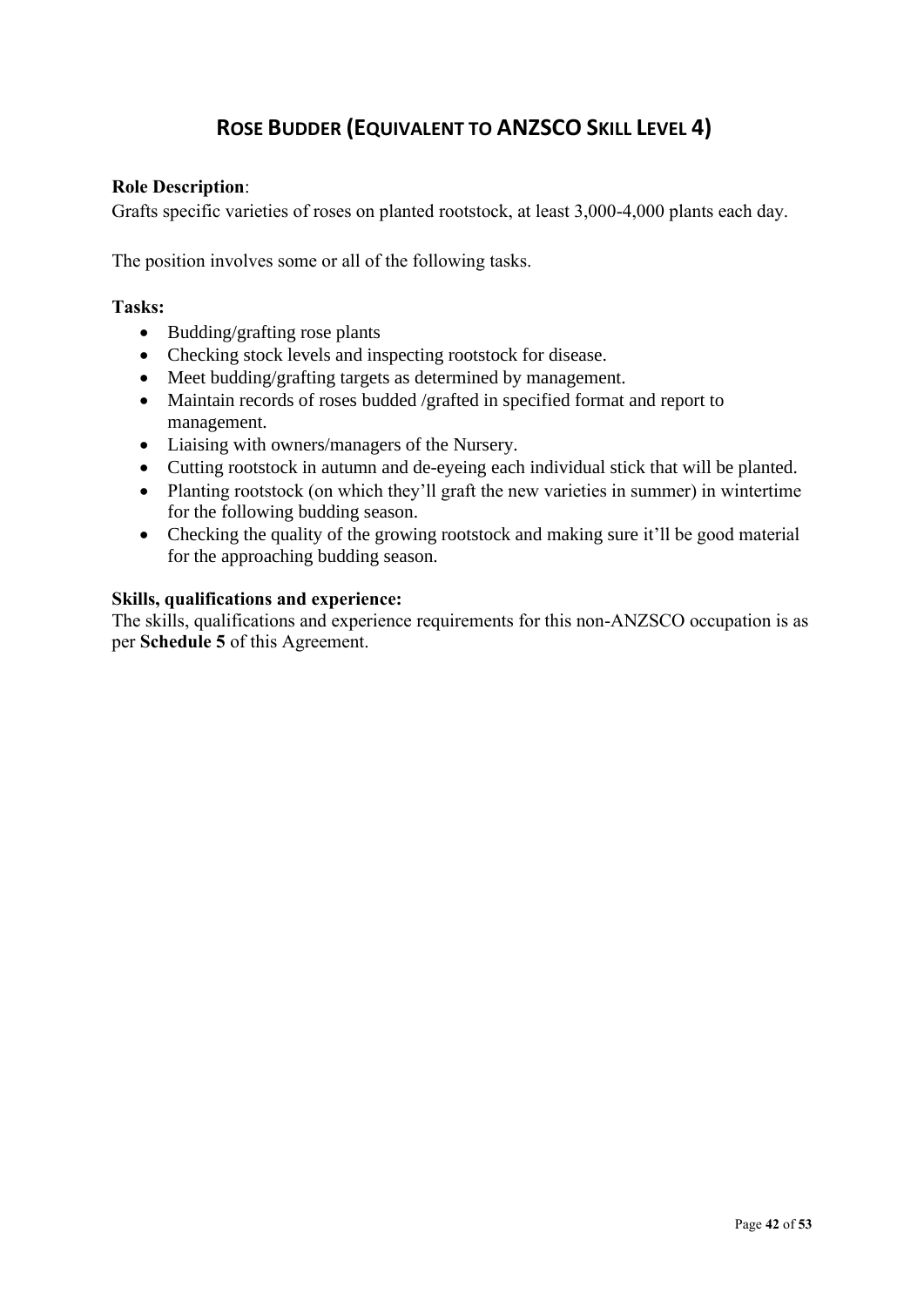### <span id="page-42-0"></span> **SENIOR DAIRY CATTLE FARM WORKER (EQUIVALENT TO ANZSCO SKILL LEVEL 3)**

### **Role Description:**

Coordinates and performs farming operations to breed and raise dairy cattle. Coordinates and performs milking operations.

The position involves some or all of the following tasks.

#### **Tasks:**

- plan all aspects of milk production processes including management and coordination of milking shed routines
- coordinate and implement reproductive programs, including artificial insemination and herd fertility management, detection of oestrous and pregnancy
- assist in controlled breeding experiments to develop improved livestock strains
- implement calving procedures, including the ability to physically conduct unsupervised internal assessments to minimise the incidence of still births or injuries to cow or calf
- plan and manage pastures and crops for livestock production and develop livestock feeding plans
- analyse produce to set and maintain standards of quality
- supervise animal health programs, handle sick or injured animals and maintain an optimal environment for the wellbeing of livestock consistent with the Australian Animal Welfare Standards and Guidelines – Cattle
- supervise work routines and staff performance of less experienced employees such as an assistant farmhand
- implement and monitor quality assurance procedures, ensuring compliance and that all relevant documentation is kept current
- operate milking plant and equipment in a safe manner, undertake multiple functions including reading and recording instrument information for example, milk vat temperatures and cow numbers and matching cow ID to calves to produce a quality milk outcome
- operate a dairy recycling system
- calf feeding, including tubing colostrum
- assisting with and/or performing irrigation works
- inspect livestock to gauge the effectiveness of feed formulae
- transport, handle and store chemicals; prepare and apply chemicals
- operate farm and dairy shed-related vehicles, plant and equipment
- identify and report equipment not operating normally; maintenance of plant and machinery
- where appropriately qualified, perform maintenance works on sheds, fixtures and fittings, fences and surrounds and install new or replacement equipment or fittings
- transport stock, feed and equipment, if appropriately licensed
- maintain records to ensure accurate information for stock and inventory control
- ensure food safety regulatory requirements are met
- contribute to and implement OHS requirements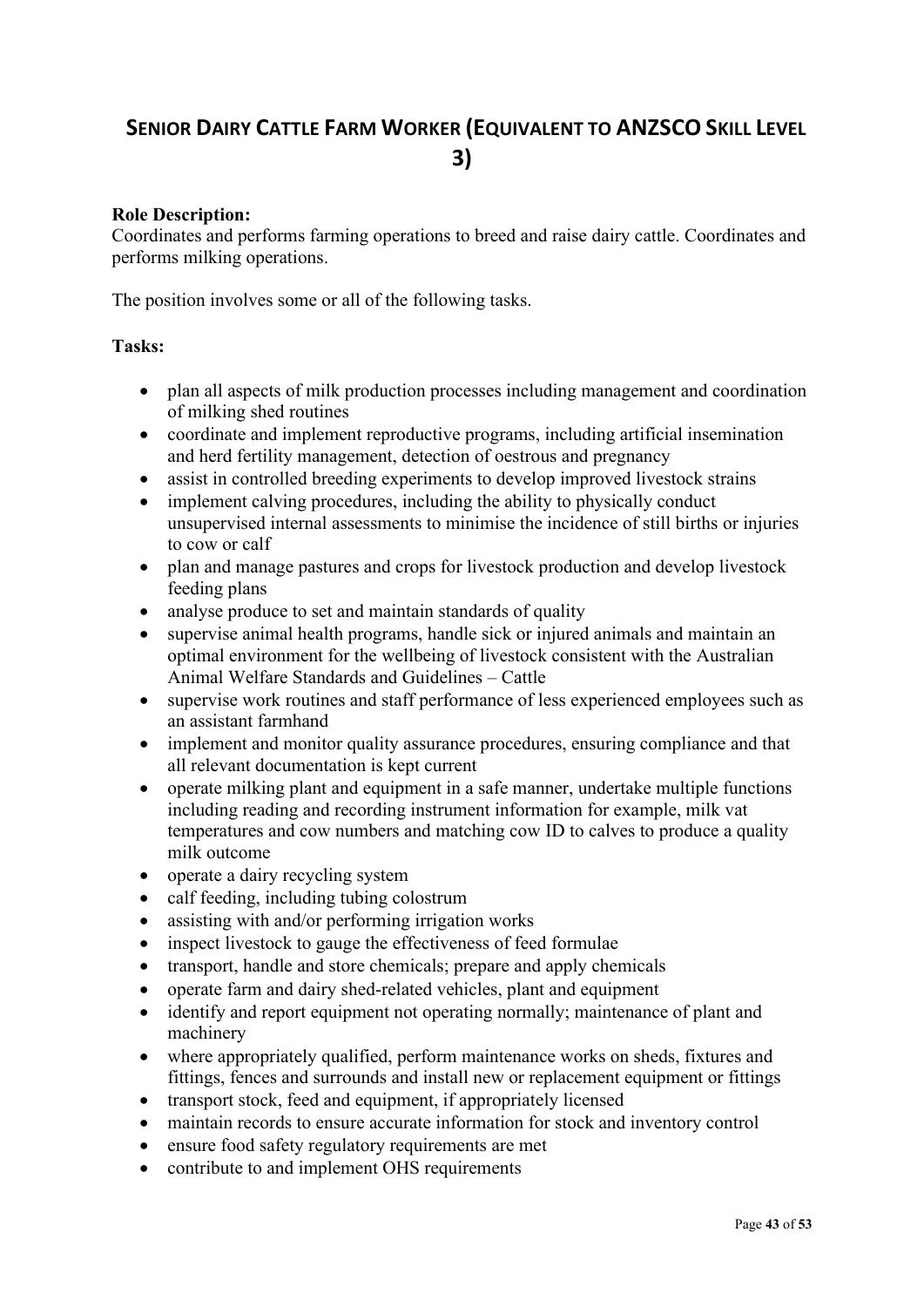- operate computer equipment and software packages requiring set-up and basic function operation
- coordinate the response to emergencies for both occupational health and safety emergencies and animal welfare emergencies
- participate in enterprise/industry training sessions and workshops as required.

### **Skills, qualifications and experience:**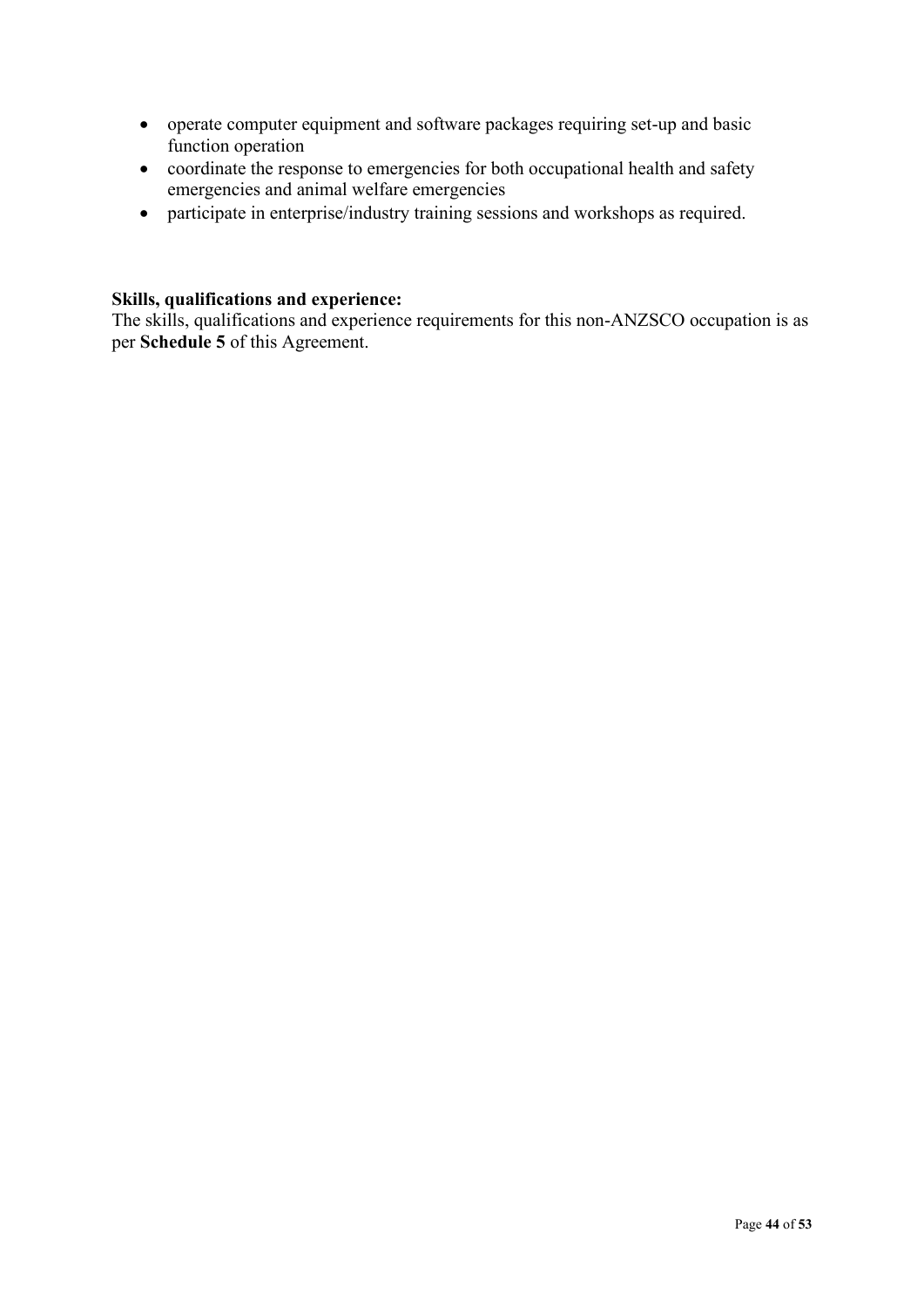### <span id="page-44-0"></span> **SENIOR PIGGERY STOCKPERSON (EQUIVALENT TO ANZSCO SKILL LEVEL 3)**

### **Role Description:**

Coordinates and performs farming operations to breed and raise pigs for pork production, including managing nutritionally balanced feeding operations, monitoring growth, performing artificial insemination, monitoring animal health and animal behaviour.

The position involves some or all of the following tasks.

### **Tasks:**

- supervise the site and facilities in terms of the required human resources, physical resources, safety requirements, consumables, documentation and measurement devices
- provide overall maintenance and compliance of the Company Quality Assurance program for the site ensuring that all relevant documentation is kept current
- supervise data collection and recording so information is accurate to aid stock and inventory control
- undertake specific tasks assigned by management to ensure that environmental, quality and safety goals are met
- implement preventable maintenance programs to reduce planned and unplanned down time
- supervise trial sheds, collect and record data in accordance with trial protocols
- select breeding stock and/or pigs for sale
- supervise and participate in daily inspection of livestock, such that the animals are appropriately fed, watered, environmental parameters are fulfilled. The senior stockperson (piggery) in this case would work with and supervise a less experienced stockperson
- supervise and participate in daily inspection of livestock, ensuring compromised animals are individually assessed, identified, treated and record in accordance with the Company Herd Health Plan and the industry's Model Code of Practice
- euthanise sick or injured stock in a humane manner and in accordance with the Model Code of Practice for Animal Welfare – Pigs 3rd edition
- conduct post-mortem examinations of deceased stock and report findings
- collect boar semen at an artificial insemination laboratory
- undertake processing duties within the artificial insemination laboratory
- supervise and manage the mating of animals via individually supervised mating or through artificial insemination
- supervise the birthing process, including the ability to physically conduct unsupervised internal assessments of females during parturition to minimise this incidence of still births
- participate in company/industry training sessions and workshops as required.

### **Skills, qualifications and experience:**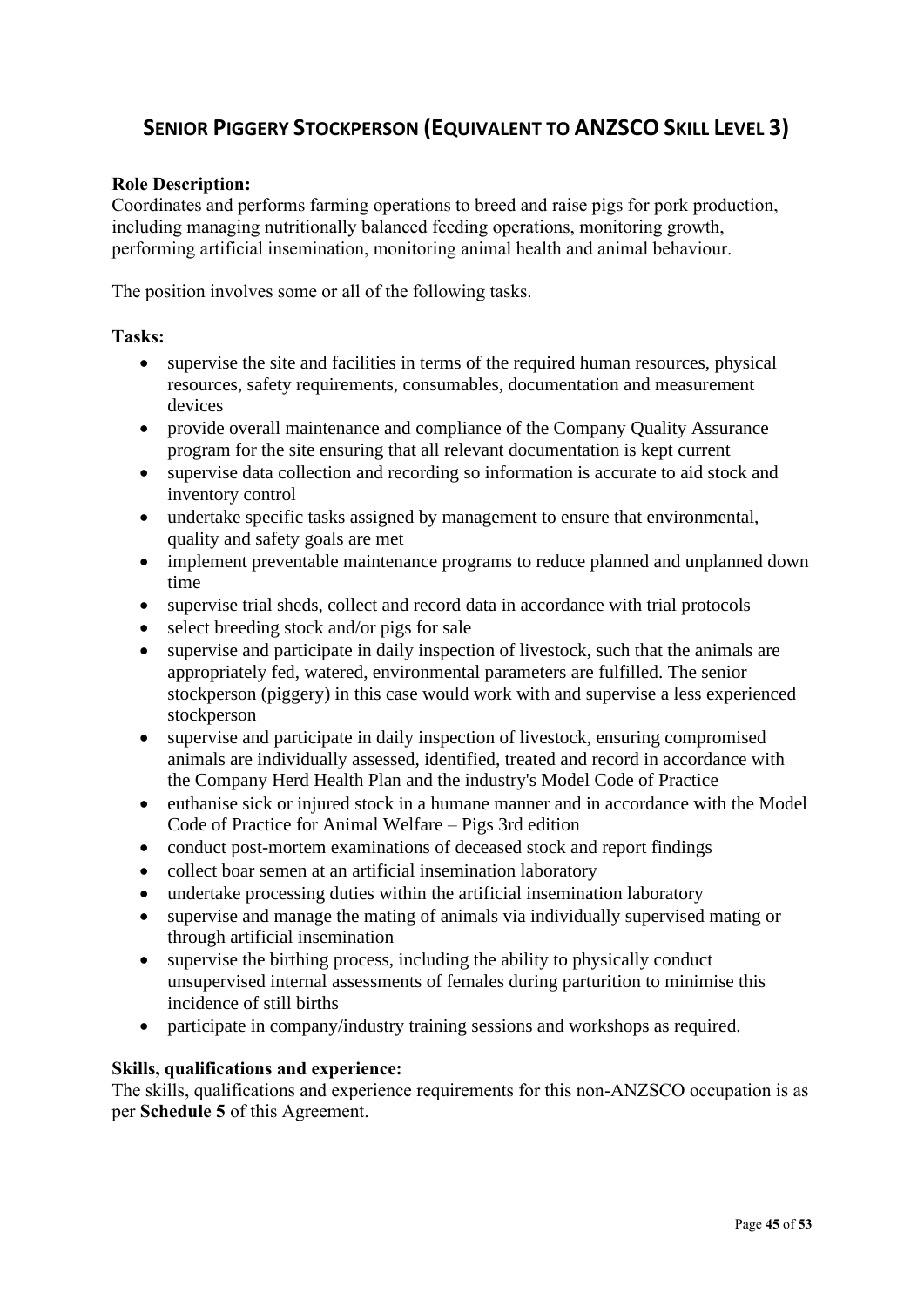### <span id="page-45-0"></span> **SKILLED HORTICULTURAL WORKER (EQUIVALENT TO ANZSCO SKILL LEVEL 4)**

### **Role Description:**

Undertakes propagation, cultivation, harvest and processing of crops in a production horticulture environment. The work is not seasonal and can be undertaken all year round. The work can be undertaken in either an indoor facility or outdoor farm setting or vineyard, or both.

The position involves some or all of the following tasks.

#### **Tasks:**

- Prepare growing media and suitable trays, pots and containers
- Undertake the propagation, planting and pruning operations
- Prepare and apply pesticide and weedicide to crops
- Undertake irrigation, fertigation and fumigation activities
- Maintain soil, hydroponic, plant, treatment and yield records
- Undertake transport and logistics tasks for delivery of sales stock
- Operate horticultural machinery and equipment to clear and cultivate land, sow and harvest crops, process and pack crops.
- Ensure relevant equipment and machinery is maintained.

#### **Skills, qualifications and experience:**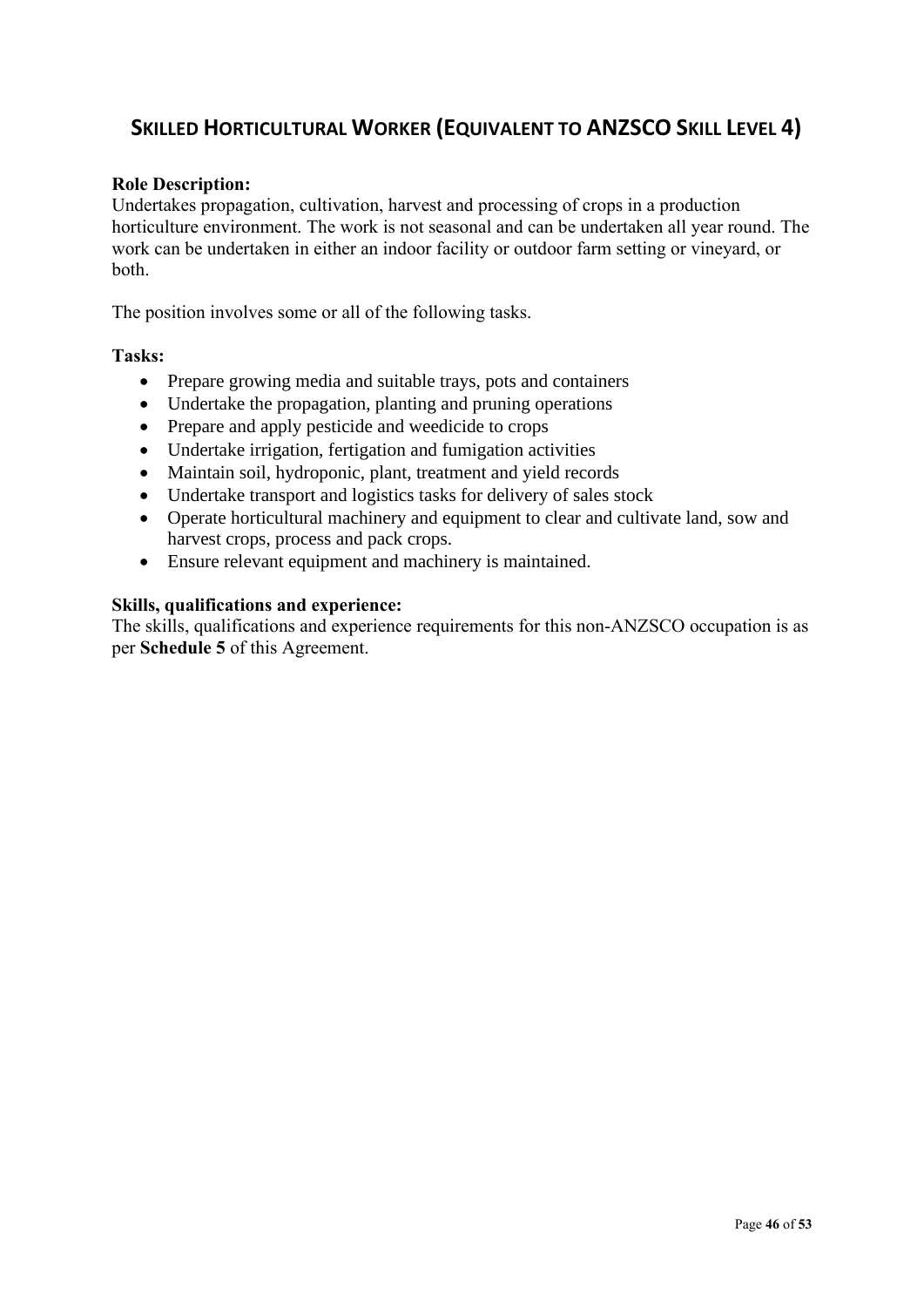### <span id="page-46-0"></span>**SOMMELIER (EQUIVALENT TO ANZSCO SKILL LEVEL 3)**

**Role Description:** Manage the wine selection and service in restaurants, wine bars, cafés and Hotels.

The position involves some or all of the following tasks.

#### **Tasks:**

- requiring extensive knowledge of wine
- procuring, storing, and rotating wine stores
- development of wine lists
- taking orders and relaying them bar staff
- training other service staff on wine list
- opening bottles and pouring beverages
- working with chef/cook to pair food with wine
- analysing taste preference and budget parameters of patrons
- removing empty bottles and used glasses from tables, and refilling and replacing glasses.

#### **Skills, qualifications and experience:**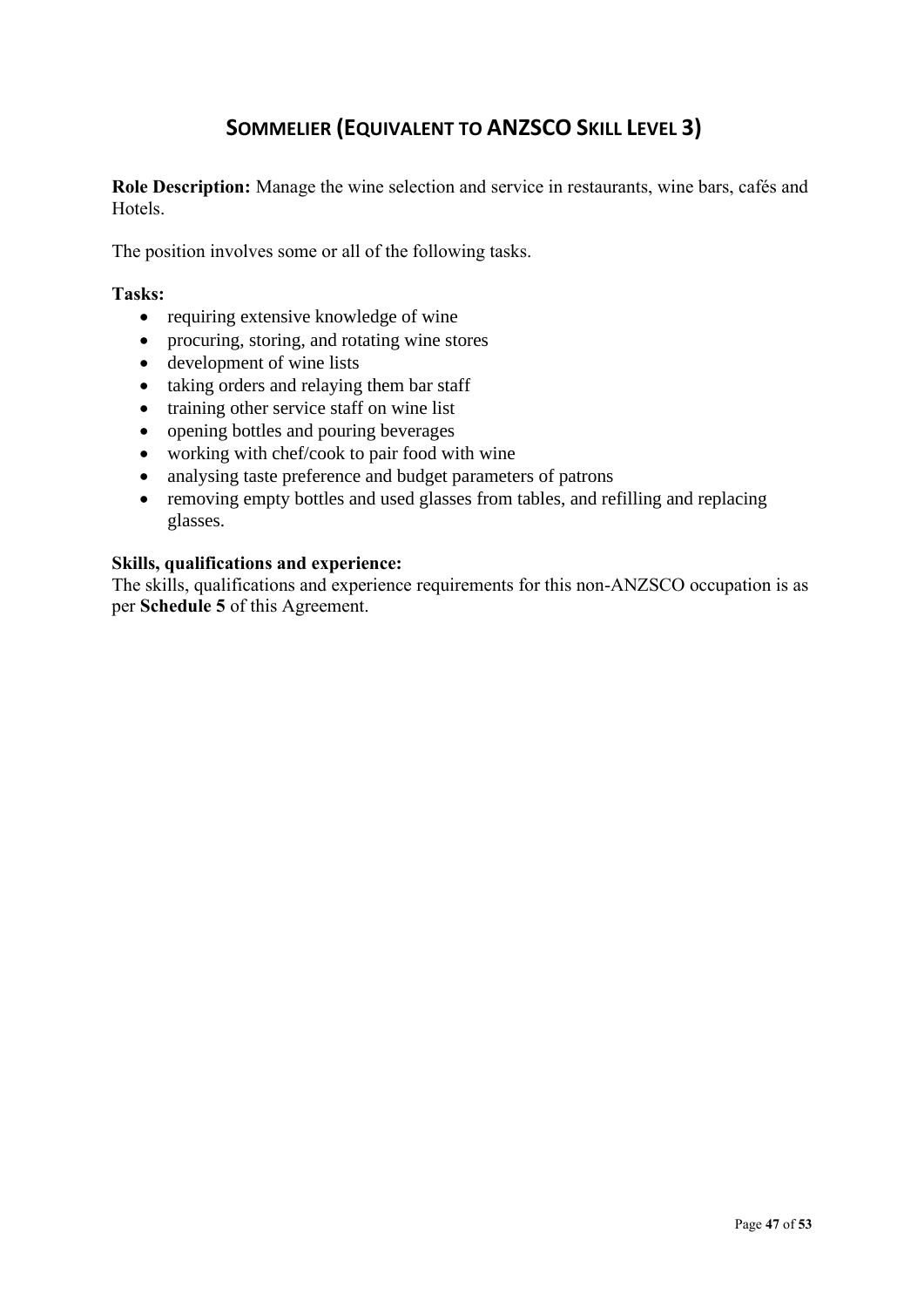### <span id="page-47-0"></span> **VINEYARD MANAGER (EQUIVALENT TO ANZSCO SKILL LEVEL 2)**

### **Role Description:**

Site Manager or a Senior Viticulturalist or Area / Regional Vineyard Manager, Winemaker or Senior Company Manager.

The position involves some or all of the following tasks.

### **Tasks:**

- Responsible for managing the production, maintenance and harvest of vineyards: including weed management, pest and disease control, irrigation, nursery operations, and research
- Acts as liaison representative, including liaising with viticulturalists, winemakers, regulatory authorities and other relevant stakeholders
- Organises logistics, transport and deliveries of grape crops
- Assist in achieving profitable levels of production
- Manages reporting and compliance responsibilities, including WH&S.
- Ouality control management
- Planning the resource scheduling
- Budget management and reporting
- Management of employees.

#### **Skills, qualifications and experience:**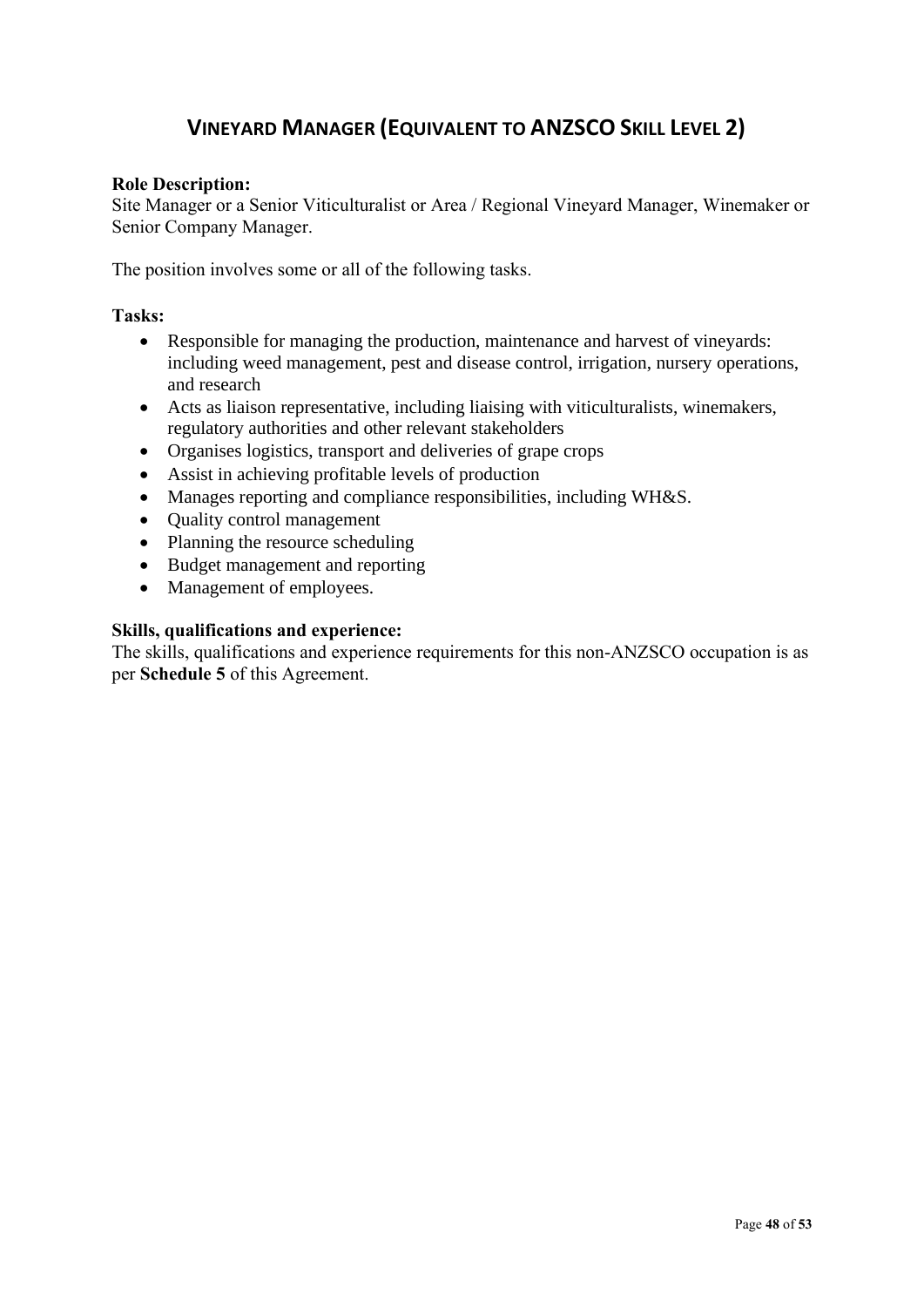### <span id="page-48-0"></span> **VINEYARD SUPERVISOR (EQUIVALENT TO ANZSCO SKILL LEVEL 3)**

### **Role Description:**

Supervises aspects of vineyard operations, including maintenance, pruning harvest operations and disease and pest monitoring.

The position involves some or all of the following tasks.

### **Tasks:**

- Supervising vineyard operations including pruning and vine renovation, tractor and machinery operations, harvest operations, maintenance and repair, irrigation, trellis, equipment, fencing and buildings and disease and pest monitoring.
- Assists manager in the organisation and supervision of daily activities.
- Supervises employees, allocates tasks and instructions.
- Responsible for induction of new employees and training of vineyard staff.
- Ensures assets including plant and equipment are kept secure and in good order and repair.
- Undertakes records management.

### **Skills, qualifications and experience:**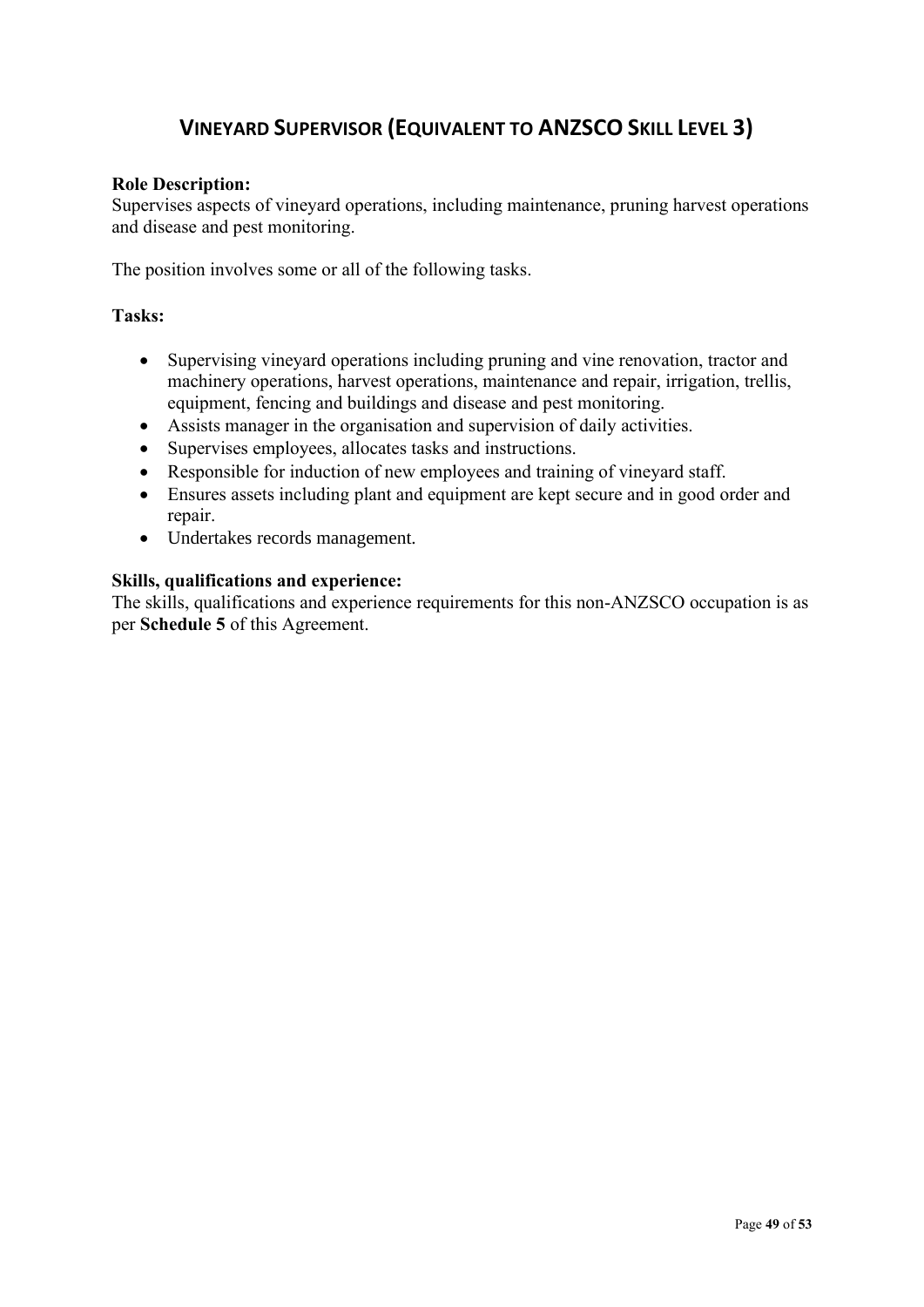### <span id="page-49-0"></span> **WELDING ENGINEER (EQUIVALENT TO ANZSCO SKILL LEVEL 1)**

### **Role Description:**

Comprehensively manage highly complex welding and welding-related processes and activities. Demonstrate advanced knowledge and critical understanding of welding technology application.

The position involves some or all of the following tasks.

### **Tasks:**

- Overall responsibility for coordination of all welding and welding-related activities including defining the tasks of welding-related personnel
- Verify that the organisation complies with all relevant quality considerations related to production with overall responsibility for the quality of welding and weldingrelated activities, quality control and quality assurance
- Verify/monitor welding procedures through application of an in-depth knowledge of welding processes and materials
- Monitor welding procedure qualification
- Develop and/or review NDT procedures and interpret and/or apply the content of NDT reports
- Apply in-depth knowledge of relevant standards, materials and metallurgy, weld-joint design, corrosion, welding processes, fracture mechanics, non-destructive testing
- Sign on behalf of the organisation in welding quality related matters e.g. goods release for despatch, inspection sign-off, accepting technical welding requirements, and/or verifying that the organisation has complied with all relevant quality considerations in the production of the product
- Conduct and/or review fitness for purpose assessments
- Troubleshooting and implementing highly specialised critical thinking and evaluation skills to develop the most suitable technical and economical solutions related to welding-related activities
- Provide in-depth technical support in highly specialised, complex and unpredictable welding-related matters.
- Work with welding supervisors to improve productivity and efficiency.

### **Skills, qualifications and experience:**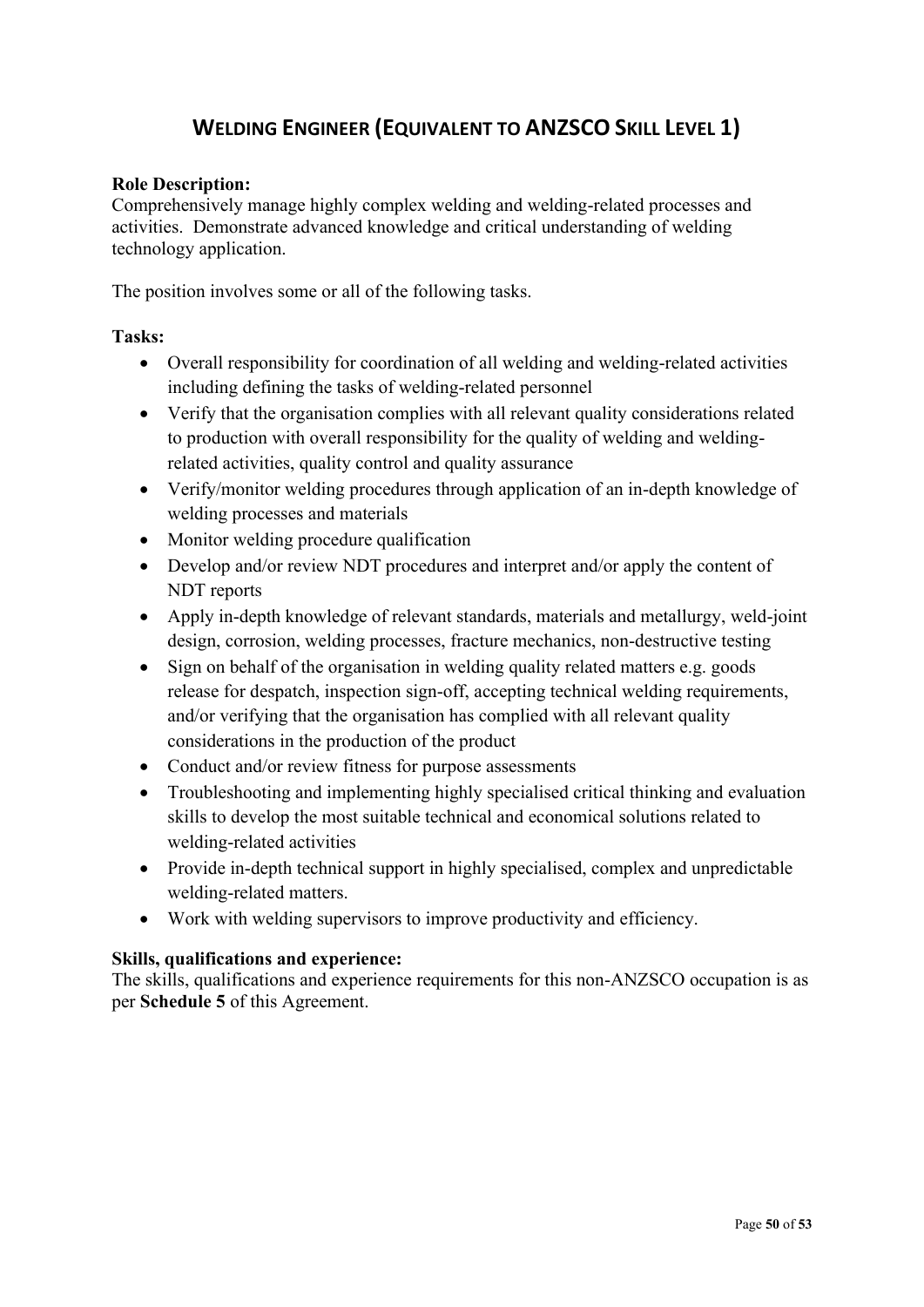### <span id="page-50-0"></span> **WELDING INSPECTOR (EQUIVALENT TO ANZSCO SKILL LEVEL 3)**

### **Role Description:**

Ensures welding work is without visual and structural defects, meets specification and is fit for purpose.

The position involves some or all of the following tasks.

### **Tasks:**

- Verify appropriate procedures, materials and equipment are utilised in welded fabrication
- Verify that the organisation complies with all relevant quality considerations
- Interpret drawings and specifications
- Develop, implement and review quality control plans and inspection and test plans based on product standards, codes, specifications, drawings and regulatory requirements
- Witness procedure qualification tests and testing of specimens or test coupons
- Ensure qualified and approved welding procedures are implemented
- Verify WQPRs and WPSs and welder qualifications and approvals are compliant with applicable standards, codes and specifications
- Verify the compliance of post-weld heat treatment specifications against applicable standards, codes and specifications
- Verify the compliance of materials and consumables
- Responsible for acceptance of quality documents related to welding fabrication
- Make decisions based on quality documents (e.g. NDT, material testing, production testing etc.) according to relevant requirements
- Identify and verify NDT techniques required, interpret NDT reports
- Collate observations, checklists and results into comprehensive written reports ensuring traceability, detailing inspection stages, parameters, results and any corrective actions and/or quality issues.

### **Skills, qualifications and experience:**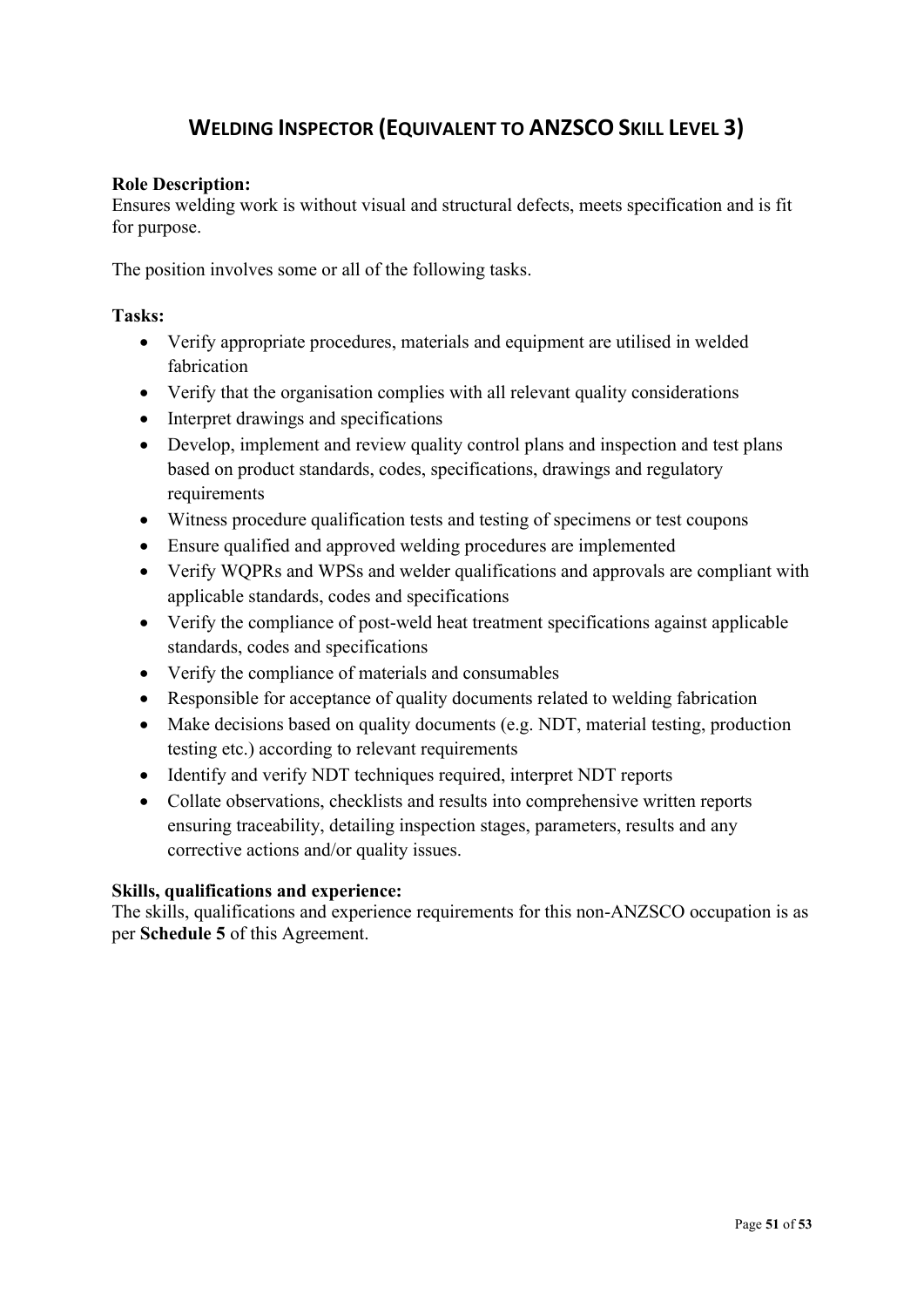### <span id="page-51-0"></span> **WELDING SPECIALIST SUPERVISOR (EQUIVALENT TO ANZSCO SKILL LEVEL 3)**

### **Role Description:**

Manage and supervise welding operations. Person with specialised and factual knowledge in the field of welding technology.

The position involves some or all of the following tasks.

### **Tasks:**

- Manage and supervise common or standard welding applications and related professional activities
- Perform, supervise and/or oversee welding-related activities
- Design and plan the welding operation and implement the process according to the plan
- Devise and implement welding procedures
- Supervise the tasks of welding and related personnel
- Train welding-related personnel in operation of equipment
- Set up welding machines
- Procure welding equipment and consumables and ensure correct procedures are followed regarding set-up, usage and storage
- Responsible for the quality of welding and welding-related activities
- Sign on behalf of the organisation in welding quality related matters e.g. goods release for despatch, inspection sign-off, accepting technical welding requirements, and/or verifying that the organisation has complied with all relevant quality considerations in the production of the product
- Troubleshoot issues and provide technical support to staff
- Work with engineers to improve productivity and efficiency.

### **Skills, qualifications and experience:**